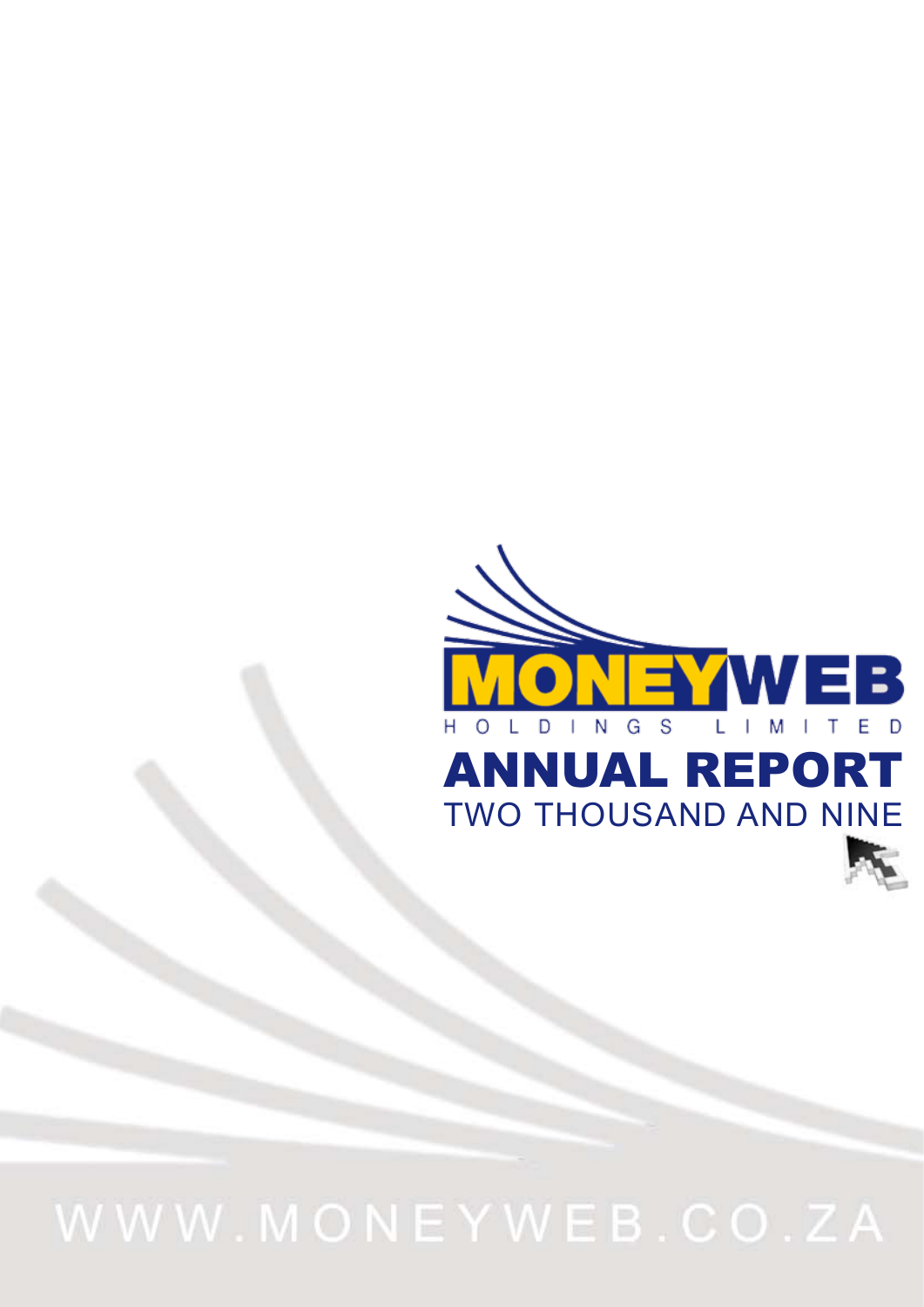## **Contents**

1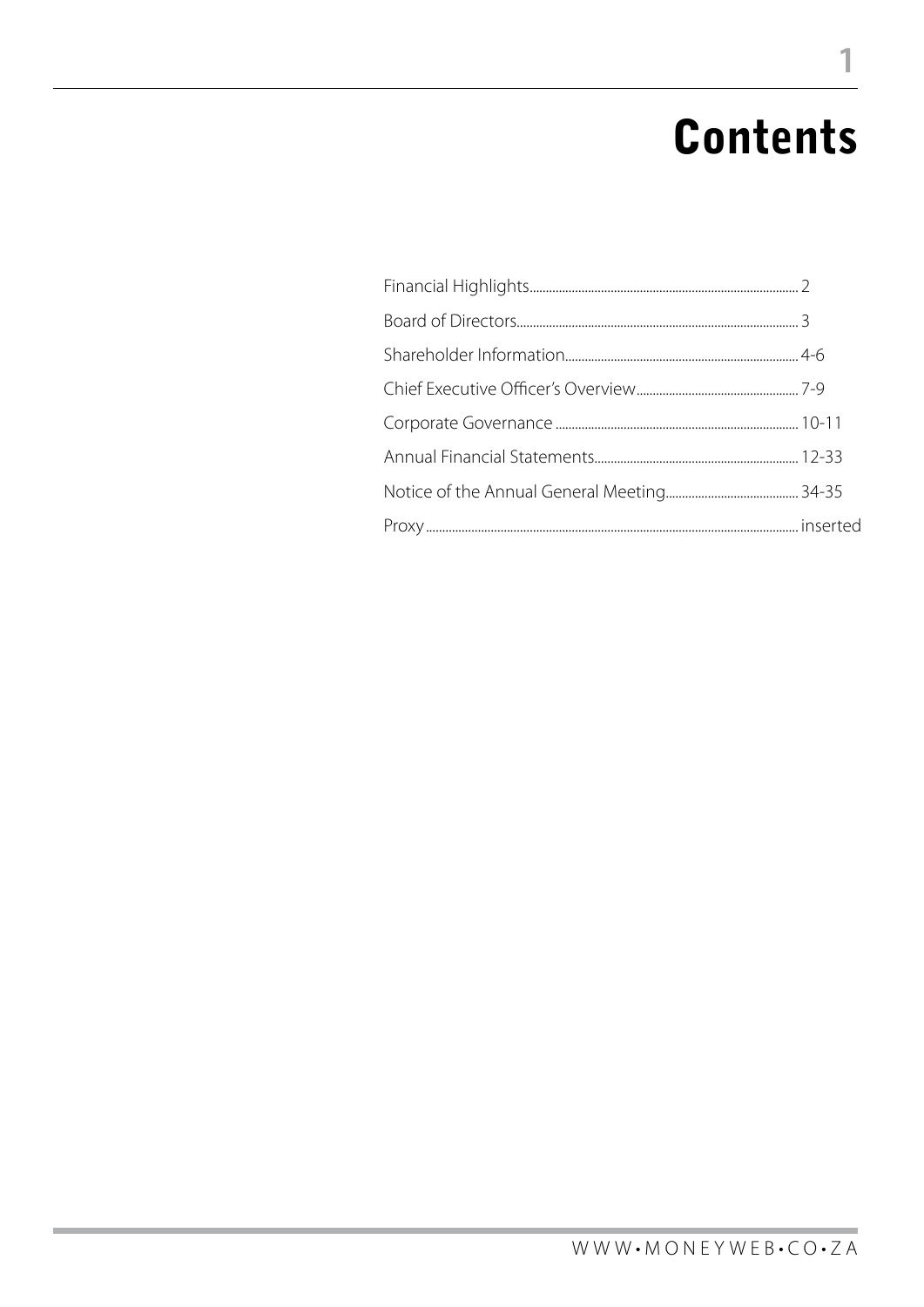# Financial highlights

| <b>R'000</b>                                  | 2009    | 2008    |
|-----------------------------------------------|---------|---------|
| Revenue                                       | 20 979  | 24 004  |
| <b>EBITDA</b>                                 | (199)   | 2 3 5 6 |
| Headline earnings/(loss)                      | (146)   | 386     |
| Headline earnings/(loss) per share (cents)    | (0, 19) | 2,0     |
| Cash outflow generated by operating activites | 1,808   | 871     |





Newsletters 4%





#### REVENUE SPLIT BY SOURCE 2009 REVENUE SPLIT BY SOURCE 2008



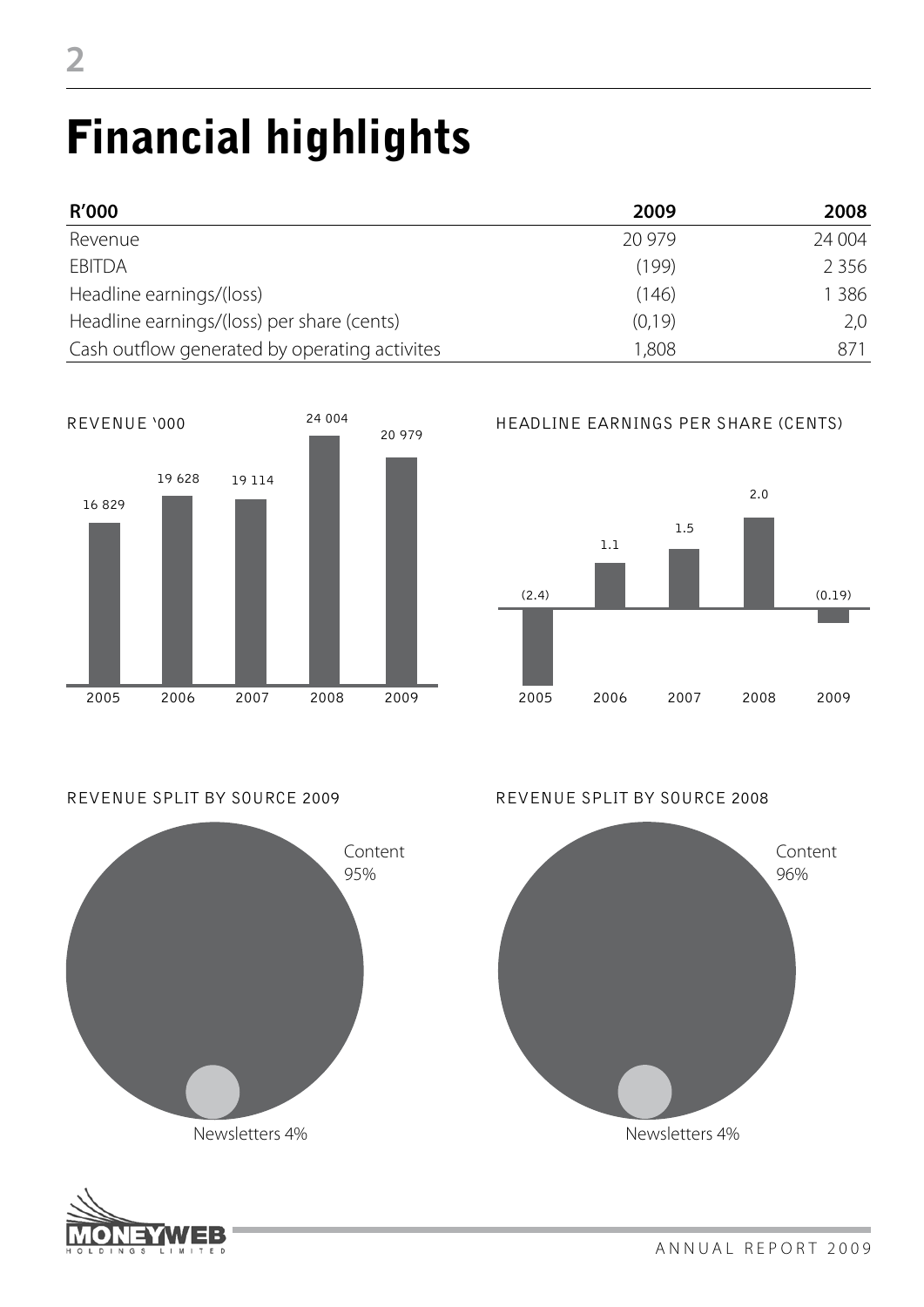## **Chief executive officer**

Founded Moneyweb in 1997. Widely travelled and a voracious reader, he is passionate about the media sector and remains ultimately responsible for the strategic initiatives of the business.

He was appointed as the chief executive officer on 16 February 2005.

## **Executive director**

Louise Hogg is the Community Manager of Moneyweb. She is responsible for building and maintaining relationships with over 12 000 registered subscribers and thousands more regular users of the service – the Moneyweb Community. Louise has been intimately involved in the development of Moneyweb since its inception, using experience gained in running the subscriber base at Racing Digest, which she helped found and build.

### ALEC HOGG LOUISE HOGG DR ANDREW SMITH EDWIN JAY **Independent non executive chairman**

Based in London, Andrew is currently a partner at Unisys Limited. Previously he was the managing partner at Andersen Business Consulting based in Johannesburg, where he had a special interest in the telecommunications and media sector. Prior to this he was the group executive at Datatec Limited, the JSE-listed international networking and technology company. He served as chairmain of the Board of Moneyweb from 1999 to 2000 and was re-appointed to the Board on 7 May 2003. He was reappointed as chairman on 16 February 2005.

## **Independent non executive**

**director** Edwin Jay qualified as an attorney at Routledges Incorporated and became a partner at that firm. He left in 1994 to form Jay Incorporated which specialised primarily in banking law. By the time Edwin withdrew from the position of managing partner, the firm had 20 legal professionals and a staff of 55. Edwin joined Moneyweb as its CEO on 1 January 2003 having served on its board as a non-executive director for the previous 2 years. He resigned as CEO on 16 February 2005 to return to practice as an attorney. He remains as a non executive director.

#### **Financial director**

Danie started his studies in 1992 at RAU. He joined an audit firm in 1996 where he completed his articles. Wanting to break away from the audit environment and get more involved in the day-today running of a corporate, he joined the Moneyweb team in February 2001 as the company's bookkeeper. He became Financial Manager in December 2005 and was appointed Financial Director on 29 June 2009.

#### **Independent non executive director**

Trevor is the owner of M&G Media in South Africa, which publishes the Mail & Guardian newspaper and the M&G Online, among others. He is also the publisher of the Zimbabwe Independent and the Standard in Zimbabwe. He purchased the Mail & Guardian in 2002. Trevor is also the president of Print Media SA, the Southern African Regional Poverty Network and the Institute for War and Peace Reporting. Trevor holds a Bachelor of Arts (Honours) degree in Economic History from the University of Zimbabwe. He was a teacher at Pumula High School in the early 1980s. In 1989 he became assistant editor at The Financial Gazette, and became executive editor in 1991.

## DANIE WESSELS TREVOR NCUBE Lindikhaya Sipoyo

#### **Non executive director**

Lindikhaya comes from a six years stint heading the Information and Communications department in the Parliament of the Republic of South Africa, focusing in Provincial and Municipal Liaison. He is the current COO for Imbewu Mineral Resources, a diamond mining and exploration company, with resources in platinum and diamond, and has business relationships with leading mining houses in South Africa. He is also a director and shareholder of Miganu Property Development, a BBBEE consortium partner in the R 1,4bn GrowthPoint deal and a non-executive director of a AltX-listed company Total Client Services (TCS).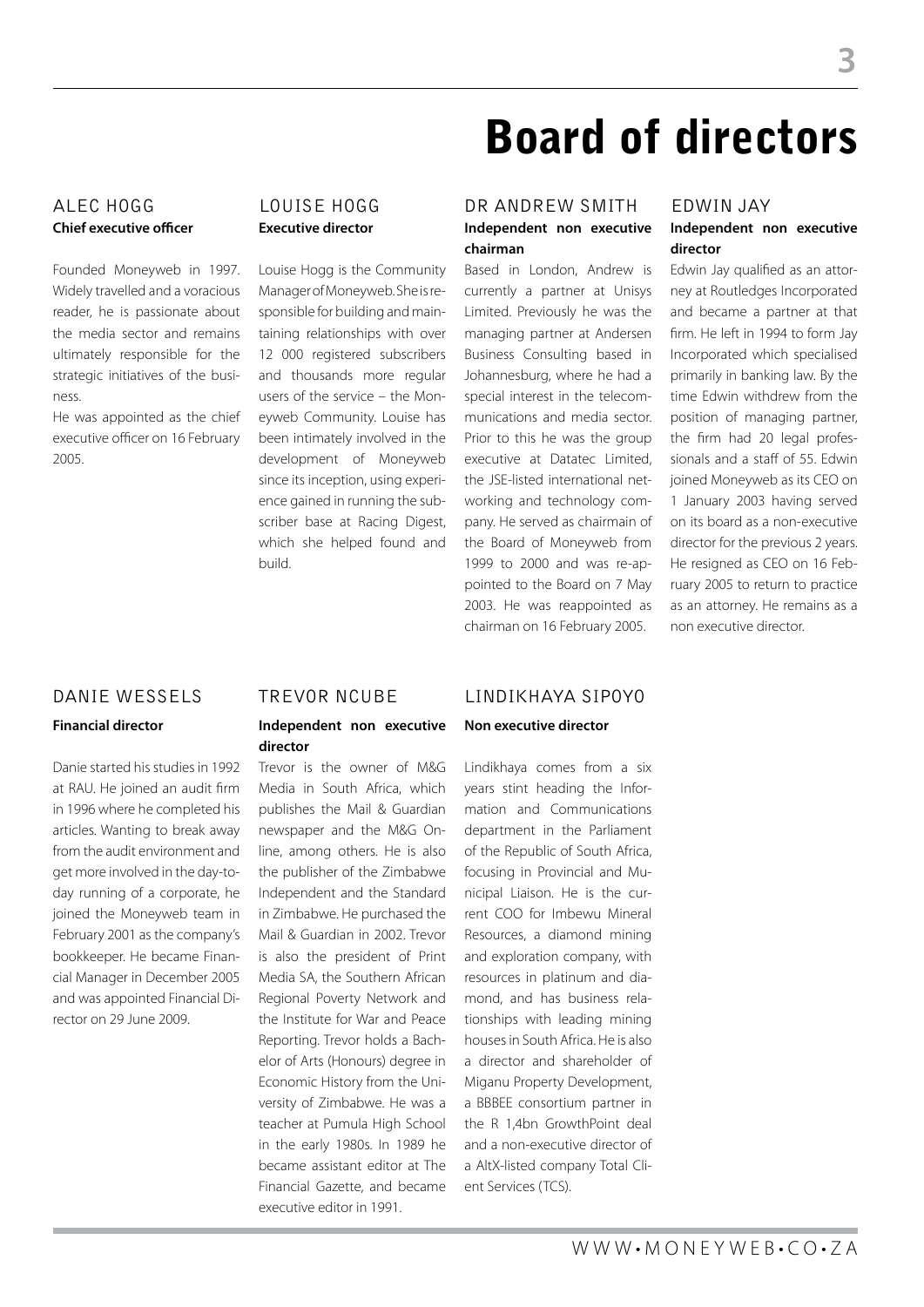# Shareholder information

## SHAREHOLDER SPREAD ANALYSIS AS AT 31 MARCH 2009

| <b>Type of Shareholders</b> | Number of<br>shareholders | % of shareholders | Number of<br><b>Shares Held</b> | % of shares<br>in issue |
|-----------------------------|---------------------------|-------------------|---------------------------------|-------------------------|
| Public                      | 745                       | 98.3%             | 13.892.344                      | 18.0%                   |
| Non-public                  | 13                        | .7%               | 63.079.456                      | 82.0%                   |
|                             | 758                       | 100.0%            | 76,971,800                      | 100.0%                  |

## ANALYSIS OF NON-PUBLIC SHAREHOLDERS AS AT 31 MARCH 2009

| <b>Type of Shareholders</b>                        | Number of<br>shareholders | % of shareholders | Number of<br><b>Shares Held</b> | % of shares<br>in issue |
|----------------------------------------------------|---------------------------|-------------------|---------------------------------|-------------------------|
| Directors of the company or any of its Subsidaries |                           | $0.9\%$           | 57,166,753                      | 74.3%                   |
| Associates of the above                            |                           | $0.7\%$           | 4.846.324                       | 6.3%                    |
| Trustee of employees' share schemes                |                           | $0.1\%$           | 1.066.379                       | $.4\%$                  |
|                                                    | 13                        | 1.7%              | 63.079.456                      | 82.0%                   |

## SIZE OF REGISTERED SHAREHOLDERS

| <b>Type of Shareholders</b> | Number of<br>shareholders | % of shareholders | Number of<br><b>Shares Held</b> | % of shares<br>in issue |
|-----------------------------|---------------------------|-------------------|---------------------------------|-------------------------|
| $1 - 1000$                  | 515                       | 67.9%             | 329,948                         | $0.4\%$                 |
| 1001-5000                   | 116                       | 15.3%             | 355,847                         | 0.5%                    |
| 5001-10000                  | 42                        | 5.5%              | 362,735                         | 0.5%                    |
| 10001-50000                 | 53                        | 7.0%              | 1,259,103                       | 1.6%                    |
| 50001-100000                | 9                         | 1.2%              | 725,830                         | 1.0%                    |
| 100001-500000               | 12                        | 1.6%              | 2,497,067                       | 3.2%                    |
| 500001-1000000              |                           | 0.1%              | 523,775                         | 0.7%                    |
| 1000001 and above           | 10                        | 1.4%              | 70,917,495                      | 92.1%                   |
|                             | 758                       | 100.0%            | 76.971.800                      | 100.0%                  |

### SHAREHOLDERS WITH A DIRECT OR INDIRECT BENEFICIAL HOLDING OF GREATER THAN 5% OF THE ISSUED SHARE CAPITAL OF THE COMPANY AT 31 MARCH 2009

|                             | <b>Number of Shares Held</b> | % of shares in issue |
|-----------------------------|------------------------------|----------------------|
| ISINGQI INVESTMENT HOLDINGS | 15,168,432                   | 19.7%                |
| EQUITY TRUST LIMITED        | 4,595,474                    | 6.0%                 |
| ALLAN GRAY BALANCED FUND    | 4.155.049                    | 5.4%                 |
| MVFI APHANDA HOI DINGS      | 4.152.000                    | 5.4%                 |

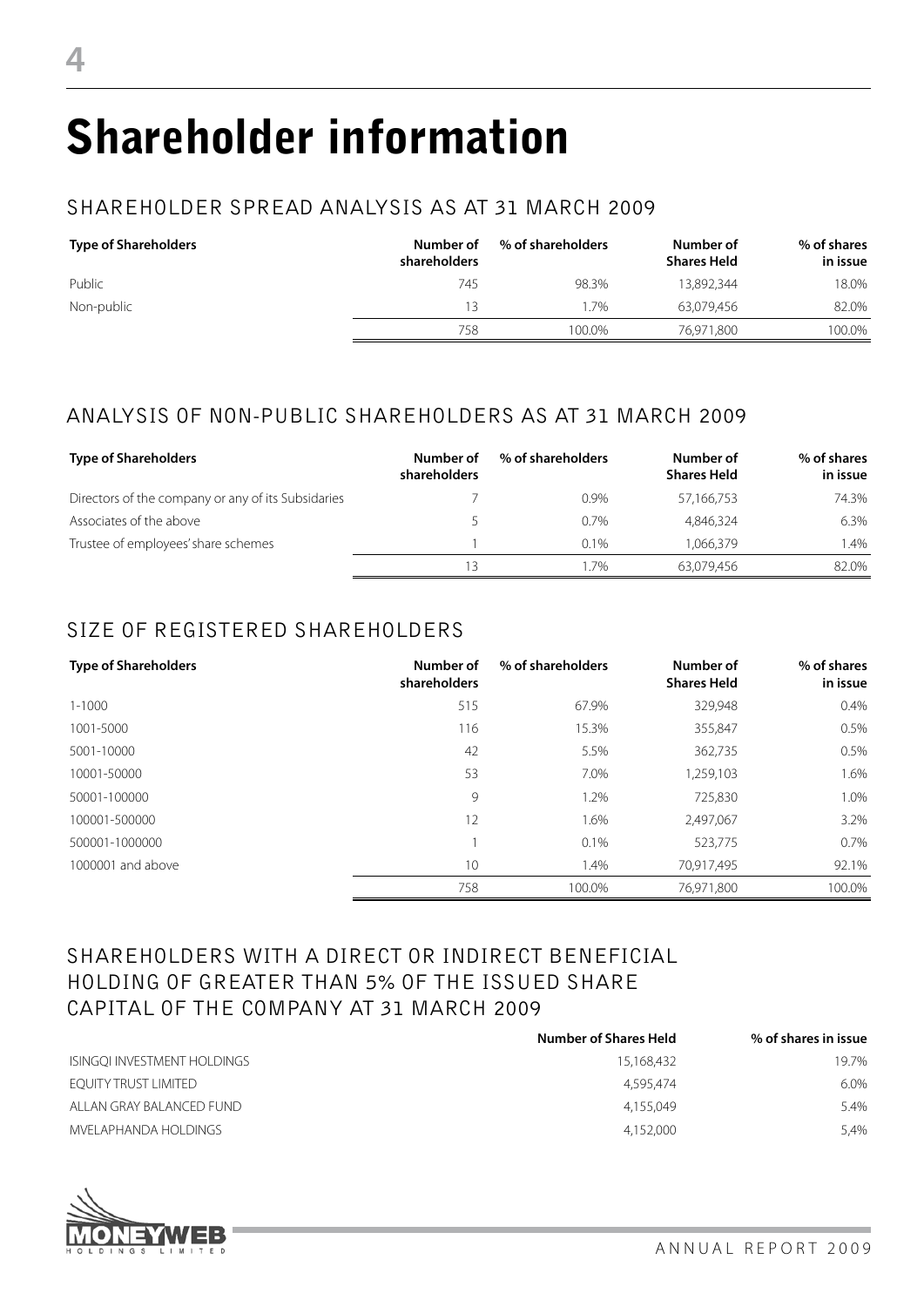## DIRECTORS' SHAREHOLDING

The following directors have a direct or indirect beneficial holding in the company

|               |                  | As at 31 March 2009  |                           |
|---------------|------------------|----------------------|---------------------------|
|               | Aggregate number |                      | <b>Nature of Interest</b> |
|               | of shares held   | % of shares in issue | <b>Beneficial direct</b>  |
| <b>Direct</b> |                  |                      |                           |
| AB Hogg       | 18,771,788       | 24.4%                | 18,771,788                |
| LM Hogg       | 18,766,373       | 24.4%                | 18,766,373                |
| A Smith       | 288,160          | 0.3%                 | 288,160                   |
| E A Jay       | 20,000           | $0.0\%$              | 20,000                    |
|               | 37,846,321       | 49.1%                | 37,846,321                |

|               | As at 31 March 2008 |                      |                           |
|---------------|---------------------|----------------------|---------------------------|
|               | Aggregate number    |                      | <b>Nature of Interest</b> |
|               | of shares held      | % of shares in issue | <b>Beneficial direct</b>  |
| <b>Direct</b> |                     |                      |                           |
| AB Hogg       | 18,771,788          | 24.4%                | 18,771,788                |
| LM Hogg       | 18,766,373          | 24.4%                | 18,766,373                |
| A Smith       | 263,160             | 0.3%                 | 263,160                   |
| E A Jay       | 20,000              | $0.0\%$              | 20,000                    |
|               | 37,821,321          | 49.1%                | 37,821,321                |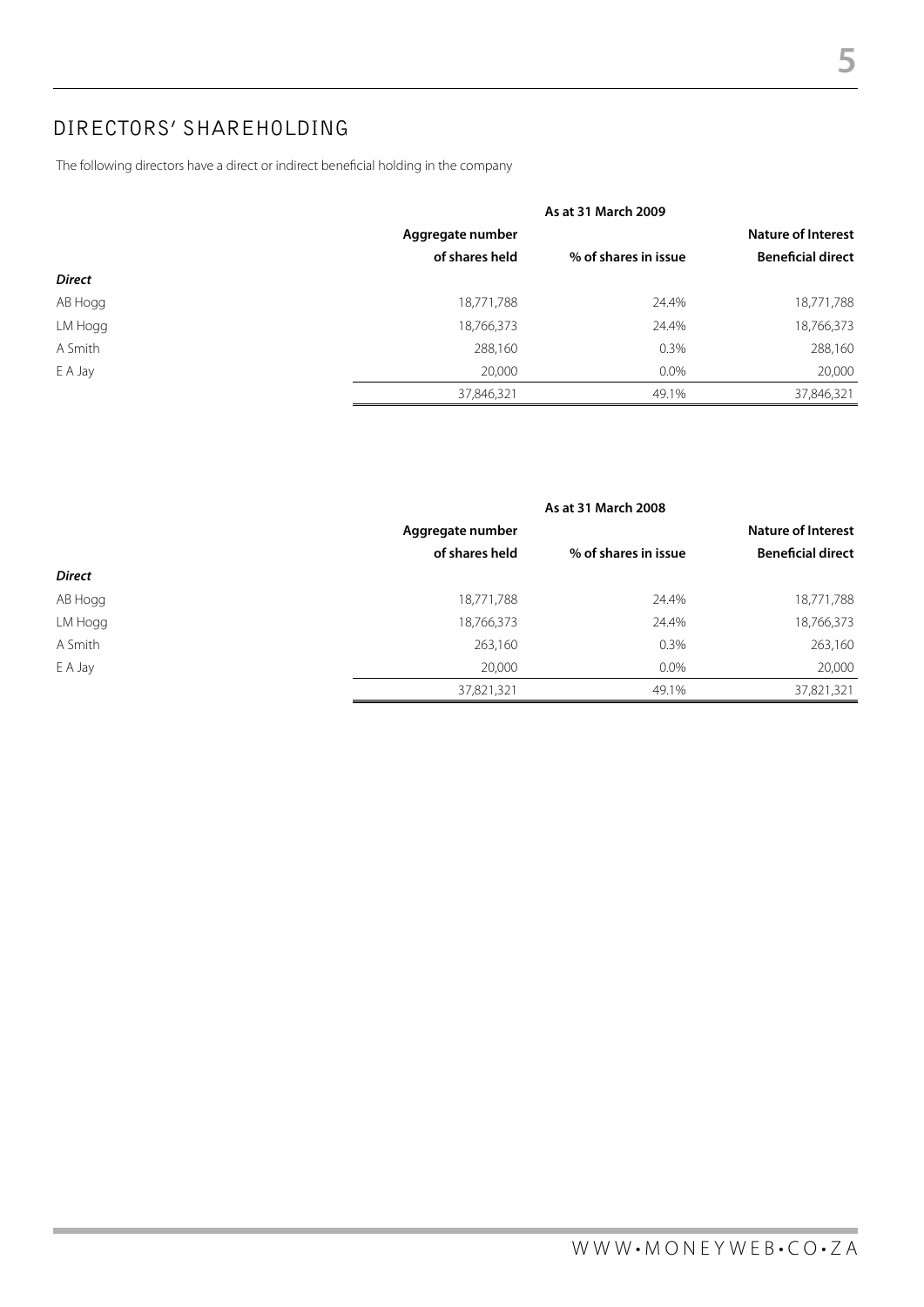### SHAREHOLDERS' DIARY

| Financial Year End     | 31 March 2009   |
|------------------------|-----------------|
| Annual General Meeting | 28 October 2009 |

### STOCK EXCHANGE PERFORMANCE

Share Price Data Period 1 April 2008 to 31 March 2009

| Opening price as at 1 April 2008  | 65c |
|-----------------------------------|-----|
| 12 Month High                     | 65c |
|                                   |     |
| 12 Month Low                      | 44c |
| Closing Price as at 31 March 2009 | 51c |

### SHARE PRICE HISTORY



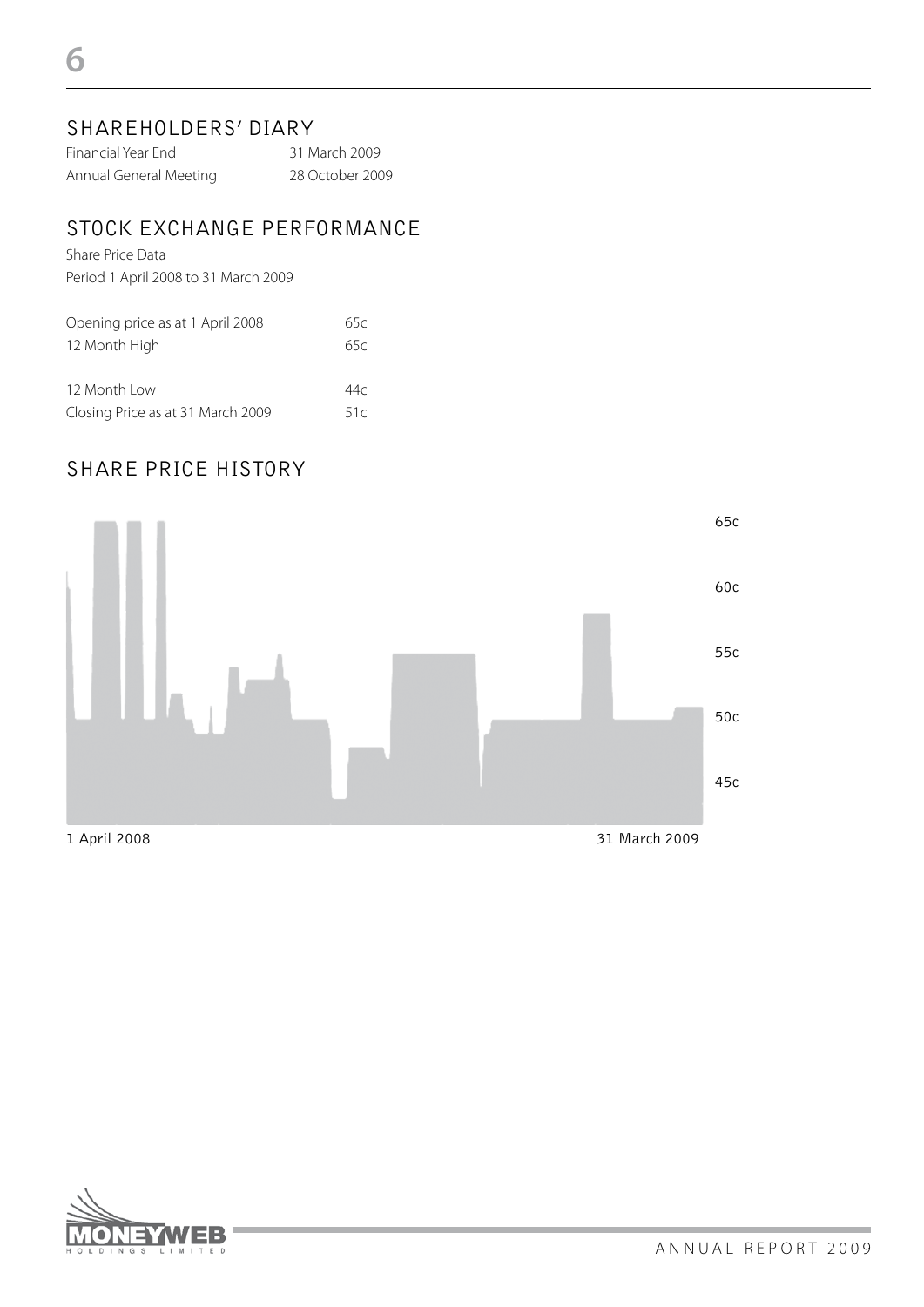## Chief Executive Officer's overview

#### Fellow shareholders,

Our company has emerged, stronger than ever, from another challenging 12 months.

This was a year when we found ourselves on the wrong side of a lawsuit brought by a Russian oligarch; where our flagship radio show was dropped by its repositioning host station; and where the implosion of global financial markets caused panic last experienced in 1929.

Yet we can also reflect on another year of progress. That legal issue is well behind us and our offshore structures have been strengthened to ensure there's no repeat. The ending of that four-year radio partnership opened the way for a more appropriate one. And we have a new longterm headline radio sponsor for all three daily radio programmes.

More importantly from a longer-term perspective, while all this was happening our core internet publishing business bounded ahead. It is here that the company's future lies. Here where the potential lies to generate substantial returns as a disruptor of comfortable oligopolies.

The Moneyweb story has many parallels in history.

We draw inspiration from once small companies with the vision to take advantage of tectonic economic change. We have studied and learnt from entrepreneurs who realised opportunities emerging from what the great Austrian economist Joseph Schumpeter called "times of creative destruction". One of which is taking place in South Africa's media sector right now.

Moneyweb was also born from a deep belief that our industry needs much scope for improvement. Decades behind high barriers to entry led to complacency.

Rewards have shifted from the editorial talent to those who manage (own?) them. Moneyweb inverts this pyramid. It believes in rewarding excellence through providing superior working conditions and driving broader participation in financial rewards. Among the more obvious ways is paying 20% of pretax profits as a quarterly bonus to its mainly contentproducing staff.

Radical ideas in the context of the media sector, but alone they are not enough to ensure a sustainable model.

From the outset, Moneyweb's challenge was to develop bulk and scale in South Africa's internet publishing space before better-resourced competitors claimed the territory. Without a deep-pocketed parent, the company was disciplined into trading profitably. This encouraged it to enter areas where it might otherwise not have operated. That brought unexpected benefits, notably through pioneering business radio in South Africa. Moneyweb still dominates this arena, reaching 80% of the national business-focused radio audience.

Alongside an appreciation that the internet opened a unique window of opportunity was a determination to build a world-class business. And understanding the best way to do so is to actually operate internationally.

As far back as March 2000, your company entered the global arena by establishing an international presence in our selected niche of mining. That decision has delivered its share of tribulations - including the past financial year's legal reverse - but our persistence has been rewarded. The company's offshore arm, Mineweb.com, is now one of the world's leading mining websites, has a sustainable business model and is a solid contributor to the company's operating profit. It has also given us the experience and confidence to pursue other global opportunities.

As we review the 2009 financial year and consider what may lie ahead during the 12 months to end March 2010, there's a clear message our strategy continues to provide us with exciting options. Although I seem to repeat it annually, it's again true that the company has never been better positioned than it is today.

#### **Looking Back – 2009 Financial Year Online publishing**

Every year I like to add something extra to help you get a better feel for the business. This year it's tables detailing the audiences of our various content channels. Hope you find them useful. As the first of these tables shows, the major online titles all posted excellent growth in audiences – exponential in the case of three of the niche sites launched in mid-2007.

We believe the best way of monitoring the progress in internet publishing is through measuring a title's core audience. This, we feel, is best shown in its unique home page visitors – ie, people who have a direct relationship with the site rather than the masses of accidental traffic sent to it via links or search engines. By this conservative definition, the company's dedicated online audience rose above 200 000 for the first time at year end, up 52% on March 2008.

The "mother ship", **Moneyweb.co.za**, benefitted from fresh interest generated by the global financial crisis. Its unique home page visitors rose from August's mid-80k to break 100 000 in September and peak at a fraction under 120 000 during the height of the crisis in October 2008. As fear eased in subsequent months, audiences dropped back. Even so, the March 2009 number was 31% up on March 2008, exceptional growth from a website which we thought had pretty much saturated its target market.

Perseverance through challenging times is paying off at the company's global pioneer, **Mineweb.com**. The title, 96% of whose readers are non-South Africans, was relocated to London in mid 2006 at which time its core audience was a modest 11 756. Substantial investment, primarily in Mineweb's editorial team, was made during 2007 and 2008 when costs rose 84% and 64% respectively. This effort has been rewarded through growth in its core audience from March 2007's 21 000; to over 40 000 a year later; and 60 000 in March 2009.

After their expected slow start, the three niche websites launched in mid 2007 started hitting their straps during the financial year under review. With exposure of its exceptional content helped by South Africa's national election, James Myburgh's **Politicsweb.co.za** posted the most impressive year-on-year growth of all our titles. By March 2009. Politicsweb.co.za had established itself as the company's third biggest website.

Exponential growth was also achieved during the 2009 financial year by Jackie Cameron's **Realestateweb.co.za** and the Monique Vanek/Steven Jones combination's **MoneywebTax.co.za**. Both have reached critical mass for a niche website. The more mature Marketingweb.co.za posted unusually strong growth during the year, a reflection of the focus by our long-time partners, Sandra Gordon's Wag The Dog Publishing.

Towards the end of the financial year, Moneyweb acquired 50% stake of the mainly horseracing title Freeracer.co.za. The site was created and run by Charl Pretorius, a colleague during my Racing Digest years in the late 1980s. The attraction of horse racing to our company is the potential it offers to generate transaction revenue by dis-intermediating expensive offline betting platforms. Freeracer was re-branded and re-launched as **Racingweb.co.za** in March 2009.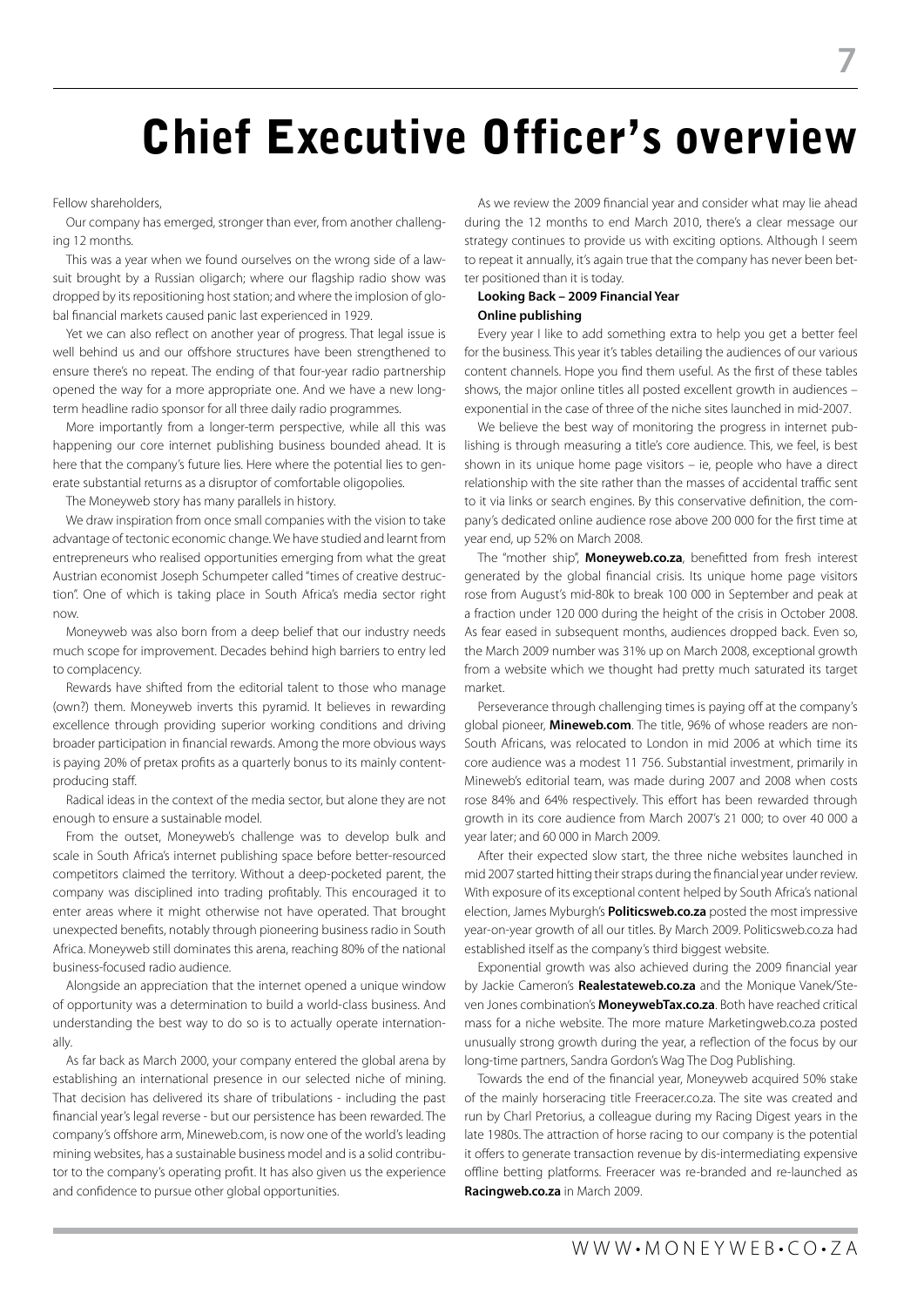During the year, considerable effort was invested into two longer-term projects: a thoroughgoing re-design for all the websites in line with global best practice; and the development of our financial aggregator, Moneywebmarket.co.za. More on these activities later in this letter.

CORE ONLINE AUDIENCES (monthly unique home page visitors)\*

|                     | Mar-08 | Mar-09  | % growth |
|---------------------|--------|---------|----------|
| Moneyweb.co.za      | 82.517 | 108.007 | 31%      |
| Mineweb.com         | 40,460 | 60,369  | 49%      |
| Politicsweb.co.za   | 1,169  | 11.884  | 917%     |
| Marketingweb.co.za  | 6,761  | 9.473   | 40%      |
| Realestateweb.co.za | 1.691  | 6.490   | 284%     |
| MoneywebTax.co.za   | 1,565  | 5,910   | 278%     |
|                     |        |         |          |

#### \* Source: Google Analytics

#### **Broadcasting**

As discussed in my 2008 letter, we decided not to renew the contract with satellite television station CNBC Africa which expired in May 2008. This allowed the broadcasting team to focus its attention on radio, with positive consequences.

Moneyweb's partnership with South Africa's national broadcaster, the SABC, kicked off five years ago. This came through an agreement to produce the hour long, prime-time business programme for the Afrikaanslanguage station Radio Sonder Grense. This relationship resulted in some sacrifice – and rather public schadenfreude from competitors - because it required severing our ties with independents eTV and Classic FM. With hindsight, there is no doubt the short-term pain was well worth today's long-term gain. Our partnership with RSG is rock solid, as most mutually beneficial relationships tend to be.

This was a watershed year in terms of our other partnerships with SABC stations. The repositioning of Radio 2000, which had carried Moneyweb's English language business programme since 2005, opened the way for a move to its natural home on the country's news and information leader, SAfm. This switch, from May 2008, took a relationship full circle as Moneyweb had pioneered business radio in partnership with SAfm in 1997. It is a partnership we treasure and one which, as with RSG, works to mutual advantage.

The past financial year also saw the expansion of our five-year relationship with a third SABC station, Lotus FM when the station introduced a daily 15 minute Moneyweb-produced business show. As with the other two stations, the Lotus FM show is produced and delivered live from Moneyweb's studios. The Moneyweb programmes reach 772 000 listeners daily in their time slots, with plenty of scope to grow into the potential audience of over 1,6m.

Moneyweb radio partners' audiences (March 2009)

|             | Daily listeners | Last seven days |
|-------------|-----------------|-----------------|
| RSG.        | 1.123.000       | 1.741.000       |
| <b>SAfm</b> | 309,000         | 642.000         |
| Lotus FM    | 237.000         | 383,000         |
| Total       | 1,669,000       | 2,766,000       |

#### **Print**

Moneyweb has produced the business section of Johannesburg daily newspaper The Citizen since March 2003. Structured in a joint venture which houses direct advertising revenues and content production costs, this is another "smart partnership" which has contributed much to Moneyweb's development. The relationship is strong and continues to produce satisfactory returns.



The subscription-only newsletters Personal Finance and Tax Breaks serve a small audience but are still making a positive contribution nine years after being acquired in our takeover of Prescon Publishing.

#### **Financials**

The numbers are available in great detail elsewhere in the annual report, so I will not dwell on them here except for commenting on a couple of major issues.

As shareholders were informed in last year's letter and subsequent communication, the company's 2009 financial results were dominated by the settlement of a lawsuit brought in London against Mineweb.com by a wealthy Russian businessman. Details of the settlement are confidential, but sufficiently large to be described as "substantial" in UK law. As legal expenses are part of the ongoing operations of the company, the full cost of the unfortunate episode has been included in 2009's headline earnings, causing them to clock in at a loss of R149 000 (-0.19c a share) – the first ever full year loss at this level by the company, and slightly behind the breakeven result previously expected.

Providence was not entirely against us. Towards the end of the 2008 financial year, a UK mortgage originator made an attractive offer to buy the **www.moneyweb.co.uk** address which we had acquired for £76 000 back in 2001. The purchase made sense for the UK buyers, which for some months had been renting the address from us. Their offer of £120 000 was accepted, generating a tidy profit for us and, as a result, ensuring we closed the 2009 financial year with an overall net profit of R1,3m, or 1,67c a share.

For our company, the timing of the sale was opportune. A few months later the global financial crisis hit and credit dried up. This had a massive impact on mortgage originators, especially in the UK. During the worst of the panic, roughly a year after the sale we were able to successfully negotiate the re-purchase of the Moneyweb UK address. More importantly, as part of this deal, we also acquired what for your company is the most valuable URL on the internet - **www.moneyweb.com** - an address we have coveted for years but which had been far out of our financial reach. As a reflection of the state of the market at the time, both addresses were bought from the UK company for £60 000 – half what we received for the dot.co.uk a year before. We have exciting plans for the "dot com" which I'll return to later in this report. For the moment we are parking the "dot co.uk".

Another significant income statement event occurred in October 2008, also just as the global financial crisis was taking hold. Primarily because of uncertainty surrounding our flagship English radio programme, we had been unable to secure a headline sponsorship. The new partnership with SAfm removed such concerns, and led to a long-term contract being signed by Discovery Invest as the headline sponsor across the company's three nationally broadcast business radio programmes from October 2008. The deal runs for an initial two years with the option to renew. We have worked hard at deepening this relationship and in addition to the radio programmes, now provide Discovery with mobile, online and print content and co-host twice-annual investment seminars around South Africa.

#### **Looking ahead – 2010 Financial Year**

Two key projects of the 12 months under review continued into the new financial year.

**Project Redesign** involves the re-engineering of both the back and front end of our websites to align them with global best practice. The project, conducted with our content management partner Cambrient, involved a substantial investment of your company's time and resources. The flagship site, Moneyweb.co.za, was moved on to the new platform in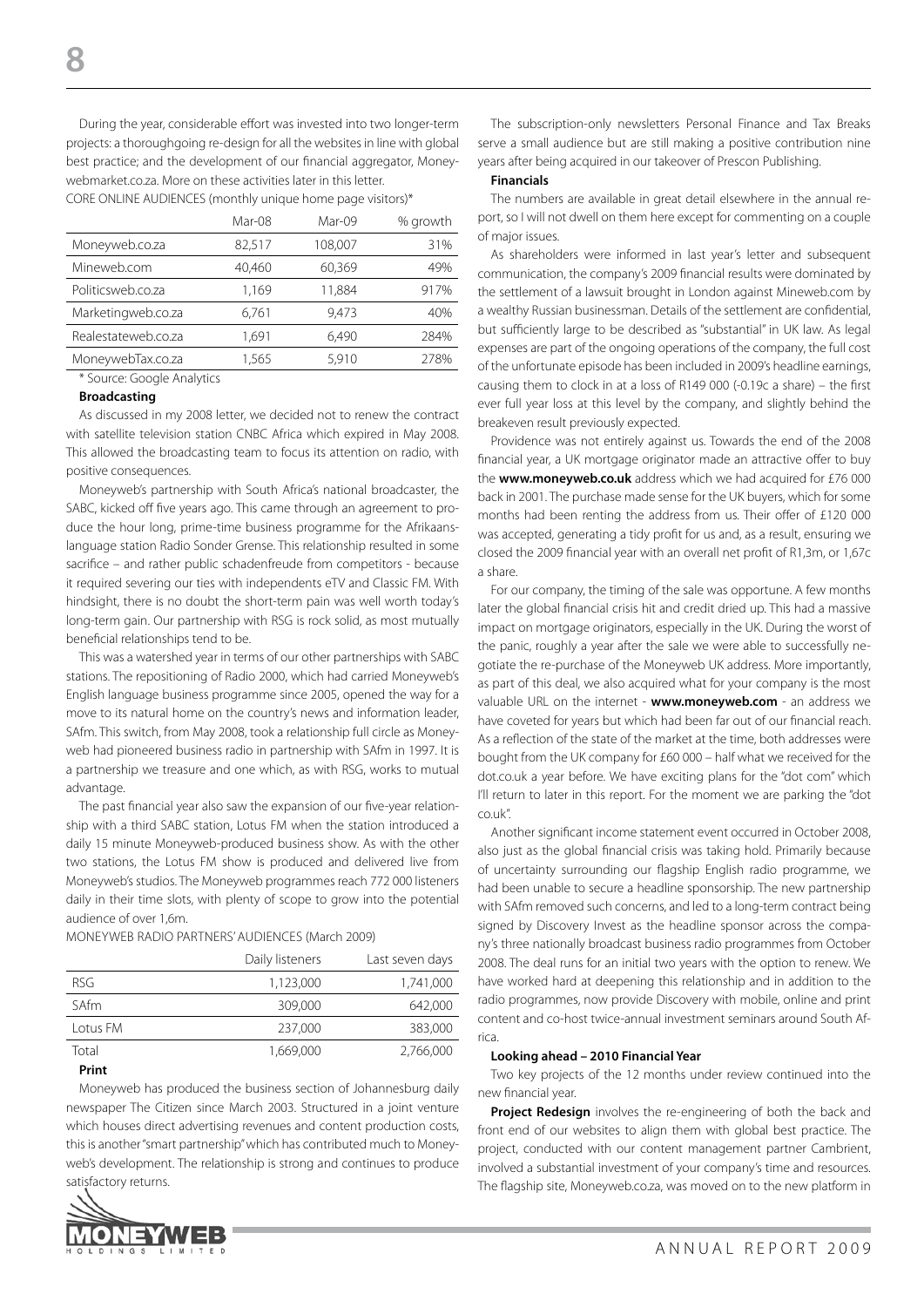July 2009. The company's other websites will be progressively switched across during the course of the new financial year. Apart from a more modern feel, the upgraded platform provides superior speed and ease of use for community members and better integration of content within and across the sites.

**Moneywebmarket.co.za** is the financial aggregator spearheading the company's drive towards generating transaction revenues. Two years in gestation, the project was "soft launched" to the Moneyweb community for a single day in July 2009. The offering was warmly accepted, and as hoped, many improvements were proposed both by users and participating financial institutions. Implementing these improvements pushed out the planned launch until October. We plan to expand from the initial car and home insurance verticals to include credit cards and home loans within the aggregator's first year. Moneywebmarket is expected to make a contribution to profits in the second half of the financial year to March 2010.

Much attention will be given to international expansion during the new financial year, a leg of the business that is becoming increasingly significant for the company. From the modest beginnings nine years ago, Moneyweb's offshore operations have been quietly building to the point where a quarter of the company's 34 full-time staffers now live and work outside of its South African base.

**Mineweb.com** is at the forefront of the global initiative. In July 2009, Geoff Candy – a graduate of the Moneyweb internship programme and long-time staffer – joined Mineweb's management team as its publisher. From his new home in the Netherlands, Geoff supports the excellent editorial/sales team of London-based Lawrie Williams and Jan Chadwick. Geoff is also responsible for shepherding Mineweb's move to the new publishing platform and for deepening its relationship with Canadian partner Infomine.com.

The company's head of editorial, Felicity Duncan, relocated to the United States in August 2009 where she will launch and drive **Money**web.com, a title aimed at providing the global market with investment information about Africa. The site, to be launched in the fourth quarter of calendar 2009, will be populated with information drawn both from the Moneyweb network and articles written specifically for its target audience. It is intended that in the initial period its revenue stream will rely primarily on Google Adsense.

The other major area of our international focus will be in Africa where feasibility studies are being conducted on opportunities in Kenya and Mauritius. Provided the numbers make sense and the right partners can be secured, the company intends replicating the Moneyweb model into these geographies, both as stand-alone entities and as sources of content for Moneyweb.com and other titles in the network.

During September 2009, the company successfully relocated from its long-standing address in Rosebank, to Melrose Arch, a prestigious property development in northern Johannesburg. The decision was not taken lightly as it required a considerable upfront investment, specifically in moving the two radio studios. Judging by the impact on staff morale, the relocation is certain to aid the company's ability to attract and retain staff, a key factor for any intellectual capital business.

On the financial front, the recovery in operating profit during the second half of the 2009 financial year has continued. With long-term advertising contracts secured and the injection of fresh transaction revenue streams, this growth is expected to be sustained in the medium term.

The strategic objective of generating transaction revenue is expected to start bearing fruit in the second half of the new financial year. The bulk of the revenue stream will come from the financial aggregator,

Moneywebmarket.co.za. Efforts are also being made to stimulate betting turnover through the white-labelled horseracing Tote that was added to Racingweb.co.za in July.

 $\Box$ 

Taking all of this together - and without having to pay those pesky British lawyers - the company's financial results are likely to show a substantial improvement in the 2010 financial year.

#### **Appreciation**

A large part of Moneyweb's success lies with its philosophy of establishing and nurturing long-term partnerships.

At a board level, our Chairman Andrew Smith and fellow directors Louise Hogg and Edwin Jay have been a source of wisdom and support during every step of the company's decade as a publicly listed company. The more recent additions to the directorate, Lindikhaya Sipoyo and Trevor Ncube, have already provided important guidance in their relatively short tenure on the board. Shareholders are truly blessed to have such quality human beings as their custodians.

Our strategic partnership with the Caxton Group on The Citizen newspaper, now entering its seventh year, has played a major part in the development of the company. Equally, the five year old partnership with the South African Broadcasting Corporation, whose officers have always acted with integrity and logic during their engagements with Moneyweb. We hope to deepen both relationships in the new financial year.

Special mention must also be made of the business partnerships with United Stations and Cambrient.

The decision three years ago to outsource Moneyweb's sales function to United Stations required a leap of faith (and a thick skin after a competitor's pages blared that Moneyweb had "lost a key division" – a downside of being in an industry like ours). The decision has been well rewarded. This is a win-win partnership of the type business strategists often talk about, but which happen so rarely in practice. A special place at the Moneyweb table is permanently reserved for Rivak Bunce, Jenny Ghoos, Justin Keats and their colleagues on the United Stations team.

Of similar duration is Moneyweb's relationship with content management system partner Cambrient Internet Applications. Kevin Lourens and his team consistently go beyond the limits of normal business practice. Whether it's working together to creating Moneyweb's world-class backend, or midnight interventions to sort out unexpected bugs, Cambrient has consistently acted as a loyal and devoted partner, playing a major role in our success.

The most important partnership, however, is with Moneyweb's staff – the 34 full time team members and the dozens of freelancers and parttimers who keep the engine ticking 24/7. There are no nine-to-fivers in our team. Clock-watching is a foreign concept. Instead, Moneyweb staffers are imbued with exceptional talent, an attitude of learning and the ability to do what it takes to get the job done. With that built into the very DNA of the business, who would bet against us?

And finally, our thanks to the hundreds of thousands of people we call the Moneyweb Community. Some of whom have been supporting us from the publication of my very first weekly newsletter in 1997; many more who have come aboard as the company's reach snowballed. Without a community to serve, none of what we do every day and night would make any sense.

**Alec** Hogg

23 September 2009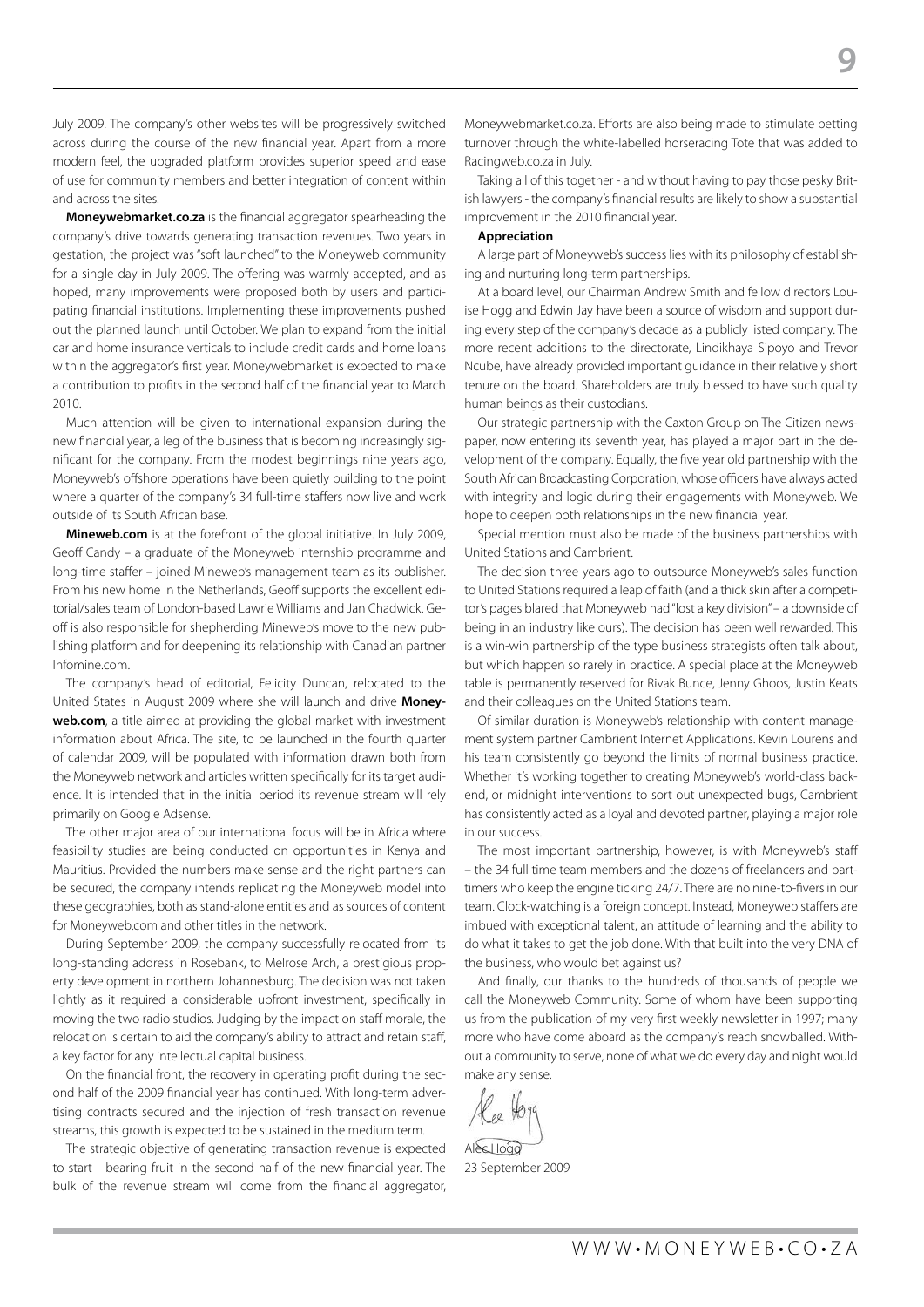## Corporate governance

The Moneyweb Group is committed to the principles of integrity and accountability in its dealings with all stakeholders.

The Board subscribes to the principles incorporated in the amended Code of Corporate Practices and Conduct, as set out in the King Report on Corporate Governance for South Africa 2002 (King II) and the JSE Limited Listing Requirements.

#### **The Board of Directors**

The Board is chaired by an independent non-executive director. The role and person of the chairman is separate from that of the chief executive.

The Board includes two executive directors and four non-executive directors who have been carefully chosen for their wide range of business skills. The Board is responsible for formulating and implementing overall Group strategy and policies, planning of resources, monitoring of performance and maintaining standards of business conduct. The Board meets bi-annually for these purposes.

Certain functions of the Board are facilitated through the main sub-committees of the Board which include the Audit and Remuneration Committees. The Audit Committee meets three times annually and the Remuneration Committee meets annually. The Chairmen of these committees report directly to the Board. In addition, management of the various strategic business units meet weekly. All directors have access to the services and advice of the company secretary who provides the Board and individual directors with guidance regarding their duties and responsibilities.

#### **Board Attendance**

Two meetings were held in the year under review

|          | Attendee Designation   |   | Meeting held Meeting held |
|----------|------------------------|---|---------------------------|
|          |                        |   | 18 June 2008 13 Nov 2008  |
| AB Hogg  | CFO                    |   |                           |
| LM Hogg  | Executive director     |   |                           |
| A Smith  | Non-exec chairman      |   |                           |
| EA Jay   | Non-executive director |   |                           |
| L Sipoyo | Non-executive director |   |                           |
| V Nosi   | Non-executive director | × | ×                         |
| T Ncube  | Non-executive director |   | Not director at the time  |
|          |                        |   |                           |

#### **Board appointment and evaluation**

Board appointments are conducted in a formal and transparent manner, by the board as a whole. Any appointments to the board are made taking into account the need for ensuring that the board provides a diverse range of skills, knowledge and expertise, the requisite independence, the necessity of achieving the balance between skills and expertise and the professional and industry knowledge necessary to meet the Group's strategic



objectives.

In general, executive directors need to be re-elected on an annual basis, while non executive directors are subject to a shortterm notice period.

#### **Communication**

The Group acknowledges that it operates within a community and values a good working relationship with its stakeholders. The Group consistently strives to strengthen links through regular communication with all its stakeholders which conforms with the criteria of timeous, objective, relevant and transparent communication.

#### **Committees of the Board**

The Board has delegated certain of its responsibilities to subcommittees of the Board.

### **Audit Committee**

The Audit Committee comprises the non-executive directors, Edwin Andrew Jay (Chairman), Trevor Ncube and in terms of the JSE listing requirements, the Designated Advisers who attend as invitees only.

The terms of reference of the Audit Committee include:

- reviewing financial information
- assessment of the risk of fraudulent reporting
- review of the code of ethics
- compliance procedures
- appointment and evaluation of the external auditors
- determination of audit fees
- reporting to the Board
- setting the principles for recommending the use of the external auditors for non-audit purposes

• satisfying themselves as to the appropriateness of the expertise and experience of the financial director.

The Audit Committee met three times during the financial year, with all members present. The external auditors attended these meetings and had direct access to the chairman of the Audit Committee.

The Audit Committee has satisfied itself of the independence of the external auditors.

The Audit Committee has satisfied itself as to the appropriateness of the expertise and experience of the financial director.

|        | Attendee Designation      | Meeting | Meeting<br>18 June 08 13 Nov 08 26 Mar 09 | Meeting |
|--------|---------------------------|---------|-------------------------------------------|---------|
| EA Jay | Non-executive<br>director |         |                                           |         |
| V Nosi | Non-executive<br>director | ×       |                                           | ×       |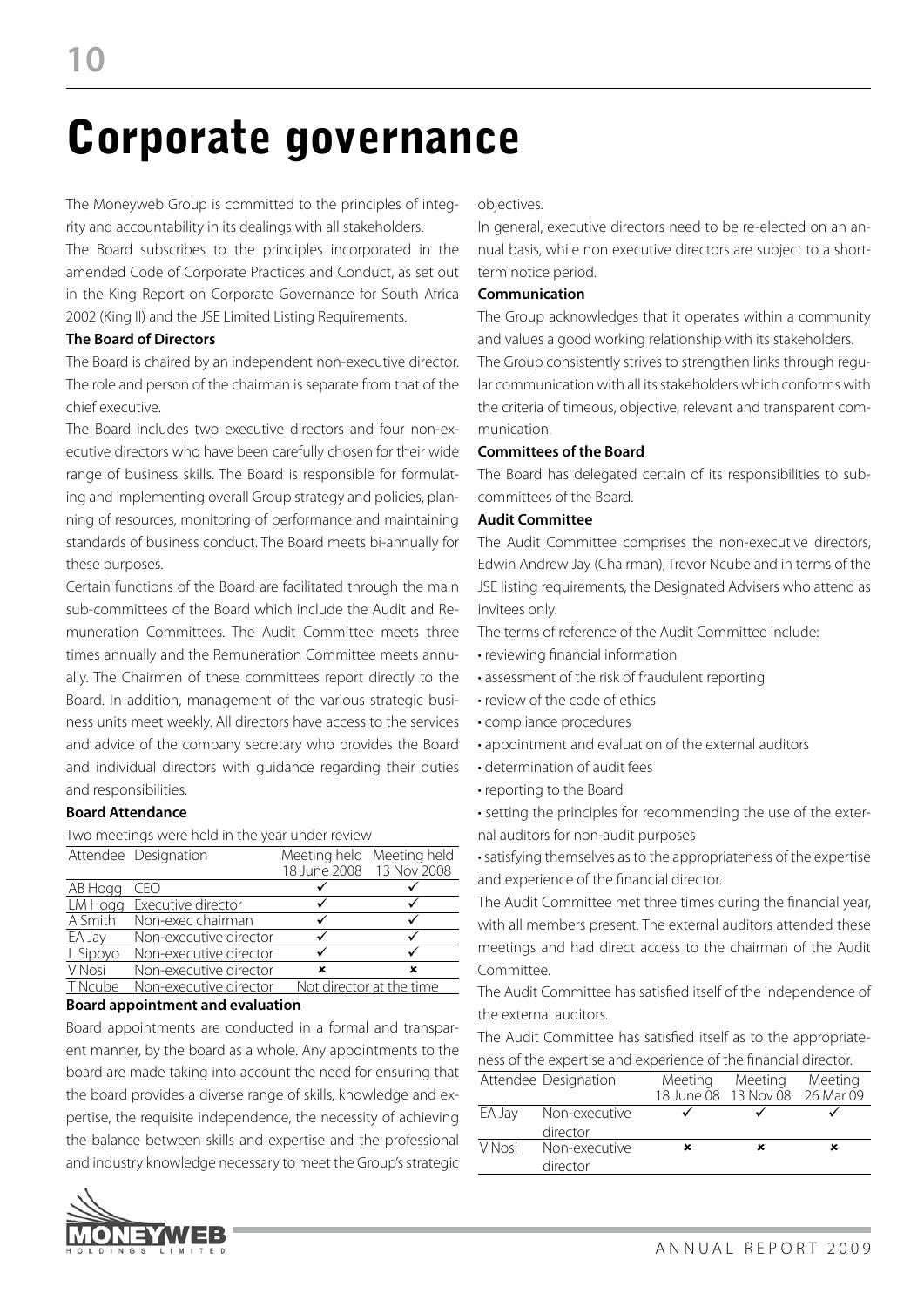#### **Remuneration Committee**

The Remuneration Committee comprises of an executive director, Louise Hogg, and the three non-executive directors Andrew Smith (Chairman), Edwin Jay and Lindikhaya Sipoyo.

The terms of reference of the Remuneration Committee include:

- appointment/discharge of executive directors
- all matters relating to remuneration of employees
- all matters relating to conditions of service of employees
- staff participation in bonus scheme
- staff participation in share option scheme
- adherence to employment equity

|        | Attendee Designation            | Meeting    |
|--------|---------------------------------|------------|
|        |                                 | 18 June 08 |
| EA Jay | Non-executive director          |            |
|        | A Smith Non-exec chairman       |            |
|        | L Sipoyo Non-executive director |            |
|        |                                 |            |

#### **Internal Control**

The directors are responsible for the Group's systems of internal financial and operational control and for ensuring that the Group maintains adequate records that disclose, with reasonable accuracy, the financial performance and position of the Group. To enable the directors to meet these responsibilities, the Board sets standards and management implements systems of internal control, comprising policies, standards, procedures, systems and information to assist in:

• safeguarding assets and reducing the risk of loss, error, fraud and other irregularities;

• ensuring the accuracy and completeness of accounting records; and

• the timely preparation of reliable financial statements and information in compliance with relevant legislation and International Financial Reporting Standards.

#### **Employee Participation**

The Group implements the increasing empowerment of its employees through participative structures on employee related matters, training, development and information sharing.

#### **Employment Equity**

The Group is committed to providing equal opportunities for its employees regardless of their ethnic origin or gender. Affirmative action strategies are in place to ensure that employee profiles will be more representative of the demographics of the region in which the Group conducts its business activities. An aggressive intern training programme has been adopted as the most suitable manner to bring the staffing profile to an acceptable level.

### **Code of Ethics**

The Group endorses a code of ethics which commits the Group to the highest standards of integrity, behaviour and ethics in all dealings with its stakeholders. An ethical decision-making model has been adopted, which engenders sound business decisions by encouraging staff members to take all relevant aspects into consideration.

Directors and employees who become aware of sensitive financial information cannot directly or indirectly deal in the relevant company's shares until the information is in the public arena.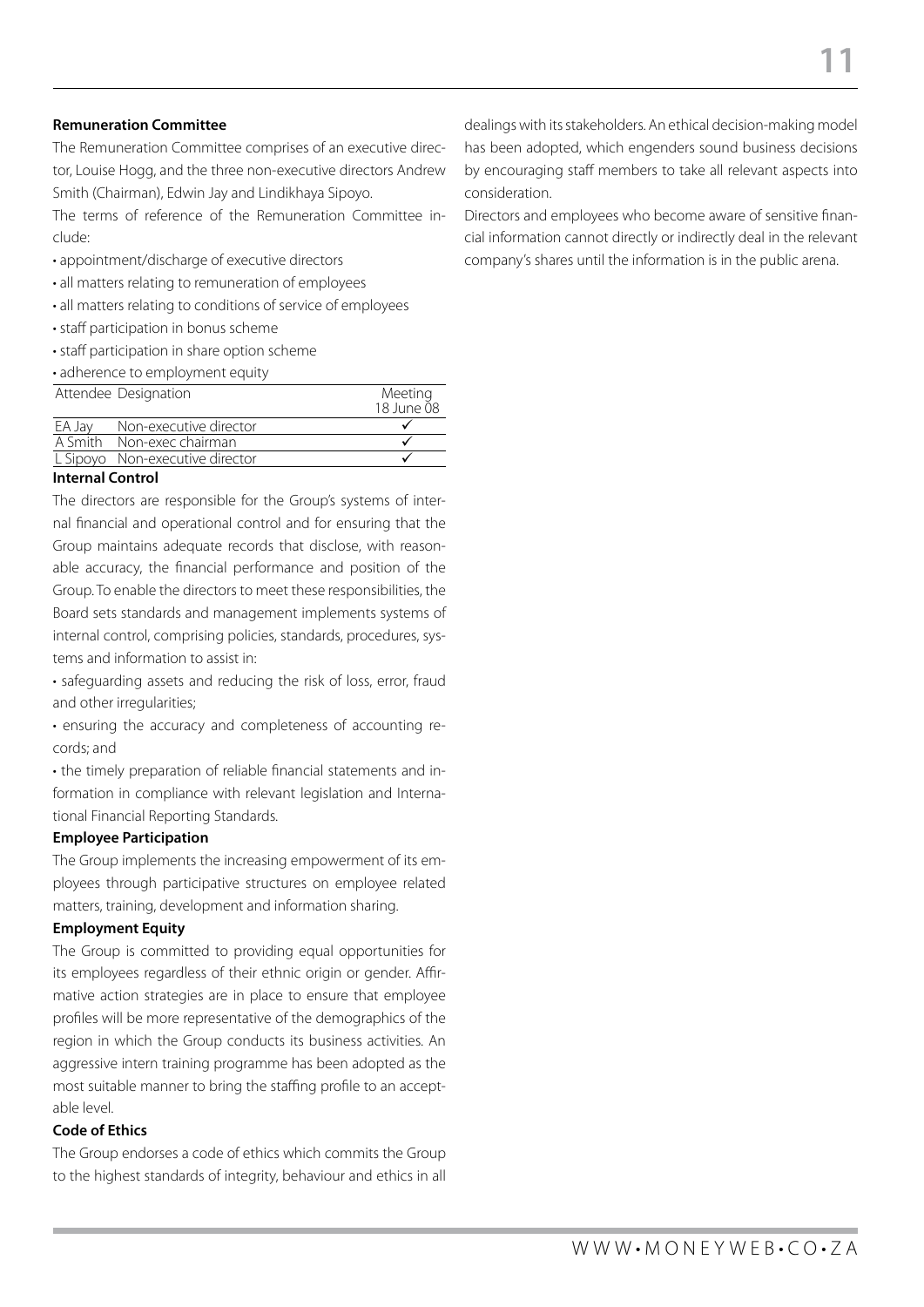## **Annual financial statements**

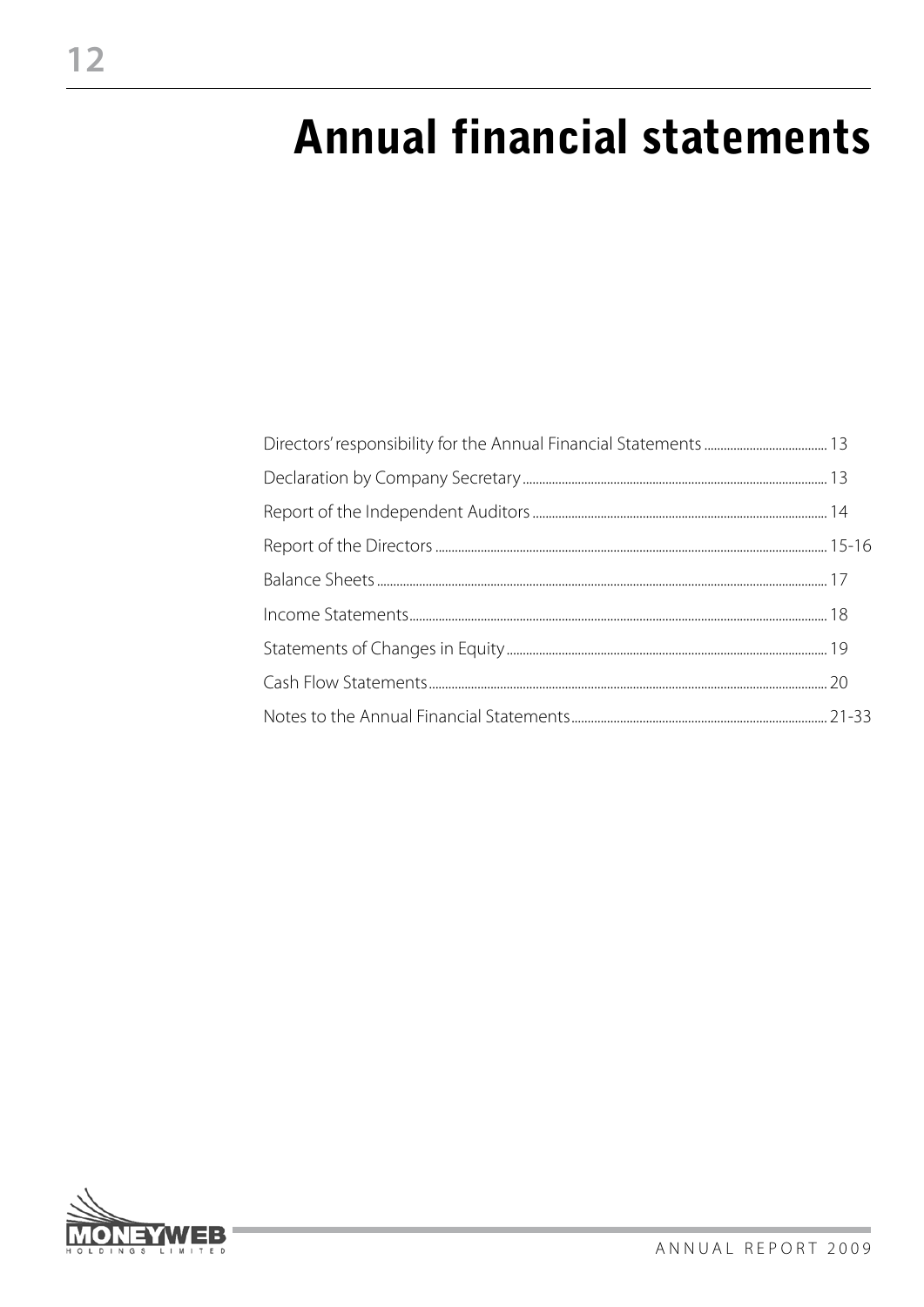## DIRECTORS' RESPONSIBILITY FOR THE ANNUAL FINANCIAL STATEMENTS

The directors are responsible for monitoring the preparation and integrity of the financial statements and related information included in this annual report.

In order for the Board to discharge its reponsibilities, management has developed and continues to maintain a system of internal control. The Board has ultimate responsibility for the system of internal control and reviews its operation, primarily through the Audit Committee.

The internal controls include a risk-based system of internal accounting and administrative controls designed to provide reasonable but not absolute assurance that assets are safeguarded and that transactions are executed and recorded in accordance with generally accepted business practices and the Group's policies and procedures. These controls are implemented by trained, skilled personnel with an appropriate segregation of duties, are monitored by management and include a comprehensive budgeting and reporting system operating within strict deadlines and an appropriate control framework.

The financial statements are prepared in accordance with International Financial Reporting Standards and the Companies Act and incorporate disclosure in line with the accounting philosophy of the Group. They are based on appropriate accounting policies consistently applied and supported by reasonable and prudent judgements and estimates.

The directors believe that the Group will be a going concern in the year ahead. For this reason they continue to adopt the going concern basis in preparing the Group annual financial statements.

The annual financial statements for the year ended 31 March 2009, set out on pages 15 to 33, were approved by the Board of directors.

AB Hogg Andrew Smith Chief Executive Officer **Chairman** 23 September 2009

### DECLARATION BY COMPANY SECRETARY

In my capacity as Company Secretary, I hereby confirm, in terms of the Companies Act, 1973, that for the year ended 31 March 2009, the Company has lodged with the Registrar of Companies all such returns as are required of a public company in terms of this Act and that all such returns are true, correct and up to date.

DG Wessels Company Secretary 23 September 2009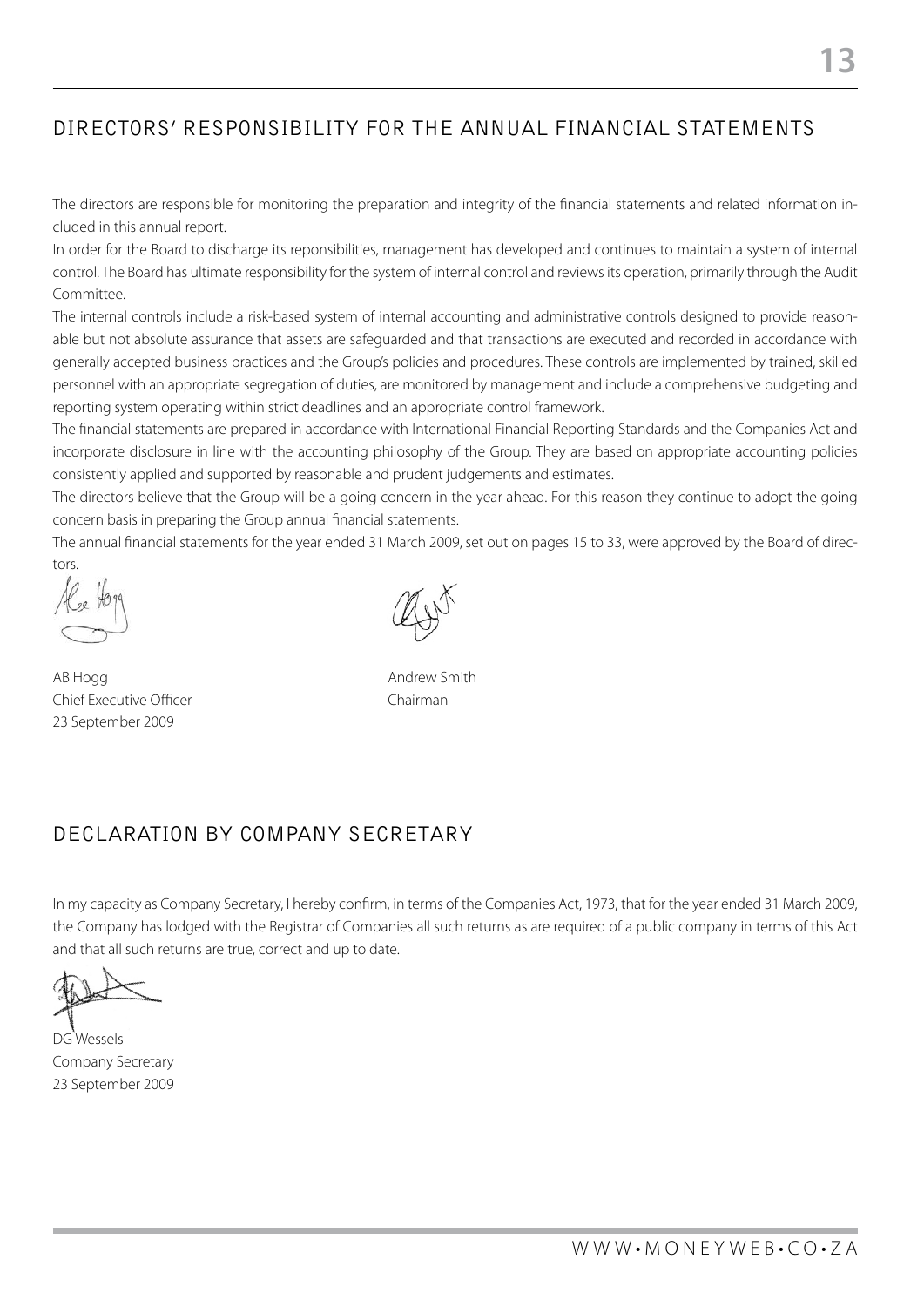## REPORT OF THE INDEPENDENT AUDITORS

To the members of MONEYWEB HOLDINGS LIMITED

We have audited the Group annual financial statements and annual financial statements of Moneyweb Holdings Limited, which comprise the consolidated and separate balance sheets as at 31 March 2009, and the consolidated and separate income statements, the consolidated and separate statement of changes in equity and consolidated and separate cash flow statements for the year then ended, and a summary of significant accounting policies and other explanatory notes, and the directors' report, as set out on pages 15 to 33.

### **Directors' responsibility for the financial statements**

The company's directors are responsible for the preparation and fair presentation of these financial statements in accordance with International Financial Reporting Standards and in the manner required by the Companies Act of South Africa. This responsibility includes: designing, implementing and maintaining internal control relevant to the preparation and fair presentation of financial statements that are free from material misstatement, whether due to fraud or error; selecting and applying appropriate accounting policies; and making accounting estimates that are reasonable in the circumstances.

### **Auditor's responsibility**

Our responsibility is to express an opinion on these financial statements based on our audit. We conducted our audit in accordance with International Standards on Auditing. Those standards require that we comply with ethical requirements and plan and perform the audit to obtain reasonable assurance whether the financial statements are free from material misstatement. An audit involves performing procedures to obtain audit evidence about the amounts and disclosures in the financial statements. The procedures selected depend on the auditor's judgement, including the assessment of the risks of material misstatement of the financial statements, whether due to fraud or error. In making those risk assessments, the auditor considers internal control relevant to the entity's preparation and fair presentation of the financial statements in order to design audit procedures that are appropriate in the circumstances, but not for the purpose of expressing an opinion on the effectiveness of the entity's internal control. An audit also includes evaluating the appropriateness of accounting policies used and the reasonableness of accounting estimates made by the directors, as well as evaluating the overall presentation of the financial statements.

We believe that the audit evidence we have obtained is sufficient and appropriate to provide a basis for our audit opinion.

#### **Opinion**

In our opinion, these financial statements present fairly, in all material respects, the consolidated and separate financial position of Moneyweb Holdings Limited as at 31 March 2009, and its consolidated and separate financial performance and consolidated and separate cash flows for the year then ended in accordance with International Financial Reporting Standards and in the manner required by the Companies Act of South africa.

BOOSiner Steward

### **BDO Spencer Steward (Johannesburg) Incorporated**

Registered Auditors per: NA Griffith Director Registered Auditor 23 September 2009 JOHANNESBURG

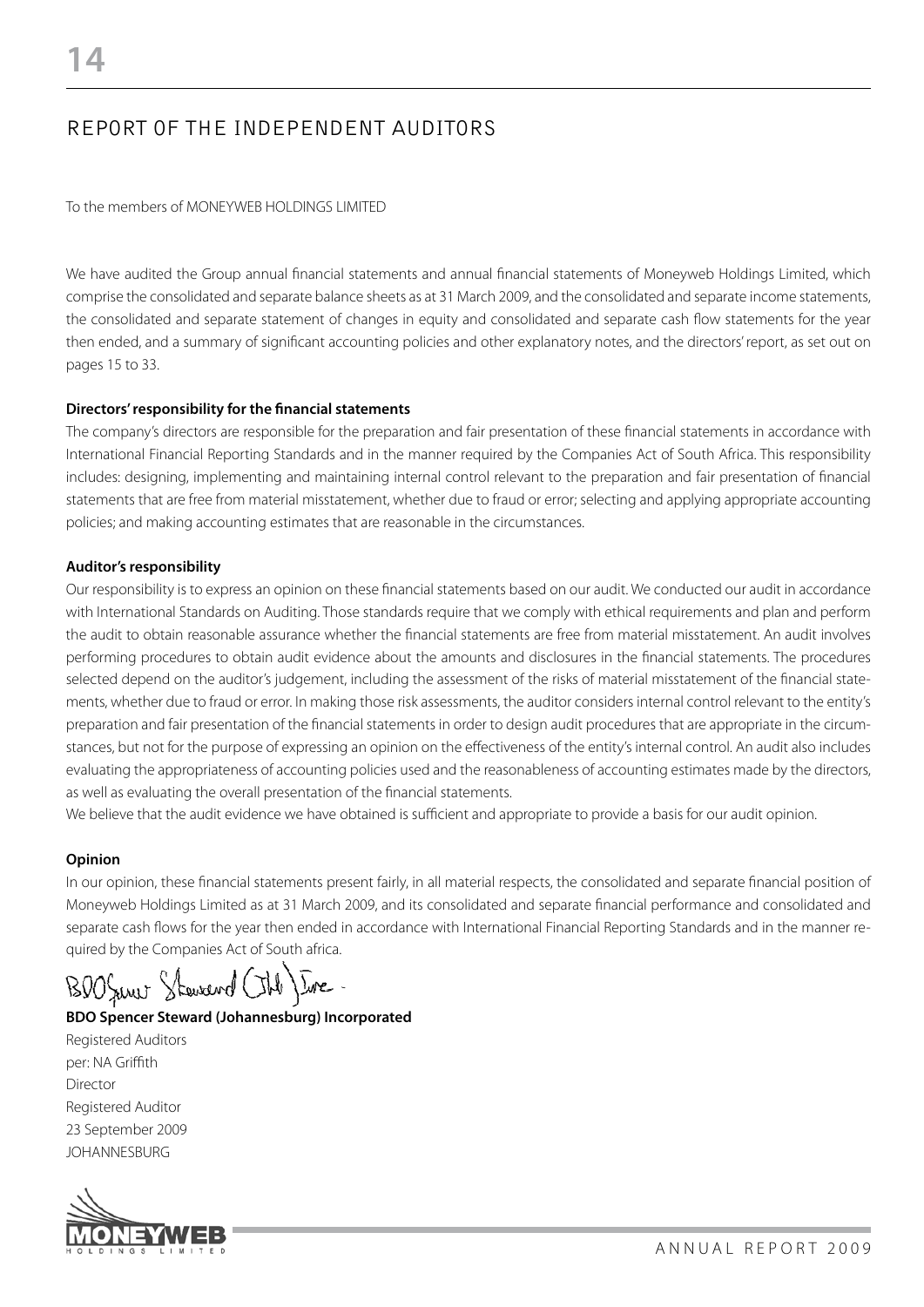## REPORT OF THE DIRECTORS

The directors present their report together with the audited annual financial statements of the Company and of the Group for the year ended 31 March 2009.

#### **Nature of Business**

Moneyweb Holdings Limited is the holding company of an integrated media company with interests in the electronic and print publishing fields. The Group's focus is on supplying independent high quality and credible information to targeted communities.

#### **Operating Results**

The headline loss for the Group amounted to (R146 000), a decrease from the R1,386 million headline earnings in the previous year. The Group achieved a headline loss of (0.19c) per share, a decrease from the 2,00c earnings per share in the previous year.

#### **Dividend**

A cash dividend of 1.0 cents per share ("the dividend") was declared and was payable to shareholders recorded in the books of Moneyweb at the close of business on Friday, 31 July 2009.

#### **Share Capital**

The authorised share capital remained unchanged during the year.

#### **Share Repurchase**

During the financial year the Group purchased 381 762 shares on the open market at a price of R127 000. The shares are being held as treasury stock by a wholly owned subsidiary of Moneyweb.

#### **Cancellation of Treasury Shares**

No treasury shares were cancelled during the year.

#### **Share Incentive Scheme**

| Summary of the details and terms of the Company's share incentive scheme.                                                   |          |
|-----------------------------------------------------------------------------------------------------------------------------|----------|
| Maximum number of shares that may be allocated - 10% of issued share capital                                                | 7697180  |
| Number of share options allocated at 31 March 2008                                                                          | 585 000  |
| Exercised during the year                                                                                                   |          |
| Lapsed during the year                                                                                                      | (585000) |
| Number of share options allocated at 31 March 2009                                                                          |          |
| Number of share options available for allocation                                                                            | 7697180  |
| In terms of the rules the aggregate number of shares was determined as 10% of the issued share capital of the Company being |          |
| 7697180.                                                                                                                    |          |

#### **Share Incentive Trust**

782 394 issued shares remained in the share trust and have been accounted for as treasury shares.

#### **Post Balance Sheet Events**

The company appointed Mr DG Wessels as Financial Director on 29 June 2009.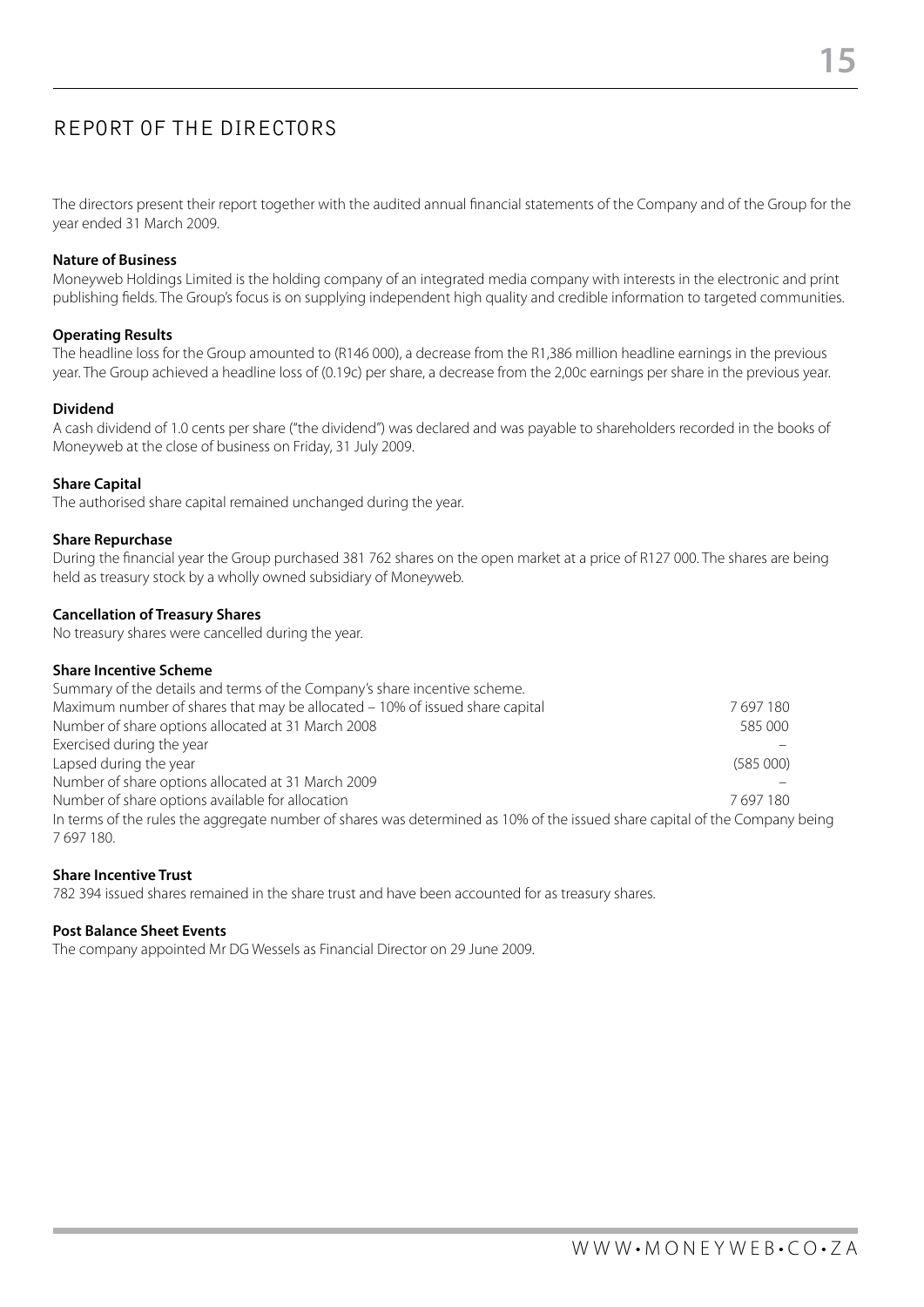### **Directorate**

The following acted as directors during the year:<br>AB Hogg Chief Executive Officer

- Chief Executive Officer
- EA Jay Non executive director
- LM Hogg Executive director A Smith Independent non executive chairman
- L Sipoyo Non executive director
- T Ncube Independent non executive director
- D Wessels Financial director

\* Since year end, Mr A B Hogg has purchased an additional 100 528 shares and Dr A Smith has purchased an additional 30 000 shares in the Company.

On 31 March 2009 the total beneficial shareholdings of the directors was 49,1% of the issued capital.

The Company Secretary is DG Wessels whose business and postal addresses are:

| Business Address: | Second floor  | Postal Address: P O Box 8 |              |
|-------------------|---------------|---------------------------|--------------|
|                   | 20 The Piazza |                           | Melrose Arch |
|                   | Melrose Arch  |                           | 2076         |
|                   | 2196          |                           |              |

#### **Subsidiaries**

The following relates to the Company's interest in its subsidiaries:

|                                          | <b>Issued</b><br>Ordinary<br>Capital | Percentage<br><b>Holding</b> |                   | Cost of<br>Investment |              | Indebtedness by/(to)<br><b>Subsidiary</b> |              |
|------------------------------------------|--------------------------------------|------------------------------|-------------------|-----------------------|--------------|-------------------------------------------|--------------|
|                                          | 2009                                 | 2009                         | 2008              | 2009                  | 2008         | 2009                                      | 2008         |
|                                          |                                      | $\%$                         | $\%$              | R'000                 | <b>R'000</b> | <b>R'000</b>                              | <b>R'000</b> |
| <b>Directly held</b>                     |                                      |                              |                   |                       |              |                                           |              |
| Moneyweb Investments (Pty) Ltd           | R <sub>100</sub>                     | 100                          | 100               | 58 800                | 58 800       | $\overline{\phantom{a}}$                  |              |
| Prescon Publishing Corporation (Pty) Ltd | R <sub>100</sub>                     | 100                          | 100               | 6443                  | 6443         | 100                                       | 150          |
| Moneyweb Internet Publishing Limited*    | £100                                 | 100                          | 100               | 1748                  | 1748         | (107)                                     | (107)        |
| Indirectly held                          |                                      |                              |                   |                       |              |                                           |              |
| Moneyweb (Pty) Ltd                       | R <sub>100</sub>                     | 100                          | 100               |                       |              | 5 0 7 5                                   | 6 747        |
| Impairment                               |                                      |                              | $\qquad \qquad -$ | (39607)               | (39607)      | $\overline{\phantom{0}}$                  |              |
|                                          |                                      |                              |                   | 27 384                | 27 384       | 5068                                      | 6790         |

#### *\* unlisted*

All subsidiaries, except Moneyweb Internet Publishing Limited which is incorporated in the United Kingdom, are incorporated in the Republic of South Africa.

The attributable interest of the Company in the aggregate net profits after taxation of its subsidiaries for the year amounted to R1 268 000 (2007: R1 379 000). This amount excludes the net fair value adjustment on the treasury shares held by Moneyweb (Pty) Ltd which is eliminated on consolidation.

#### **Special Resolutions**

On 13 November 2008, the date of the last Annual General Meeting, shareholders granted directors a general authority to repurchase shares in Moneyweb Holdings Limited

No other special resolutions were passed during the year under review.

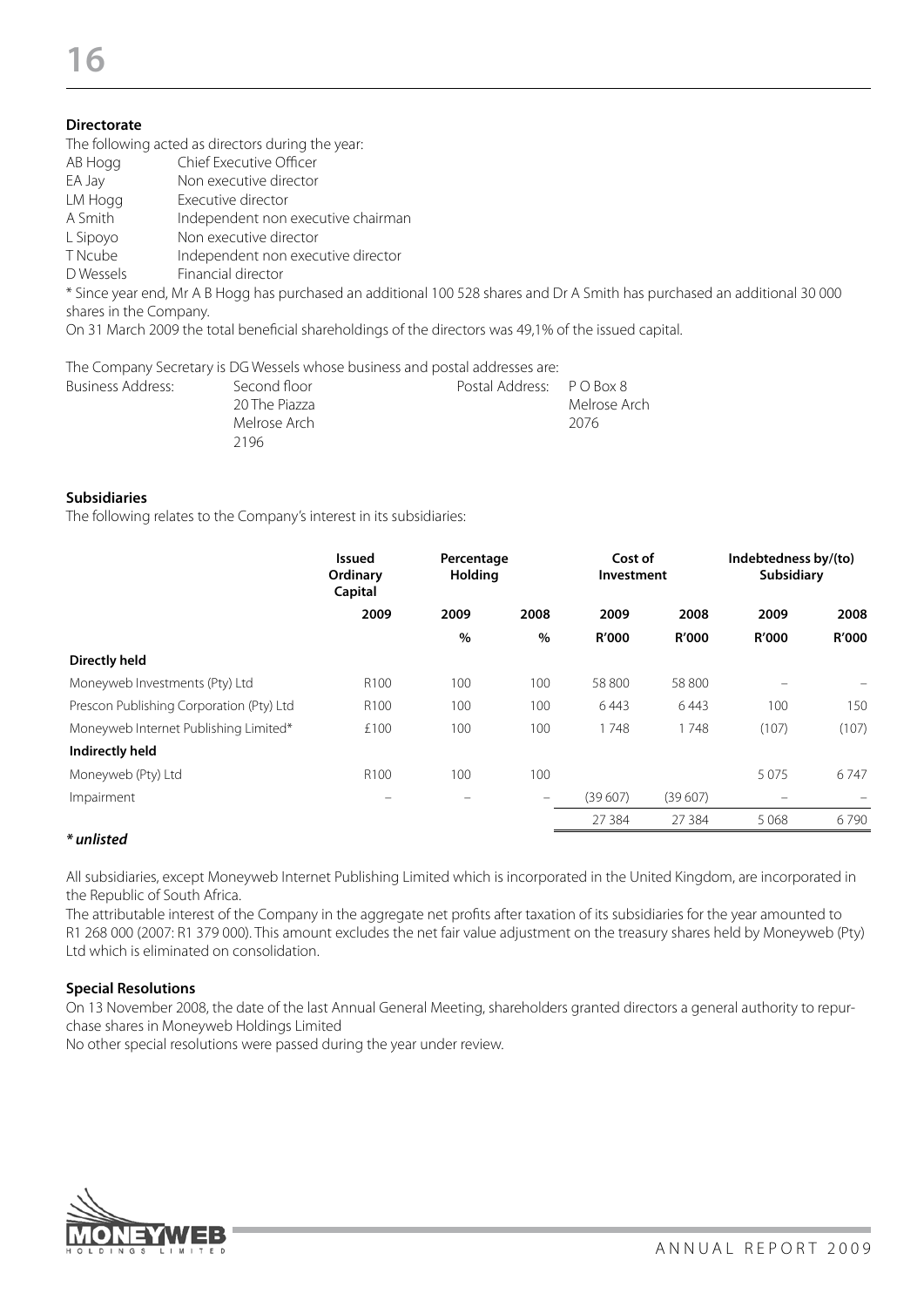### BALANCE SHEETS AT 31 MARCH 2009

|                                 | <b>Notes</b>   |                | Group  |                | Company |  |
|---------------------------------|----------------|----------------|--------|----------------|---------|--|
|                                 |                | 2009           | 2008   | 2009           | 2008    |  |
|                                 |                | R'000          | R'000  | R'000          | R'000   |  |
| ASSETS                          |                |                |        |                |         |  |
| Non-current assets              |                |                |        |                |         |  |
| Tangible assets                 | $\mathbf{1}$   | 778            | 1,036  |                |         |  |
| Intangible assets               | $\overline{2}$ | 2,776          | 2,169  |                |         |  |
| Investment in subsidiaries      | 3              |                |        | 27,384         | 27,384  |  |
| Investment in joint ventures    | $\overline{4}$ | 863            |        | 800            |         |  |
| Other investments               | 5              | $\overline{7}$ | 18     |                |         |  |
| Deferred tax                    | 6              | 457            | 225    |                |         |  |
|                                 |                | 4,881          | 3,448  | 28,184         | 27,384  |  |
| Current assets                  |                |                |        |                |         |  |
| Amounts due from subsidiary     | $\mathsf 3$    |                |        | 5,175          | 6,897   |  |
| Trade and other receivables     | 8              | 8,098          | 6,640  |                |         |  |
| Taxation                        |                |                |        | 51             | 58      |  |
| Cash and cash equivalents       | 9              | 8,030          | 7,372  | $\overline{7}$ | 15      |  |
|                                 |                | 16,128         | 14,012 | 5,233          | 6,970   |  |
| <b>Total Assets</b>             |                | 21,009         | 17,460 | 33,417         | 34,354  |  |
| <b>EQUITY AND LIABILITIES</b>   |                |                |        |                |         |  |
| Capital and reserves            |                |                |        |                |         |  |
| Share capital and premium       | 10             | 11,805         | 11,933 | 12,147         | 12,147  |  |
| Accumulated profit              |                | 2,842          | 2,699  | 21,144         | 22,080  |  |
| Ordinary shareholders' interest |                | 14,647         | 14,631 | 33,291         | 34,228  |  |
|                                 |                |                |        |                |         |  |
| Current liabilities             |                |                |        |                |         |  |
| Trade and other payables        | 11             | 2,598          | 2,300  | 19             | 19      |  |
| Amounts due to subsidiary       | 3              |                |        | 107            | 107     |  |
| Deferred revenue                | 13             | 3190           | 304    |                |         |  |
| Taxation                        |                | 574            | 225    |                |         |  |
|                                 |                | 6,362          | 2,829  | 126            | 126     |  |
| Total Equity and Liabilities    |                | 21,009         | 17,460 | 33,417         | 34,354  |  |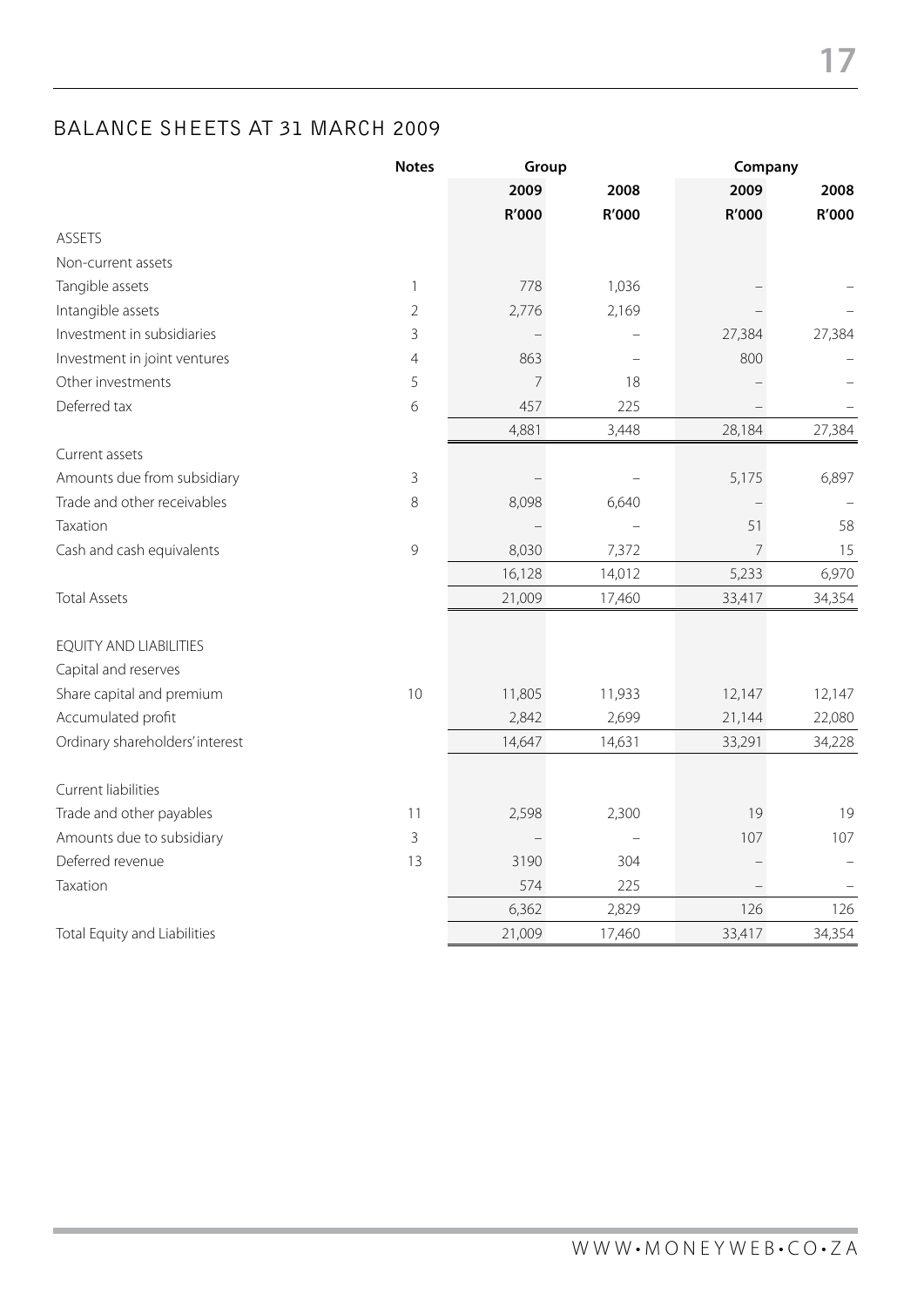### INCOME STATEMENTS FOR THE YEAR ENDED 31 MARCH 2009

|                                                                                                                 | <b>Notes</b> | Group  |        |       | Company |  |
|-----------------------------------------------------------------------------------------------------------------|--------------|--------|--------|-------|---------|--|
|                                                                                                                 |              | 2009   | 2008   | 2009  | 2008    |  |
|                                                                                                                 |              | R'000  | R'000  | R'000 | R'000   |  |
| <b>REVENUE</b>                                                                                                  |              | 20,979 | 24,004 | 72    | 117     |  |
| Advertising                                                                                                     |              | 19,897 | 23,006 |       |         |  |
| Newsletters                                                                                                     |              | 1,082  | 998    |       |         |  |
| PROFIT/(LOSS) BEFORE INVESTMENT INCOME,<br>FAIR VALUE ADJUSTMENT, DEPRECIATION,<br>AMORTISATION AND IMPAIRMENTS | 14           | (199)  | 2,356  |       |         |  |
| Depreciation and Amortisation                                                                                   |              | (856)  | (627)  |       |         |  |
| Investment income                                                                                               |              | 598    | 111    |       |         |  |
| Finance cost                                                                                                    |              | (27)   |        |       |         |  |
| Fair value adjustment of investments                                                                            |              | (11)   | (6)    |       |         |  |
| Profit on disposal of intangible assets                                                                         |              | 1,860  |        |       |         |  |
| NET PROFIT BEFORE TAXATION                                                                                      |              | 1,365  | 1,834  |       |         |  |
| Taxation                                                                                                        | 15           | (741)  | (366)  | (174) |         |  |
| Profit/(loss) from joint ventures                                                                               |              | 644    | (89)   |       |         |  |
| NET PROFIT/(LOSS) FOR THE YEAR                                                                                  |              | 1,268  | 1,379  | (174) |         |  |
|                                                                                                                 |              |        |        |       |         |  |
| <b>EARNINGS PER SHARE (cents)</b>                                                                               | 17           | 1.67   | 1.99   |       |         |  |
| FULLY DILUTED EARNINGS PER SHARE (cents)                                                                        | 17           | 1.67   | 1.98   |       |         |  |

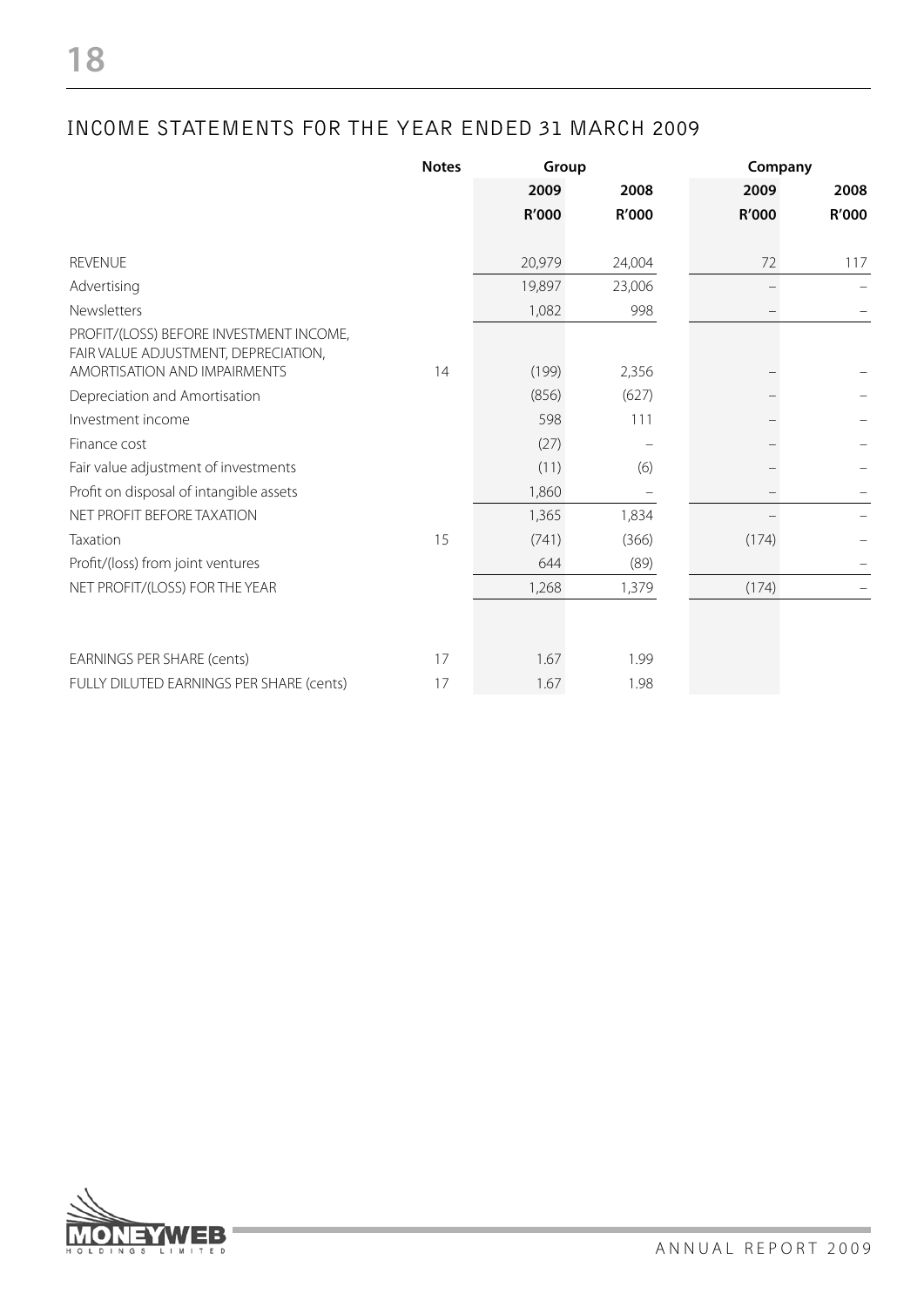| Group                                          | Share capital | <b>Share</b><br>premium | Foreign<br>currency<br>translation<br>reserve | Accumulated<br>profit | <b>Total</b> |
|------------------------------------------------|---------------|-------------------------|-----------------------------------------------|-----------------------|--------------|
|                                                | R'000         | R'000                   | <b>R'000</b>                                  | <b>R'000</b>          | <b>R'000</b> |
| <b>Balance at 1 April 2007</b>                 | 67            | 5,102                   |                                               | 1,980                 | 7,149        |
| Net profit for the year ended 31<br>March 2008 |               |                         |                                               | 1,379                 | 1,379        |
| Ordinary dividend paid                         |               |                         |                                               | (660)                 | (660)        |
| New issue                                      | 9             | 6,319                   |                                               |                       | 6,328        |
| Sale of treasury shares                        |               | 662                     |                                               |                       | 662          |
| Treasury shares purchased                      |               | (227)                   |                                               |                       | (227)        |
| Balance as at 1 April 2008                     | 76            | 11,856                  |                                               | 2,699                 | 14,631       |
| Net profit for the year ended 31<br>March 2009 |               |                         |                                               | 1,268                 | 1,268        |
| Foreign currency translation reserve           |               |                         | (363)                                         |                       | (363)        |
| Ordinary dividend paid                         |               |                         |                                               | (762)                 | (762)        |
| Treasury shares purchased                      |               | (127)                   |                                               |                       | (127)        |
| Balance as at 31 March 2009                    | 76            | 11,729                  | (363)                                         | 3,205                 | 14,647       |

| Company                                      |              | Share capital Share premium | Foreign<br>currency<br>translation<br>reserve | Accumulated<br>profit | <b>Total</b> |
|----------------------------------------------|--------------|-----------------------------|-----------------------------------------------|-----------------------|--------------|
|                                              | <b>R'000</b> | <b>R'000</b>                | <b>R'000</b>                                  | <b>R'000</b>          | <b>R'000</b> |
| Balance as 1 April 2007                      | 76           | 8,070                       |                                               | 22,959                | 31,104       |
| Shares cancelled                             | (8)          | (2,319)                     |                                               | (219)                 | (2, 547)     |
| New issue                                    | 9            | 6,319                       |                                               |                       | 6,328        |
| Ordinary dividend paid                       |              | $\qquad \qquad$             |                                               | (660)                 | (660)        |
| Balance as at 1 April 2008                   | 77           | 12,070                      |                                               | 22,080                | 34,228       |
| Net loss for the year ended 31 March<br>2009 |              | $\overline{\phantom{m}}$    |                                               | (174)                 | (174)        |
| Ordinary dividend paid                       |              |                             |                                               | (762)                 | (762)        |
| Balance as at 31 March 2009                  | 77           | 12,070                      |                                               | 21,144                | 33,291       |

**19**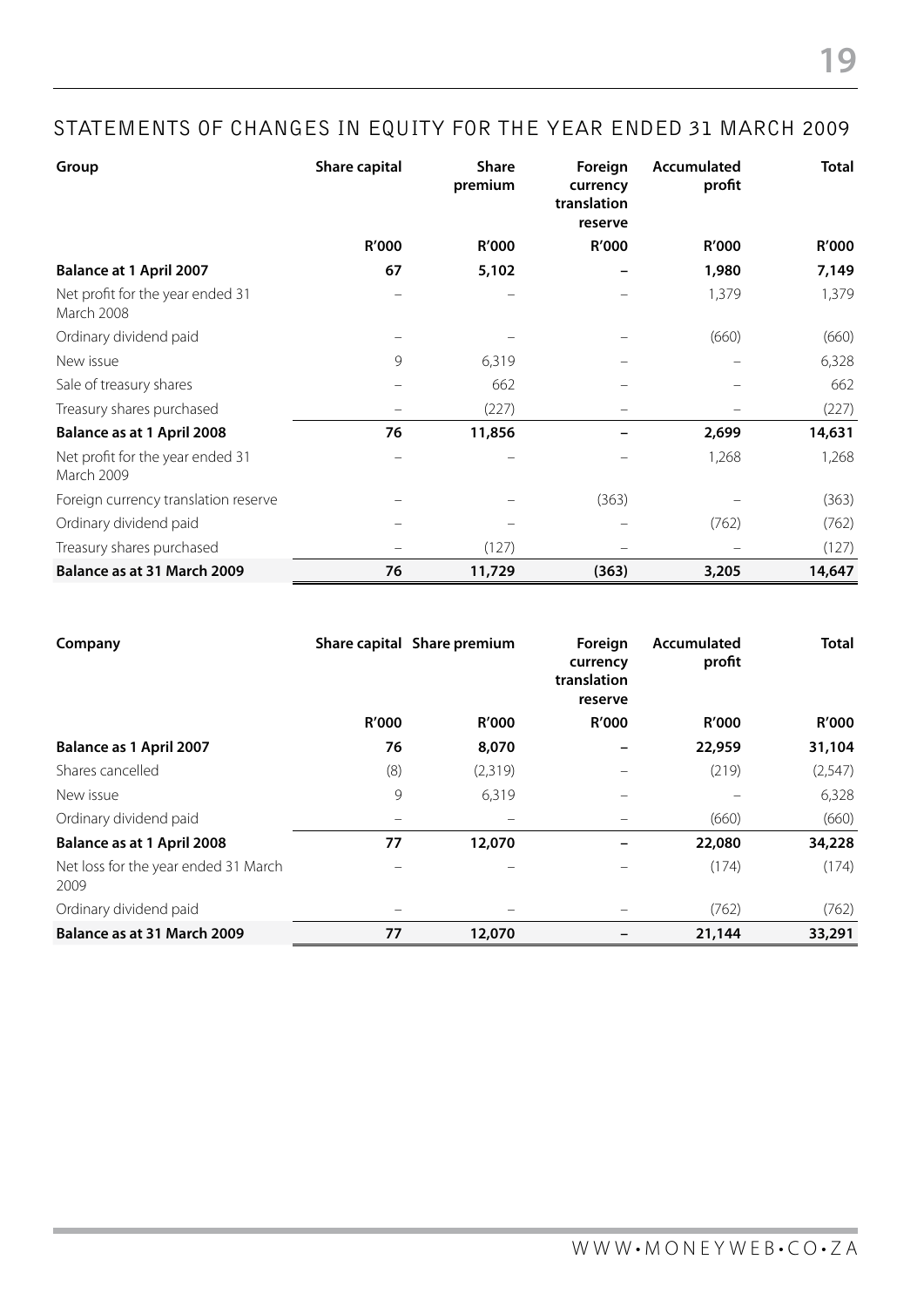### CASH FLOW STATEMENTS FOR THE YEAR ENDED 31 MARCH 2009

|                                                       | <b>Notes</b> | Group          |          |                | Company  |  |
|-------------------------------------------------------|--------------|----------------|----------|----------------|----------|--|
|                                                       |              | 2009           | 2008     | 2009           | 2008     |  |
|                                                       |              | <b>R'000</b>   | R'000    | R'000          | R'000    |  |
| Cash flows from operating activities                  |              |                |          |                |          |  |
| Cash generated by operations                          | 20.1         | 2,969          | 2,229    |                |          |  |
| Movements in working capital                          | 20.2         | (1, 161)       | (1, 358) |                | 6        |  |
| Cash generated by operating activities                |              | 1,808          | 871      |                | 6        |  |
| Investment income                                     |              | 587            | 104      |                |          |  |
| Finance cost                                          |              | (27)           |          |                |          |  |
| Taxation paid                                         | 20.3         | (633)          | (332)    | (167)          | (48)     |  |
| Dividend paid                                         |              | (762)          | (660)    | (762)          | (660)    |  |
| Net cash flows from operating activities              |              | 975            | (17)     | (929)          | (702)    |  |
|                                                       |              |                |          |                |          |  |
| Cash flows from investing activities                  |              |                |          |                |          |  |
| Acquisition of intangible assets                      | 2            | (1,013)        | (1,704)  |                |          |  |
| Acquisition of tangible assets                        | $\mathbf{1}$ | (217)          | (632)    |                |          |  |
| Investment in joint ventures                          |              | (824)          |          | (800)          |          |  |
| Loans (advanced) to subsidiaries                      |              |                |          | (1,721)        | (3, 140) |  |
| Proceeds on disposal of intangible assets             |              | 1,860          |          |                |          |  |
| Proceeds on disposal of tangible assets               |              | $\overline{4}$ | 20       |                |          |  |
| Net cash (outflows) from investing activities         |              | (190)          | (2,316)  | (921)          | (3, 140) |  |
| Cash flows from financing activities                  |              |                |          |                |          |  |
| Shares issued                                         |              |                | 6,319    |                | 6,319    |  |
| Sale of treasury shares                               |              |                | 693      |                |          |  |
| Acquisition of treasury shares                        |              | (127)          | (227)    |                | (2, 535) |  |
| Net cash outflows/(inflows) from financing activities |              | (127)          | 6,785    | $\bar{ }$      | 3,784    |  |
| Net movement in cash and cash equivalents for the     |              | 658            | 4,452    | (8)            | (57)     |  |
| year                                                  |              |                |          |                |          |  |
| Cash and cash equivalents at beginning of the year    |              | 7,372          | 2,920    | 15             | 72       |  |
| Cash and cash equivalents at end of year              |              | 8,030          | 7,372    | $\overline{7}$ | 15       |  |

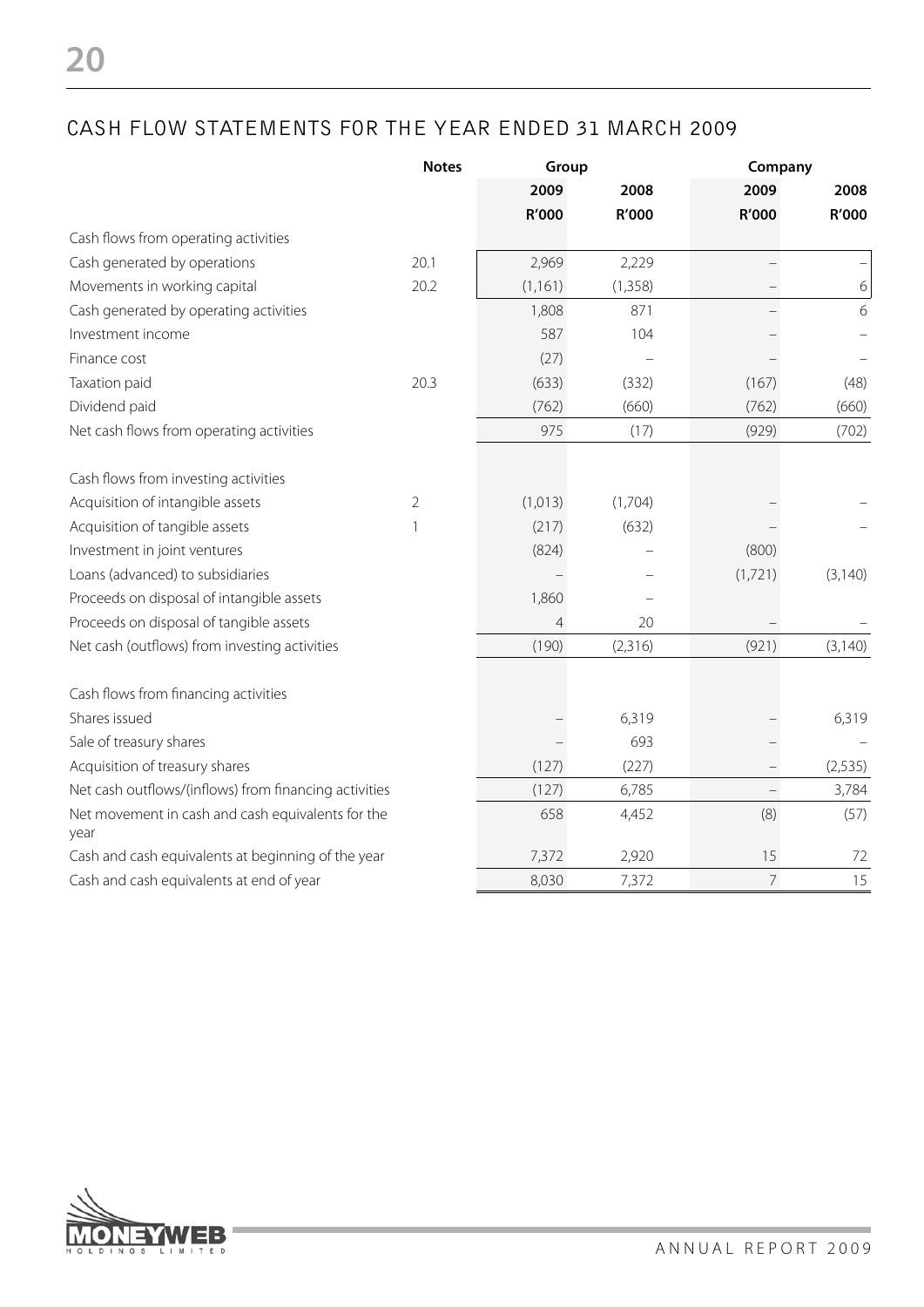## NOTES TO THE ANNUAL FINANCIAL STATEMENTS FOR THE YEAR ENDED 31 MARCH 2009

### **Statement of compliance**

The financial statements and Group financial statements are prepared in accordance with International Financial Reporting Standards (IFRS), the interpretations adopted by the International Accounting Standards Board (IASB), the requirements of the South African Companies Act and the Listing Requirements of the JSE Limited.

#### **BASIS OF PREPARATION**

The financial statements and group financial statements have been prepared on the historical cost basis with the exception of certain financial instruments that are stated at fair value. The policies are consistent with the previous year.

#### **JUDGEMENTS, ESTIMATES AND ASSUMPTIONS**

The preparation of financial statements in conformity with IFRS requires management to make judgements, estimates and assumptions that affect the application of policies and the reported amounts of assets and liabilities and income and expenses.

Estimates are based on historical experience and various other factors that management believe are reasonable under the circumstances. Actual results may differ from these estimates. Revisions to estimates are recognised in the year in which the revision is made. The main areas where such judgements and estimates have been made are:

• Whether expenditure on intangible assets meets the criteria for recognition as an asset and the estimated useful life of the intangible asset;

- The useful lives and residual values of tangible assets;
- The amount of taxation and defered taxation;
- The impairment of financial and non-financial assets.
- **Basis of consolidation**

#### **Investment in subsidiaries**

Subsidiaries are those entities over whose financial and operating policies the Group has the power to exercise control, so as to obtain benefits from their activities.

The Group financial statements incorporate the assets, liabilities and results of the operations of the Company and its subsidiaries. The results of subsidiaries acquired and disposed of during a financial year are included from the dates effective control was acquired to the dates effective control ceased.

#### **Transactions eliminated on consolidation**

Intra-group balances and transactions, and any unrealised gains arising from intra-group transactions, are eliminated in preparing the consolidated financial statements.

#### **Equity accounting**

Investments in joint ventures are accounted for by the equity method of accounting and are initially recognised at cost. The Group's share of its joint ventures post-acquisition profits or losses is recognised in the income statement; its share of post-acquisition movements in reserves is recognised in reserves. The cumulative post-acquisition movements are adjusted against the carrying amount of the investment. When the Group's share of losses in a joint venture equals or exceeds its interest in the joint venture, including any other unse-

cured receivables, the Group does not recognise further losses, unless it has incurred obligations or made payments on behalf of the joint venture. Unrealised gains on transactions between the Group and its joint ventures are eliminated to the extent of the Group's interest in the joint ventures. Unrealised losses are also eliminated unless the transaction provides evidence of an impairment of the asset transferred. Accounting policies have been changed where necessary to ensure consistency with the policies adopted by the Group. Dilution gains and losses in associates are recognised in the income statement.

#### **Company's separate financial statements**

In the company's financial statements, investments in subsidiaries are carried at cost less impairment, if any.

#### **• Tangible assets**

Tangible assets are stated at historical cost less accumulated depreciation and accumulated impairment losses. Depreciation is provided for on a straight line basis estimated to write each asset down to estimated residual value over the term of its useful life. The estimated residual values and useful lives as well as depreciation method are reassessed by the directors at each reporting date.

The principal annual rates used for this purpose are as follows:

| Furniture                      | 5 years |         |
|--------------------------------|---------|---------|
| Computer hardware and software |         | 3 years |
| Other assets                   |         | 5 years |
| Office equipment               |         | 5 years |
| Studio equipment               |         | 7 years |
|                                |         |         |

Subsequent expenditure relating to a tangible asset is capitalised when it is probable that future economic benefits from the use of the asset will flow to the Group and costs can be reliably measured. All other subsequent expenditure is recognised as an expense in the period in which it is incurred.

Surpluses or deficits on the disposal of tangible assets are credited or charged to income as appropriate. The surplus or deficit is the difference between the net disposal proceeds and the carrying amount of the asset.

#### **• Website development costs**

Development costs include the direct costs of personnel, materials and services consumed in the setting up of the infrastructure for products and services to be offered by the Group. Development costs are recognised as an asset only when it is probable that the costs will give rise to future economic benefits and that the cost of the asset can be measured reliably. Development costs are amortised on the straight line basis over the estimated useful life of the website which is estimated at 7 years. The unamortised balance is reviewed on a regular basis and, if an impairment in value has occurred, it is written off in the period in which the circumstances have been determined.

Subsequent expenditure on website development costs after its completion is recognised as an expense when it is incurred unless it is probable that this expenditure will enable the asset to generate future economic benefits in excess of its originally assessed standard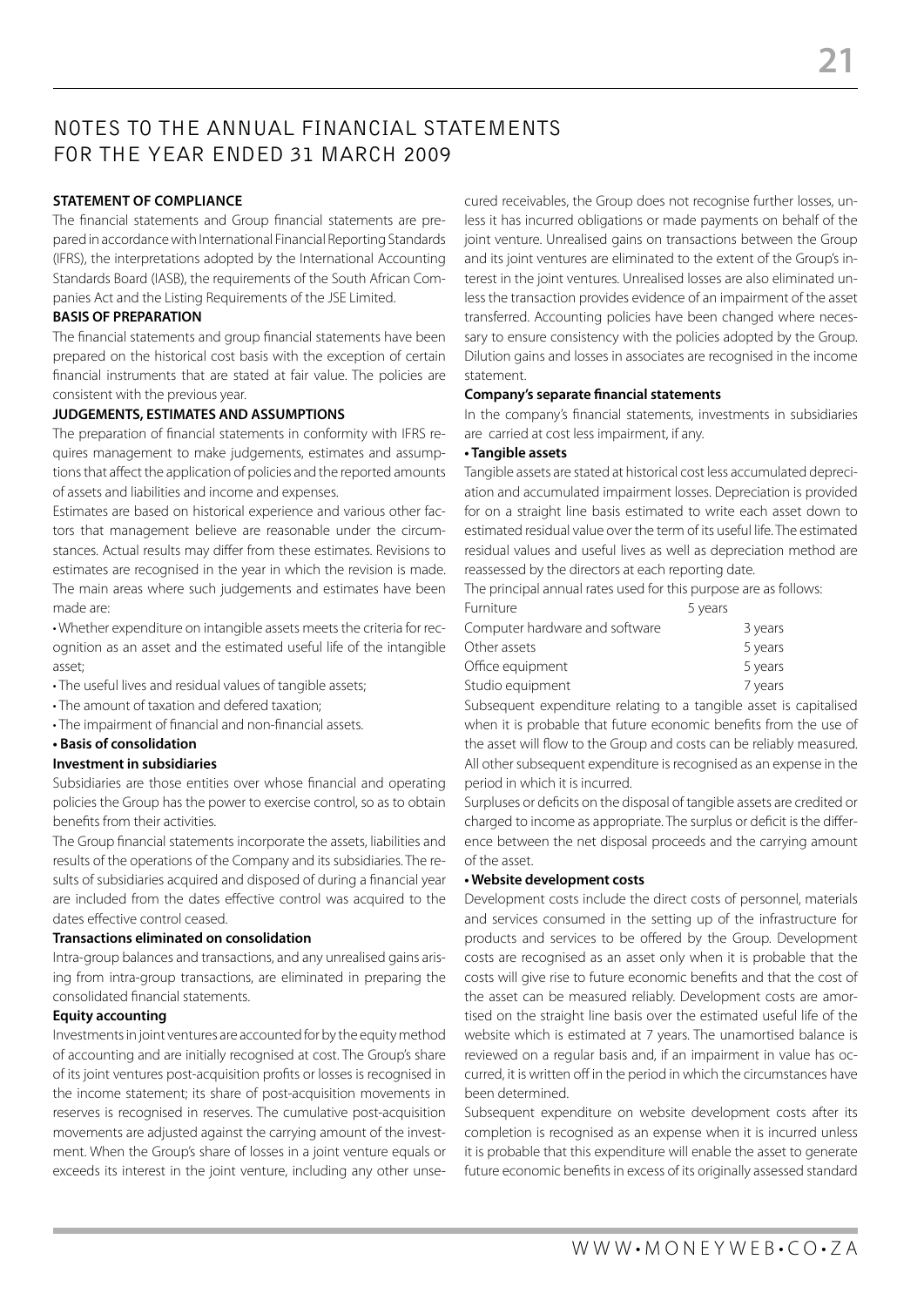of performance, and this expenditure can be measured and attributed to the asset reliably.

#### **• Impairment**

The carrying amounts of the Group's assets are reviewed at each balance sheet date to determine whether there is any indication of impairment. If there is any indication that an asset may be impaired, its recoverable amount is estimated. The recoverable amount is the higher of its fair value less cost to sell and its value in use.

In assessing value in use, the expected future cash flows from the asset are discounted to their present value using a pre-tax discount rate that reflects current market assessments of the time value of money and the risks specific to the asset.

An impairment loss is recognised whenever the carrying amount of an asset exceeds its recoverable amount.

A previously recognised impairment loss is reversed if the recoverable amount increases as a result of a change in the estimates used to determine the recoverable amount, but not to an amount higher than the carrying amount that would have been determined (net of depreciation) had no impairment loss been recognised in prior years. Any impairment losses are recognised in profit or loss in the period in which it arises.

#### **• Accounting for foreign currencies**

#### **Foreign currency transactions**

Foreign currency transactions are recorded in the functional currency by applying to the foreign currency amount the exchange rate between the functional currency and the foreign currency at the date of the transaction. Exchange rate differences arising on the settlement of monetary items at rates different from those at which they were initially recorded during the periods, are recognised in the income statement in the period in which they arise.

#### **Foreign operations**

The results and financial position of foreign operations that have a functional currency different to the group's presentation currency are translated into the presentation currency as follows:

• Assets and liabilities are translated at the closing rate on the balance sheet date;

• Income and expenses are translated at average exchange rates for the year to the extent that such average rates approximate actual rates;

• Differences arising on current inter group monetary assets and liabilities and financial assets measured at fair value through profit or loss, are recognised in profit or loss;

• Other resulting exchange differences, if any, are recognised directly in equity.

#### **• Financial instruments**

Financial instruments on the balance sheet include cash and cash equivalents, other investments, trade and other receivables, and trade and other payables. Financial instruments are initially recognised when the group becomes party to the contractual arrangement of the instrument.

Financial assets (or portions thereof) are derecognised when the Group realises the rights to the benefits specified in the contract, the rights expire or the Group surrenders or otherwise loses control of the contractual rights that comprise the financial asset. On derecognition, the difference between the carrying amount of the financial asset and proceeds receivable, as well as any prior adjustments to reflect fair value that had been recognised in equity, is included in the income statement.

Financial liabilities (or portions thereof) are derecognised when the obligation specified in the contract is discharged or cancelled or has expired. On derecognition, the difference between the carrying amount of the financial liability, including related unamortised costs, and the amount paid for it is included in the income statement.

#### **Measurement**

Financial instruments are initially measured at fair value, which includes transaction costs except for those items measured at fair value through profit and loss. Subsequent to initial recognition these instruments are measured as set out below:

#### **Amounts due from subsidiaries**

Amounts due from subsidiaries are classified as loans and receivables and are measured at initial recognition at fair value and are subsequently measured at amortised cost using the effective interest method.

#### **Other investments**

Other investments comprise listed investments and are classified as carried at fair value through profit and loss. Fair value is calculated by reference to stock exchange quoted bid prices at close of business on balance sheet date.

#### **Trade and other receivables**

Receivables are measured at intial recognition at fair value, and are subsequently measured at amortised cost using the effective interest rate method. Appropriate allowances for estimated irrecoverable amounts are recognised in profit or loss when there is objective evidence that the asset is impaired.

Significant financial difficulties of the debtor, probability that the debtor will enter bankruptcy or financial reorganisation, and default or delinquency in payments (more than 90 days overdue) are considered indicators that the trade receivable may be impaired. The allowance recognised is measured as the difference between the asset's carrying amount and the present value of estimated future cash flows discounted at the effective interest rate computed at initial recognition.

The carrying amount of the asset is reduced through the use of an allowance account, and the amount of the loss is recognised in the income statement within operating expenses. When a receivable is uncollectable, it is written off against the allowance account for receivables. Subsequent recoveries of amounts previously written off are credited against operating expenses in the income statement. Trade and other receivables are classified as loans and receivables.

#### **Cash and cash equivalents**

Cash and cash equivalents have been classified as loans and receivables and are measured at amortised cost.

#### **Trade and other payables**

Trade and other payables are recognised at amortised cost.

#### **Gains and losses on subsequent measurement**

Gains and losses arising from a change in the fair value of financial instruments through profit and loss are included in net profit or loss in the period in which the change arises.

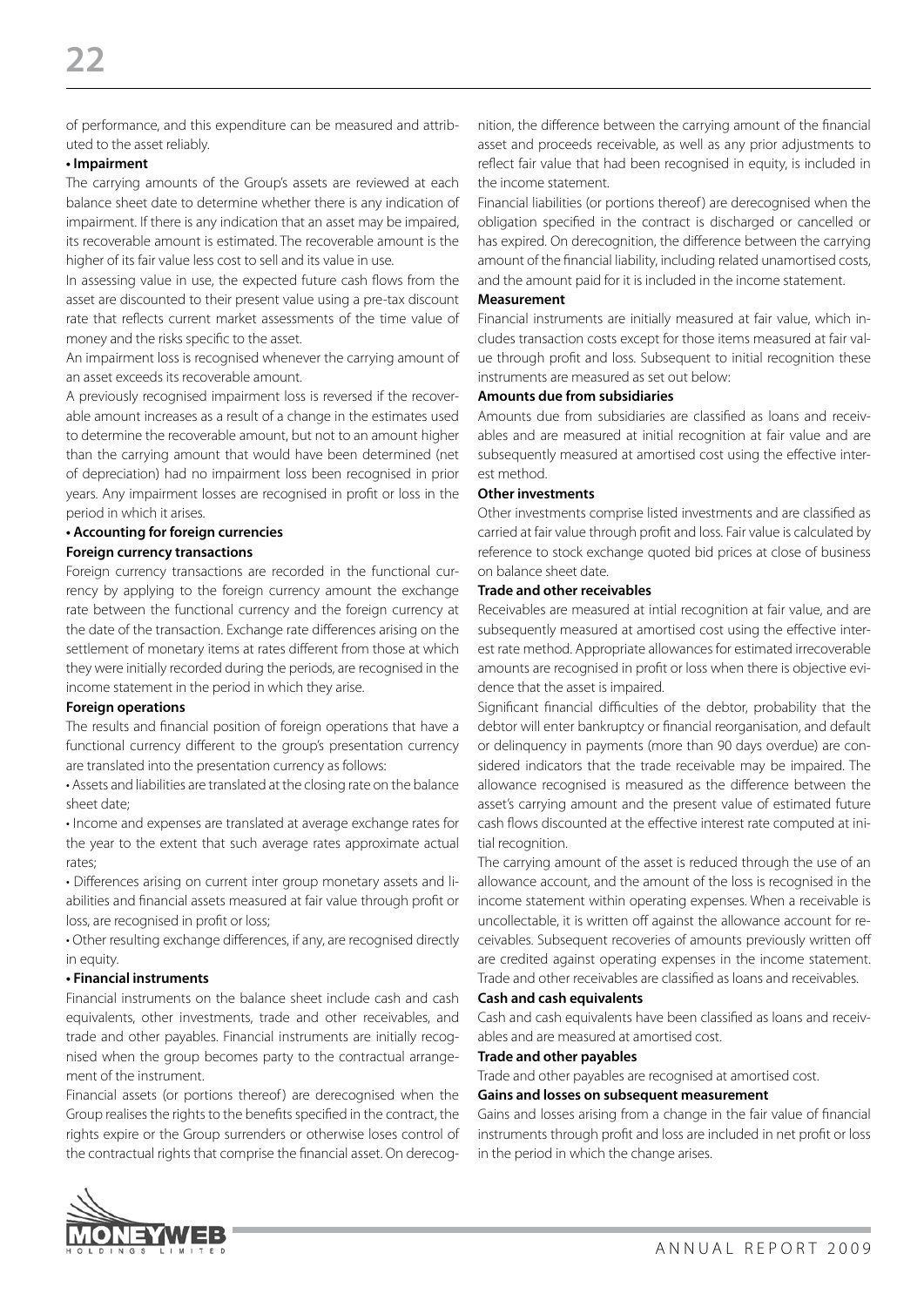#### **Offset**

Financial assets and financial liabilities are offset and the net amount reported in the balance sheet when the Group has a legally enforceable right to set off the recognised amounts, and intends either to settle on a net basis, or to realise the asset and settle the liability simultaneously.

The carrying value of all financial instruments approximates their fair value.

#### **• Treasury shares**

Shares in the Company held by Group entities are classified as treasury shares. These shares are treated as a deduction from the number of shares in issue and the cost of shares is deducted from equity in the Statement of Changes in Equity. Dividends received on treasury shares are eliminated on consolidation.

#### **• Taxation**

Current tax comprises tax payable calculated on the basis of the expected taxable income for the year, using the tax rates substantively enacted at the balance sheet date, and any adjustment of tax payable for previous years.

Deferred tax is provided using the balance sheet liability method, on all temporary differences, other than those arising from the initial recognition of a transaction that is not a business combination and at the time of the transaction affects neither accounting profit nor taxable income.

Temporary differences are differences between the carrying amounts of assets and liabilities for financial reporting purposes and their tax base. The amount of deferred tax provided is based on the expected manner of realisation or settlement of the carrying amount of assets and liabilities using tax rates enacted or substantively enacted at the balance sheet date. Deferrred tax is charged to the income statement except to the extent that it relates to a transaction that is recognised directly in equity, or a business combination that is an acquisition. The effect on deferred tax of any changes in tax rates is recognised in the income statement, except to the extent that it relates to items previously charged or credited directly to equity.

A deferred tax asset is recognised to the extent that it is probable that future taxable profits will be available against which the associated unused tax losses and deductible temporary differences can be utilised. Deferred tax assets are reduced to the extent that it is no longer probable that the related tax benefit will be realised.

#### **• Provisions**

A provision is recognised when the Group has a present obligation (legal or constructive) as a result of a past event and it is probable that an outflow of resources embodying economic benefits will be required to settle the obligation, and a reliable estimate can be made of the amount of the obligation. Provisions are reviewed at each balance sheet date and are adjusted to reflect the current best estimate.

#### **• Deferred revenue**

Subscriptions and advertising revenues received in advance are recognised for revenue purposes once the service has been provided.

#### **• Revenue recognition**

Revenue is recognised at fair value and comprises the invoiced

sales from trading operations and excludes value added tax. Revenue earned from advertisements is recognised on a monthly basis as they are placed. Revenue from newsletters and broadcasting is recognised as the service is provided. Commission on e-commerce is recognised when the transaction is completed.

#### **• Cost of sales**

Cost of sales consists of agency commissions, sales commissions, content costs of services provided, production costs for advertising and broadcasting as well as the cost of mailing lists. The cost of sales of printed publications includes commissions, editorial, printing and distribution costs.

#### **• Investment income**

Interest is recognised on a time proportion basis, taking account of the principal outstanding and the effective interest rate over the period to maturity, when it is probable that such income will accrue to the Group. Dividends are recognised when the right to receive payment is established.

#### **• Leases**

Leases that transfer substantially all risks and rewards of ownership are classified as finance leases. The Group is not party to any finance leases. Leases where the lessor retains substantially all the risks and rewards of ownership are classified as operating leases.

Payments made under operating leases are recognised in the income statement on a straight-line basis over the term of the lease.

#### **• Employee benefits**

#### **Short term employee benefits**

The cost of all short term employee benefits is recognised during the period in which the employee renders the related service.

The provisions for employee entitlements to salaries and annual leave represent the amount which the Group has a present obligation to pay as a result of employees' services provided to the balance sheet date. The provisions have been calculated at undiscounted amounts based on current salary rates.

#### **Equity compensation benefits**

The Group grants share options to certain employees under an employee share plan. Other than costs incurred in administering the scheme which is expensed as incurred, the scheme does not result in any expense to the Group. All options were granted before 7 November 2002 and the Group has elected not to apply IFRS 2: Sharebased Payments.

#### **• Cash and cash equivalents**

For the purpose of the cash flow statement, cash and cash equivalents comprise cash on hand and deposits held on call with banks, all of which are available for use by the Group unless otherwise stated. **• Segment reporting**

Under IAS 14 Segment reporting has not been applied as the Group is a single segment business.

#### **NEW ACCOUNTING POLICIES AND INTERPRETATIONS**

Management considered all new accounting standards, interpretations and amendments to IFRS that were issued prior to 31 March 2009, but not yet effective on that date. the standards that are applicable to the group, but that were not implemented early, are the following: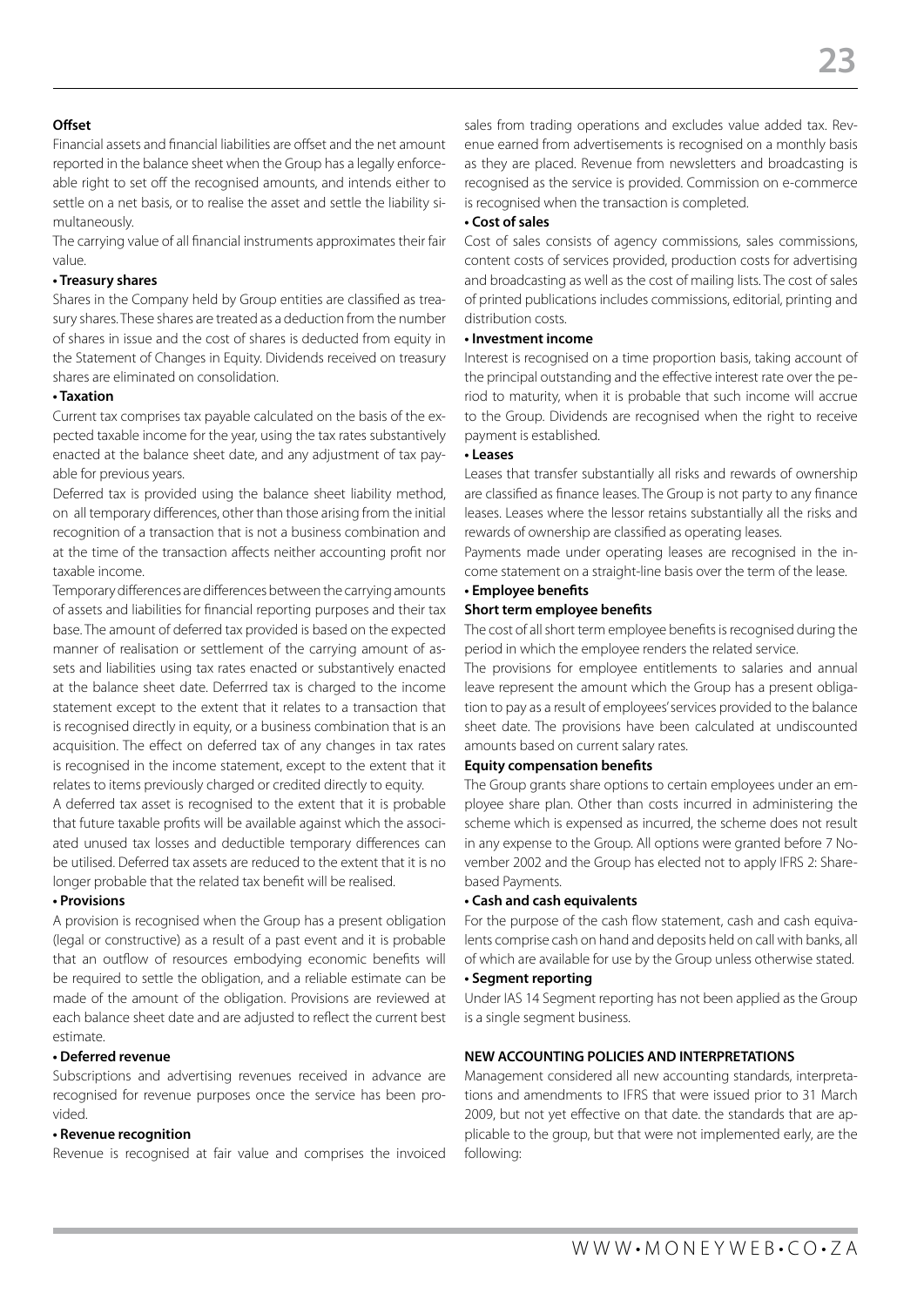|                                      | <b>Standards and interpretations</b>                                                                    | <b>Details of amendment</b>                                                                                                                                | <b>Effective for annual periods</b><br>beginning on or after |
|--------------------------------------|---------------------------------------------------------------------------------------------------------|------------------------------------------------------------------------------------------------------------------------------------------------------------|--------------------------------------------------------------|
| IFRS <sub>1</sub>                    | First-time Adoption of International<br>Financial Reporting Standards                                   | Measurement of the cost of investments in subsidiaries, jointly controlled<br>entities and associates when adopting IFRS for the first time.               | 1 July 2009                                                  |
| IFRS <sub>2</sub>                    | Share Based Payments                                                                                    | Amendments to vesting conditions and cancellations                                                                                                         | 1 January 2009                                               |
| IFRS 3                               | <b>Business Combinations</b>                                                                            | Amendments to accounting for business combinations                                                                                                         | 1 July 2009                                                  |
| IFRS 5                               | Non-current Assets Held for Sale and<br><b>Discontinued Operations</b>                                  | Plan to sell the controlling interest in a subsidiary                                                                                                      | 1 July 2009                                                  |
| <b>IFRS7</b>                         | Financial Instruments: Disclosures                                                                      | Presentation of finance costs                                                                                                                              | 1 January 2009                                               |
| IFRS 8                               | Operating Segments                                                                                      | New standard on segment reporting                                                                                                                          | 1 January 2009                                               |
| IAS <sub>1</sub>                     | Presentation of Financial Statements                                                                    | Amendments to structure of Financial Statements                                                                                                            | 1 January 2009                                               |
|                                      | Statement of Cash Flows                                                                                 | Current/non-current classification of derivatives                                                                                                          | 1 July 2009                                                  |
| IAS <sub>7</sub><br>IAS <sub>8</sub> | Accounting Policies, Changes in Account- Status of implementation guidance<br>ing Estimates and Errors  | Cash flows from assets held for rental classified as operating activities                                                                                  | 1 January 2009<br>1 January 2009                             |
| <b>IAS 10</b>                        | Events after the Reporting Period                                                                       | Dividends declared after the end of the reporting period                                                                                                   | 1 January 2009                                               |
| <b>IAS 16</b>                        | Property, Plant and Equipment                                                                           | Recoverable amount definitions<br>Accounting for sale of assets held for rental                                                                            | 1 January 2009                                               |
| IAS <sub>17</sub>                    | Leases                                                                                                  | Classification of leases of land and buildings                                                                                                             | 1 January 2010                                               |
| IAS 18                               | Revenue                                                                                                 | Costs of originating a loan                                                                                                                                | 1 January 2009                                               |
| <b>IAS 19</b>                        | <b>Employee Benefits</b>                                                                                | Curtailments and negative past service cost                                                                                                                | 1 January 2009                                               |
|                                      |                                                                                                         | Plan administration costs<br>Replacement of term 'fall due'                                                                                                |                                                              |
|                                      |                                                                                                         | Guidance on contingent liabilities                                                                                                                         |                                                              |
| <b>IAS 20</b>                        | Accounting for Government Grants and<br>Disclosure of Government Assistance                             | Government loans with a below-market rate of interest<br>Consistency of terminology with other IFRSs                                                       | 1 January 2009                                               |
| IAS <sub>23</sub>                    | <b>Borrowing Costs</b>                                                                                  | Amendment requiring capitalisation only model<br>Components of borrowing costs                                                                             | 1 January 2009                                               |
| IAS <sub>27</sub>                    | Consolidated and Separate Financial<br>Statements                                                       | Amendment dealing with measurement of the cost of investments when<br>adopting IFRS for the first time.                                                    | 1 January 2009                                               |
|                                      |                                                                                                         | Consequential amendments from changes to Business Combinations                                                                                             | 1 July 2009                                                  |
|                                      |                                                                                                         | Measurement of subsidiary held for sale in separate financial statements                                                                                   | 1 July 2009                                                  |
| <b>IAS 28</b>                        | Investments in Associates                                                                               | Required disclosures when investments in associates are accounted for at<br>fair value through profit or loss                                              | 1 January 2009                                               |
|                                      |                                                                                                         | Impairment of investment in associate                                                                                                                      |                                                              |
|                                      |                                                                                                         | Consequential amendments from changes to Business Combinations                                                                                             | 1 July 2009                                                  |
| <b>IAS 29</b>                        | Financial Reporting in Hyperinflationary<br>Economies                                                   | Description of measurement basis in financial statements<br>Consistency of terminology with other IFRSs                                                    | 1 January 2009                                               |
| IAS <sub>31</sub>                    | Interests in Joint Ventures                                                                             | Required disclosures when interests in jointly controlled entities are ac-<br>counted for at fair value through profit or loss                             | 1 January 2009                                               |
|                                      |                                                                                                         | Consequential amendments from changes to Business Combinations                                                                                             | 1 July 2009                                                  |
| <b>IAS 32</b>                        | Financial Instruments: Presentation                                                                     | Certain financial instruments will be classified as equity whereas, prior to<br>these amendments, they would have been classified as financial liabilities | 1 January 2009                                               |
| IAS 34                               | Interim Financial Reporting                                                                             | Earnings per share disclosures in interim financial reports                                                                                                | 1 January 2009                                               |
| <b>IAS 36</b>                        | Impairment of Assets                                                                                    | Disclosure of estimates used to determine recoverable amount                                                                                               | 1 January 2009                                               |
| <b>IAS 38</b>                        | Intangible Assets                                                                                       | Advertising and promotional activities<br>Unit of production method of amortization<br>Additional consequential amendments arising from revised IFRS 3     | 1 January 2009<br>1 July 2009                                |
|                                      |                                                                                                         | Measuring the fair value of an intangible asset acquired in a business<br>combination                                                                      |                                                              |
| <b>IAS 39</b>                        | Financial Instruments: Recognition and<br>Measurement                                                   | Reclassification of derivatives into or out of the classification of at fair value<br>through profit or loss                                               | 1 January 2009                                               |
|                                      |                                                                                                         | Designating and documenting hedges at the segment level                                                                                                    |                                                              |
|                                      |                                                                                                         | Applicable effective interest rate on cessation of fair value hedge account-                                                                               |                                                              |
|                                      |                                                                                                         | ing                                                                                                                                                        | 1 July 2009                                                  |
|                                      |                                                                                                         | Clarifies two hedge accounting issues:<br>- Inflation in a financial hedged item                                                                           |                                                              |
|                                      |                                                                                                         | - A one-sided risk in a hedged item                                                                                                                        |                                                              |
| <b>IAS 40</b>                        | <b>Investment Property</b>                                                                              | Property under construction or development for future use as investment<br>property                                                                        | 1 January 2009                                               |
|                                      |                                                                                                         | Consistency of terminology with IAS 8                                                                                                                      |                                                              |
|                                      |                                                                                                         | Investment property held under lease                                                                                                                       |                                                              |
| IFRIC 12                             | Service Concession Arrangements                                                                         | Interpretation                                                                                                                                             | 1 January 2008                                               |
| IFRIC 13<br>IFRIC 14                 | <b>Customer Loyalty Programmes</b><br>IAS 19 - The Limit on a Defined Benefit<br>Asset, Minimum Funding | Interpretation<br>Interpretation                                                                                                                           | 1 July 2008<br>1 January 2008                                |
| IFRIC 15                             | Requirements and their Interaction<br>Agreements for the Construction of Real                           | Interpretation                                                                                                                                             | 1 January 2009                                               |
| IFRIC 16                             | Estate<br>Hedges of a Net Investment in a Foreign                                                       | Interpretation                                                                                                                                             | 1 October 2008                                               |
| IFRIC 17                             | Operation<br>Distribution of Non-cash Assets to                                                         | Interpretation                                                                                                                                             | 1 July 2009                                                  |
| IFRIC 18                             | Owners<br>Transfers of Assets from Customers                                                            | Interpretation                                                                                                                                             | 1 July 2009                                                  |
| A                                    |                                                                                                         |                                                                                                                                                            |                                                              |

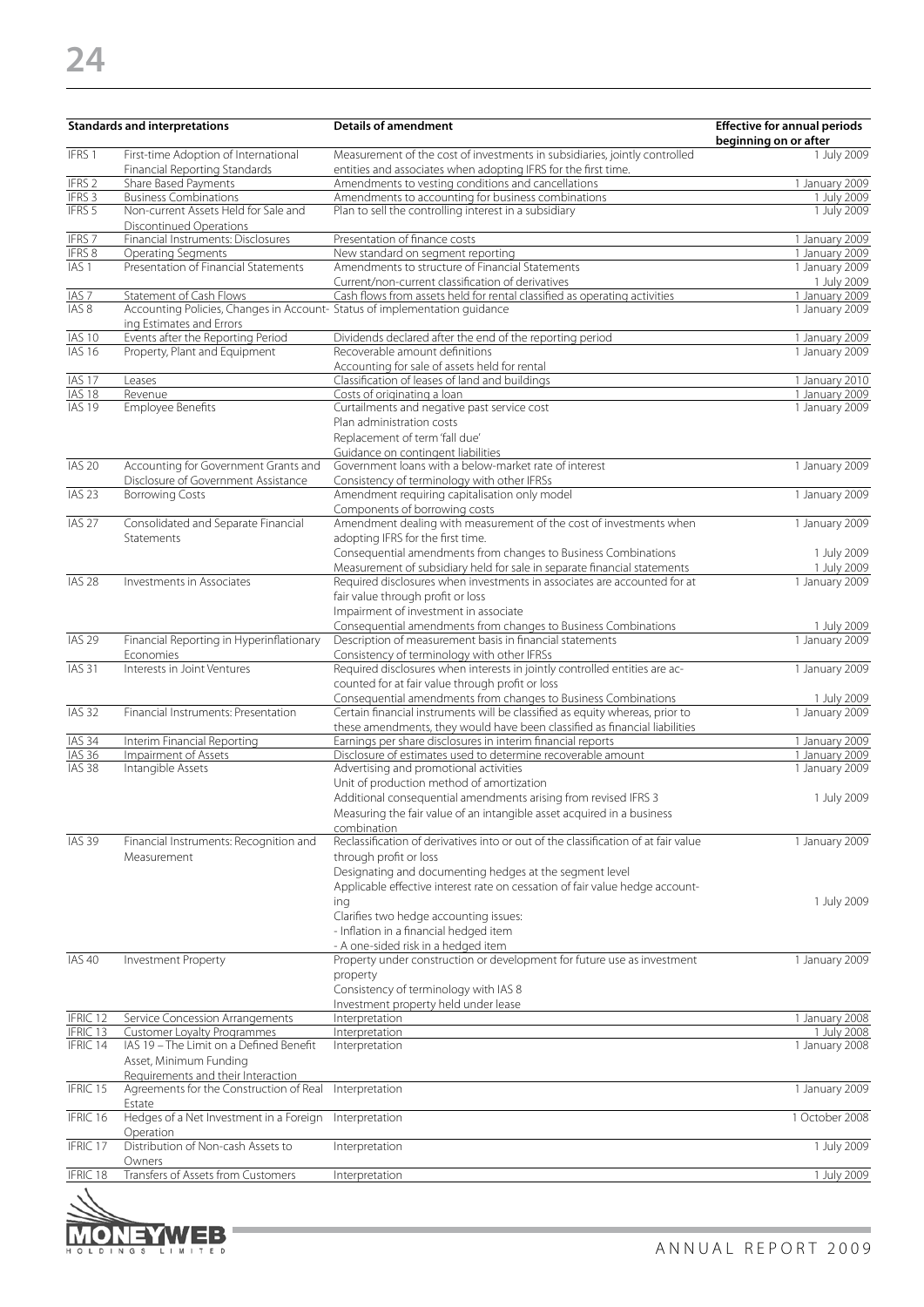## NOTES TO THE ANNUAL FINANCIAL STATEMENTS FOR THE YEAR ENDED 31 MARCH 2009

#### **1. Tangible Assets**

|                   |                      | Group 2009                                  |                                    |  |
|-------------------|----------------------|---------------------------------------------|------------------------------------|--|
|                   | Cost<br><b>R'000</b> | Accumulated<br>Depreciation<br><b>R'000</b> | Carrying<br>Amount<br><b>R'000</b> |  |
| Furniture         | 221                  | (214)                                       |                                    |  |
| Computer hardware | 2,496                | (2,196)                                     | 300                                |  |
| Computer software | 811                  | (681)                                       | 130                                |  |
| Other assets      | 73                   | (67)                                        | 6                                  |  |
| Office equipment  | 303                  | (235)                                       | 68                                 |  |
| Studio equipment  | ,258                 | (991)                                       | 267                                |  |
| Total             | 5,162                | (4,384)                                     | 778                                |  |

|                   | Cost<br><b>R'000</b>     | Group 2008<br>Accumulated<br>Depreciation<br><b>R'000</b> | Carrying<br>Amount<br><b>R'000</b> |
|-------------------|--------------------------|-----------------------------------------------------------|------------------------------------|
| Furniture         | 221                      | (207)                                                     | 14                                 |
| Computer hardware | 2,391                    | (2,037)                                                   | 354                                |
| Computer software | 796                      | (648)                                                     | 148                                |
| Other assets      | 73                       | (61)                                                      | 12                                 |
| Office equipment  | 303                      | (196)                                                     | 107                                |
| Studio equipment  | 1,162                    | (761)                                                     | 401                                |
| Vehicles          | $\overline{\phantom{a}}$ | -                                                         | $\overline{\phantom{a}}$           |
| Total             | 4.946                    | (3.910)                                                   | 1,036                              |

#### **Movement Summary 2009**

|                   |                                         |                                  | Group        |                                                                      |                          |
|-------------------|-----------------------------------------|----------------------------------|--------------|----------------------------------------------------------------------|--------------------------|
|                   | Carrying<br>Amount 2008<br><b>R'000</b> | <b>Additions</b><br><b>R'000</b> | <b>R'000</b> | Impairment<br>Depreciation and disposals Amount 2009<br><b>R'000</b> | Carrying<br><b>R'000</b> |
| Furniture         | 14                                      |                                  | (7           |                                                                      |                          |
| Computer hardware | 354                                     | 104                              | (159)        | (9)                                                                  | 300                      |
| Computer software | 148                                     | 15                               | (33)         |                                                                      | 130                      |
| Other assets      |                                         |                                  | (6)          |                                                                      | 6                        |
| Office equipment  | 107                                     | $\overline{\phantom{a}}$         | (39)         |                                                                      | 68                       |
| Studio equipment  | 401                                     | 98                               | (232)        |                                                                      | 267                      |
| Total             | .036                                    | 217                              | (476)        |                                                                      | 778                      |

#### **Movement Summary 2008**

|                   |              |                  | Group        |                                        |              |
|-------------------|--------------|------------------|--------------|----------------------------------------|--------------|
|                   | Carrying     |                  |              | Impairment                             | Carrying     |
|                   | Amount 2007  | <b>Additions</b> |              | Depreciation and disposals Amount 2008 |              |
|                   | <b>R'000</b> | <b>R'000</b>     | <b>R'000</b> | <b>R'000</b>                           | <b>R'000</b> |
| Furniture         | 16           | 10               | (12)         |                                        | 14           |
| Computer hardware | 124          | 350              | (120)        |                                        | 354          |
| Computer software | 42           | 164              | (58)         |                                        | 148          |
| Other assets      | 18           |                  | (6)          |                                        | 12           |
| Office equipment  | 24           | 108              | (25)         |                                        | 107          |
| Studio equipment  | 601          |                  | (200)        |                                        | 401          |
| Vehicles          | 21           |                  | (8)          | 13)                                    |              |
| Total             | 846          | 632              | (429)        |                                        | ,036         |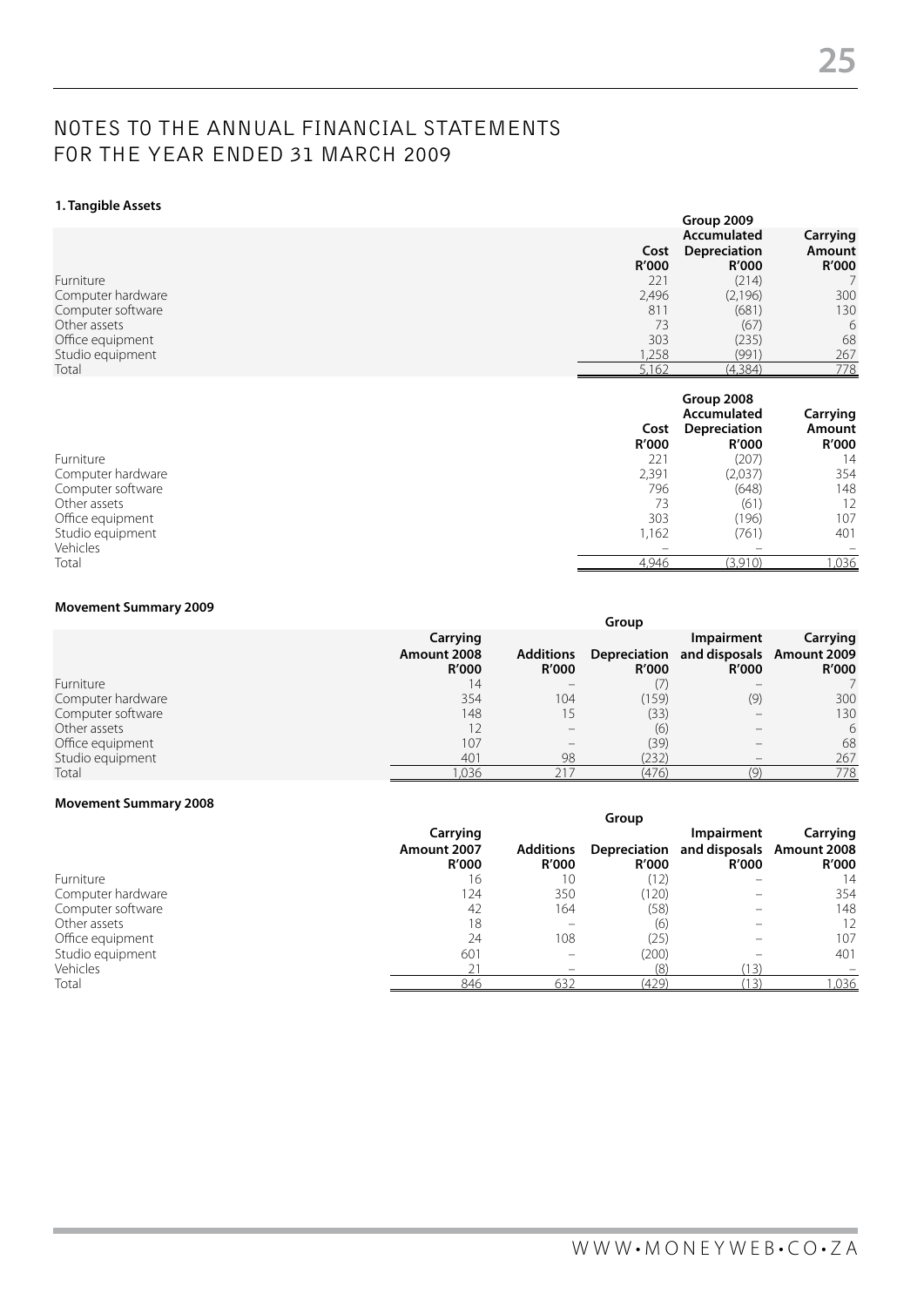#### **2. Intangible assets**

| Website               |                         |                  | Cost<br>R'000<br>3,394              | Group 2009<br>Accumulated<br>amortisation<br>R'000<br>(618) | Carrying<br>amount<br>R'000<br>2,776 |
|-----------------------|-------------------------|------------------|-------------------------------------|-------------------------------------------------------------|--------------------------------------|
|                       |                         |                  | Cost<br>R'000                       | Group 2008<br>Accumulated<br>amortisation<br>R'000          | Carrying<br>amount<br>R'000          |
| Website               |                         |                  | 2,381                               | (212)                                                       | 2,169                                |
| Movement Summary 2009 | Carrying<br>Amount 2008 | <b>Additions</b> | Group<br>Amortisation<br>charged to | Amortisation<br><b>Income Joint Ventures</b>                | Carrying<br>charged to Amount 2009   |
| Website               | 2,169                   | 1,013            | statement<br>(376)                  | (30)                                                        | 2,776                                |
|                       |                         |                  |                                     |                                                             |                                      |

| Movement Summary 2008 | Carrying<br>Amount 2007 | <b>Additions</b> | Group<br>Amortisation<br>charged to<br>statement | Amortisation<br>Income Joint Ventures | Carrying<br>charged to Amount 2008 |
|-----------------------|-------------------------|------------------|--------------------------------------------------|---------------------------------------|------------------------------------|
| Website               | 67                      | .704             | 198)                                             |                                       | 2.169                              |

#### **3. Investment in subsidiaries**

|                                   |                      | Company       |
|-----------------------------------|----------------------|---------------|
|                                   | 2009<br><b>R'000</b> | 2008<br>R'000 |
| Shares at cost less impairments   | <sup>2</sup> 7.384   | 27,384        |
| Amounts due from subsidiary       | 5.175                | 6.897         |
| Amounts due to subsidiary         | (107)                | (107)         |
| Net amounts due from subsidiaries | 5.068                | 6.790         |

Loans to and from subsidiaries are unsecured, interest free and being fluctuating current accounts have no fixed terms for repayment.

#### **4. Investment in joint ventures**

The Group has a 50% holding in Tuscaloosa 45 (Pty) Ltd which is the publishers of the annual publication "SA at a Glance" as well as a 50% holding in Mineweb Canada (Pty) Ltd which is an online content provider of mining related articles. The Group also has a 33% holding in Make a Million (Pty) Ltd which is a share trading competition.The following amounts represents the Group's combined share of the assets and liabilities, sales and results of the joint venture. They are included in the balance sheet and income statement: **Group Company**

|                         | 2009<br><b>R'000</b> | . .<br>2008<br><b>R'000</b> | 2009<br><b>R'000</b> | $\overline{\phantom{a}}$<br>2008<br><b>R'000</b> |
|-------------------------|----------------------|-----------------------------|----------------------|--------------------------------------------------|
| Investment at cost      | 800                  |                             | 800                  |                                                  |
| Post-acquisition profit | 63                   |                             |                      |                                                  |
|                         | 863                  |                             | 800                  |                                                  |
| Assets                  |                      |                             |                      |                                                  |
| Non-current assets      | 71                   | 37                          |                      |                                                  |
| <b>Current Assets</b>   | 1,257                | 277                         |                      |                                                  |
|                         | 1,328                | 314                         |                      |                                                  |
| Liabilities             |                      |                             |                      |                                                  |
| Non-current liabilities |                      | 200                         |                      |                                                  |
| Current liabilities     | 664                  | 310                         |                      |                                                  |
|                         | 664                  | 510                         |                      |                                                  |
|                         |                      |                             |                      |                                                  |
| Income                  | 1,638                | 481                         |                      |                                                  |
| Expenses                | (995)                | (570)                       |                      |                                                  |
| Profit after income tax | 644                  | (89)                        |                      |                                                  |
|                         |                      |                             |                      |                                                  |

#### **5. Other Investments**

|  | 5.1 Listed Investment |
|--|-----------------------|
|  |                       |





| ______<br>___                 | Group        |       |
|-------------------------------|--------------|-------|
|                               | 2009         | 2008  |
| 5.1 Listed Investment         | <b>R'000</b> | R′000 |
| Old Mutual plc (1 000 shares) |              |       |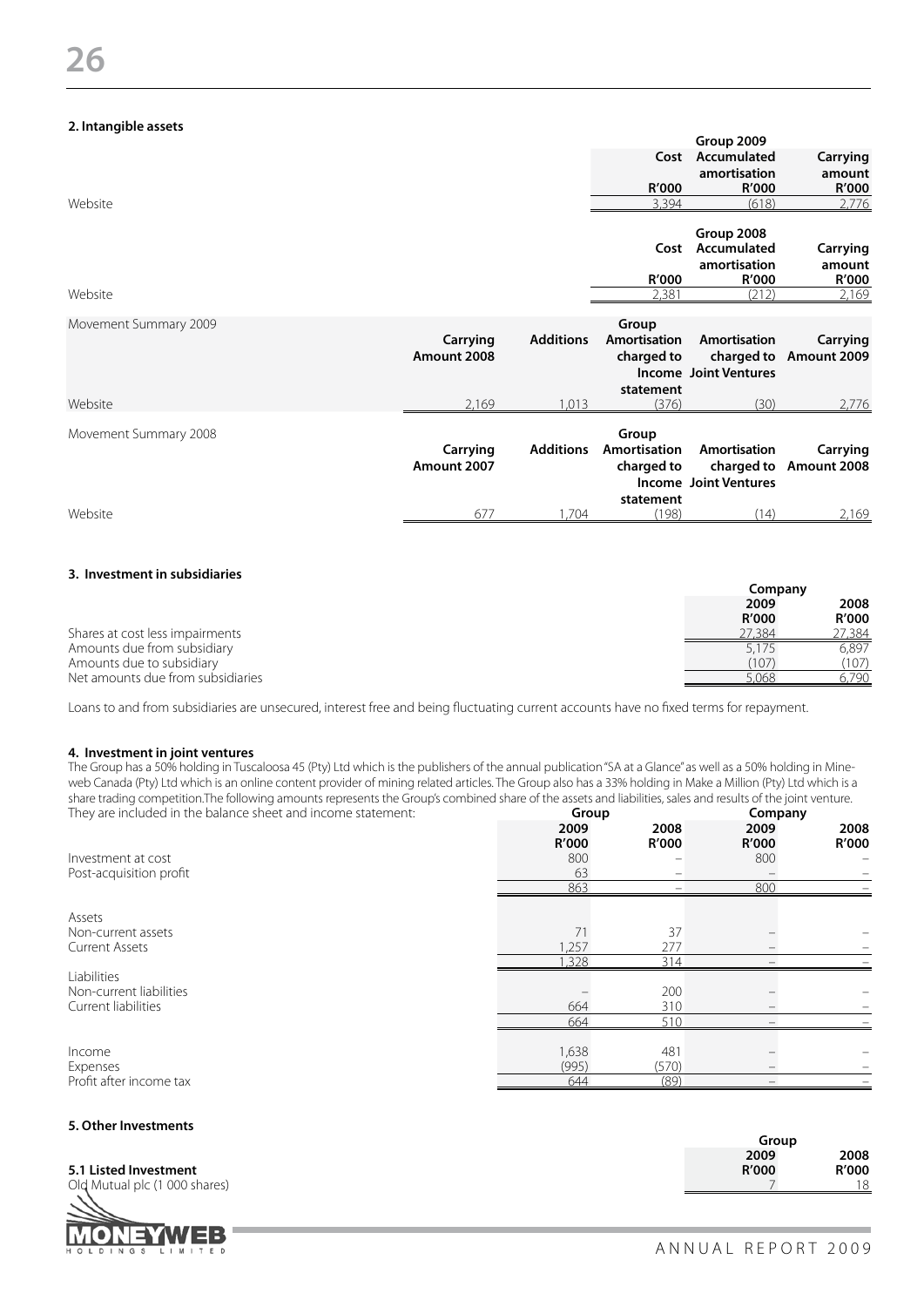| 6. Deferred taxation                   |             |             |            |                                |          | Group         |                      |
|----------------------------------------|-------------|-------------|------------|--------------------------------|----------|---------------|----------------------|
| Deferred tax asset comprises:          |             |             |            |                                |          | 2009<br>R'000 | 2008<br><b>R'000</b> |
| Accelerated capital allowances         |             |             |            |                                |          | (353)         | 129                  |
| Income received in advance             |             |             |            |                                |          | 819           | (15)                 |
| Tax losses                             |             |             |            |                                |          |               |                      |
| Provisions and doubtful debts          |             |             |            |                                |          | 71            | 48                   |
| Operating lease creditor               |             |             |            |                                |          |               |                      |
| Other                                  |             |             |            |                                |          | (80)          | 53                   |
|                                        |             |             |            |                                |          | 457           | 225                  |
| <b>Deferred taxation movement</b>      |             |             |            |                                |          | 2009          | 2008                 |
|                                        |             |             |            |                                |          | R'000         | <b>R'000</b>         |
| At 1 April                             |             |             |            |                                |          | 225           | 251                  |
| Exchange differences                   |             |             |            |                                |          |               |                      |
| Income statement charge<br>At 31 March |             |             |            |                                |          | 232<br>457    | (26)<br>225          |
|                                        |             |             |            |                                |          |               |                      |
|                                        | Accelerated | Income      | Tax losses | Provisions and Operating lease |          | Other         | Tota                 |
|                                        | capital     | received in |            | doubtful debts                 | creditor |               |                      |
|                                        | allowances  | advance     |            |                                |          |               |                      |
| At 1 April 2007                        | 98          |             | 262        | 30                             | 49       | (188)         | 251                  |
| Exchange differences                   |             |             |            |                                |          |               |                      |
| Income statement charge                | 31          | (15)        | (259)      | 18                             | (42)     | 241           | (26)                 |
| At 31 March 2008                       | 129         | (15)        | 3          | 48                             |          | 53            | 225                  |
| Exchange differences                   |             |             |            |                                |          |               |                      |
| Income statement charge                | (482)       | 834         | (3)        | 23                             | (7)      | (133)         | 232                  |

#### **7. Financial assets by category**

The accounting policies for financial instruments have been applied to the line items below:

| 2009<br>Other investments   | Loans and<br>receivables | Fair value<br>through<br>profit or<br>loss-held<br>for trading | Fair value<br>through<br>profit or loss<br>-designated | Held to<br>maturity | Available<br>for sale    | Total<br>7 |
|-----------------------------|--------------------------|----------------------------------------------------------------|--------------------------------------------------------|---------------------|--------------------------|------------|
| Trade and other receivables | 8,098                    |                                                                |                                                        |                     |                          | 8,098      |
| Cash and cash equivalents   | 8,030                    | $\overline{\phantom{0}}$                                       |                                                        |                     | $\overline{\phantom{0}}$ | 8,030      |
|                             | 16,128                   |                                                                |                                                        |                     |                          | 16,135     |
| 2008                        | Loans and<br>receivables | Fair value<br>through<br>profit or<br>loss-held<br>for trading | Fair value<br>through<br>profit or loss<br>-designated | Held to<br>maturity | Available<br>for sale    | Total      |
| Other investments           |                          |                                                                | 18                                                     |                     |                          | 18         |
| Trade and other receivables | 6,640                    |                                                                |                                                        |                     |                          | 6,640      |
| Cash and cash equivalents   | 7,372                    | -                                                              | -                                                      |                     | -                        | 7,372      |
|                             | 14,012                   |                                                                | 18                                                     |                     |                          | 14,030     |

At 31 March 2009 (353) 819 – 71 – (80) 457

| 8. Trade and other receivables | Group        |              |
|--------------------------------|--------------|--------------|
|                                | 2009         | 2008         |
|                                | <b>R'000</b> | <b>R'000</b> |
| Trade receivables              | 5,725        | 6,000        |
| Prepayments                    | 748          | 289          |
| Sundry debtors                 | 14           | 65           |
| Other receivables              | 1.611        | 286          |
|                                | 8,098        | 6.640        |

#### **Credit quality of trade and other receivables**

The credit quality of trade and other receivables that are neither past due nor impaired are assessed by reference to external credit ratings or to historical information about counterparty default rates.

#### **Trade and other receivables past due but not impaired**

Trade and other receivables which are less than 3 months past due are not considered to be impaired. At 31 March 2009, R284 291 (2008: R 230 312) were past due but not impaired.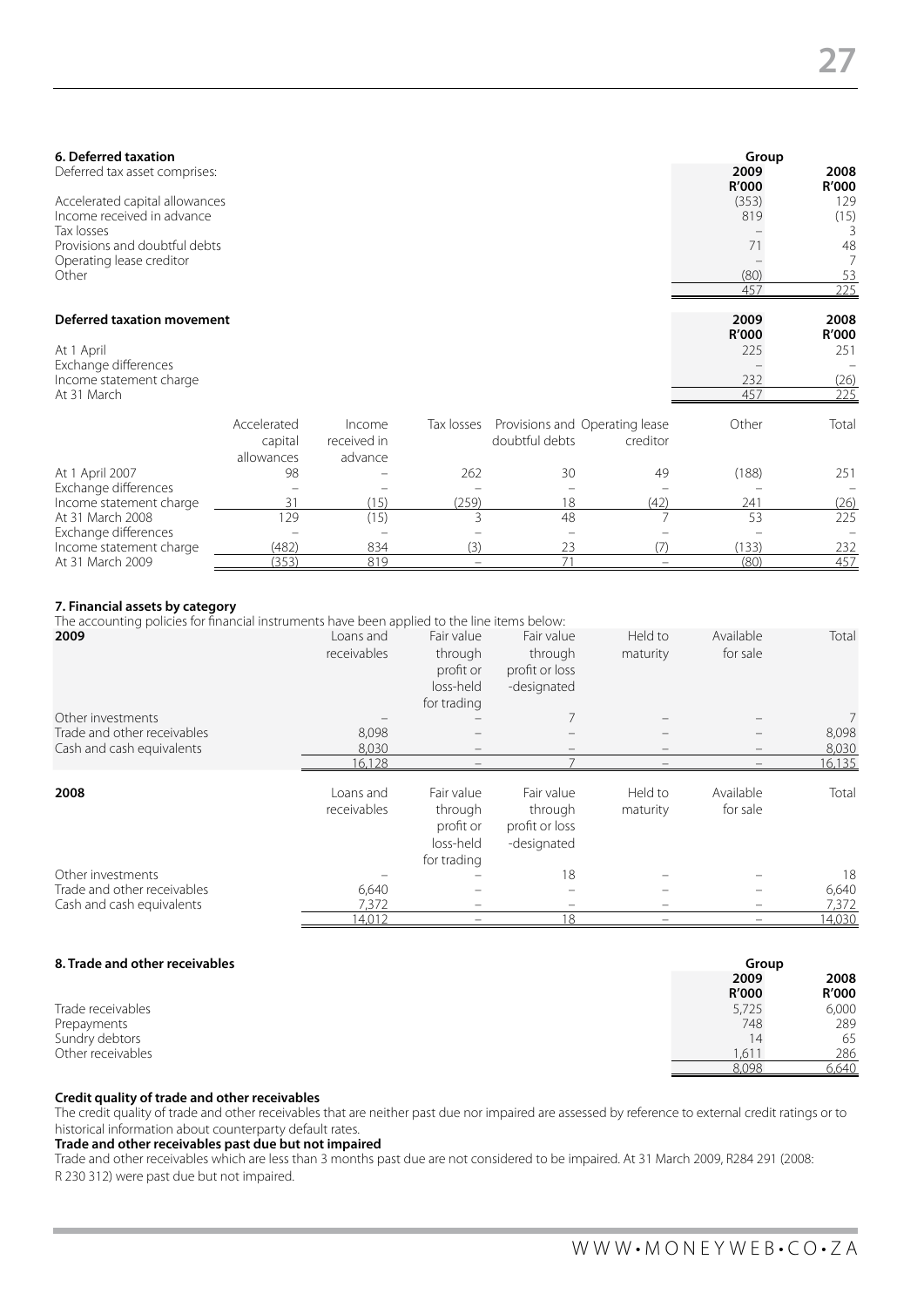| The ageing of amounts past due but not impaired is as follows:                                                                                                                                                             | Group<br>2009<br><b>R'000</b> | 2008<br><b>R'000</b>          |
|----------------------------------------------------------------------------------------------------------------------------------------------------------------------------------------------------------------------------|-------------------------------|-------------------------------|
| 1 month past due<br>2 months past due<br>3 months past due                                                                                                                                                                 | 149<br>72<br>63               | 108<br>70<br>52               |
| Trade and other receivables impaired<br>As of 31 March 2009, trade and other receivables of Rnil (2008: (R180 000)) were written-off in the income statement.<br>The amount of the provision was R252 482 (2008: R252 482) |                               |                               |
| The carrying amount of trade and other receivables are denominated in the following currencies:                                                                                                                            | Group                         |                               |
| Rand                                                                                                                                                                                                                       | 2009<br><b>R'000</b><br>8,098 | 2008<br><b>R'000</b><br>6.640 |
|                                                                                                                                                                                                                            |                               |                               |
| Reconciliation of provision for impairment of trade and other receivables                                                                                                                                                  | Group                         |                               |
|                                                                                                                                                                                                                            | 2009<br>D'OOO                 | 2008<br>המחים                 |

|                       | 2009                     | 2008         |
|-----------------------|--------------------------|--------------|
|                       | R'000                    | R'000        |
| Opening balance       | つにつ<br>LJL               | 72           |
| Movement in provision | $\overline{\phantom{a}}$ | 180          |
|                       | ີ                        | ายา<br>- - - |

#### **9. Cash and cash equivalents**

|                                      | Group        |              | Company                  |              |
|--------------------------------------|--------------|--------------|--------------------------|--------------|
|                                      | 2009         | 2008         | 2009                     | 2008         |
|                                      | <b>R'000</b> | <b>R'000</b> | R'000                    | <b>R'000</b> |
| Cash on hand and balances with banks | 1.117        |              |                          |              |
| Short term money-market instruments  | 6.913        | 5,200        | $\overline{\phantom{a}}$ | -            |
|                                      | 8.030        | ے ہیں        |                          |              |

#### **10. Share capital and premium**

|                                                                                                                        | Group<br>2009<br>R'000 | 2008                | Company<br>2009  | 2008<br><b>R'000</b> |
|------------------------------------------------------------------------------------------------------------------------|------------------------|---------------------|------------------|----------------------|
| Authorised<br>500 000 000 ordinary shares of R0,001 each                                                               | 500                    | <b>R'000</b><br>500 | R'000<br>500     | 500                  |
| Share capital                                                                                                          |                        |                     |                  |                      |
| Balance brought forward<br>Shares cancelled<br>Shares issued                                                           | 77                     | 76<br>(8)<br>9      | 77               | 76<br>(8)<br>9       |
| 76 971 800 (2008: 76 971 800) ordinary shares of R0,001 each<br>283 985 (2008: Nil) treasury shares held by subsidiary | 77                     | 77                  | 77               | $\overline{77}$      |
| 782 394 (2008: 782 394) treasury shares held by share incentive trust                                                  | (1)<br>76              | (1)<br>76           | 77               | 77                   |
| Share premium                                                                                                          |                        |                     |                  |                      |
| Balance brought forward<br>Shares cancelled                                                                            | 12,070                 | 8,070<br>(2,319)    | 12,070           | 8,070<br>(2,319)     |
| Shares issued<br>Balance carried forward<br>283 985 (2008: Nil) treasury shares held by subsidiary                     | 12,070<br>(127)        | 6,319<br>12,070     | 12,070           | 6,319<br>12,070      |
| 782 394 (2008: 782 394) treasury shares held by share<br>incentive trust                                               | (213)                  | (213)               |                  |                      |
| Balance at end of year<br>Total share capital and premium                                                              | 11,729<br>11,805       | 11,857<br>11,933    | 12,070<br>12,147 | 12,070<br>12,147     |

### **11.Trade and other payables**

|                   | Group         |               |               | Company        |  |
|-------------------|---------------|---------------|---------------|----------------|--|
|                   | 2009<br>R'000 | 2008<br>R'000 | 2009<br>R'000 | 2008<br>R'000  |  |
| Trade payables    | 1,621         | 948           | 19            | 19             |  |
| Accruals          | 264           | 740           |               | -              |  |
| Sundry creditors  | 60            | 4             |               |                |  |
| Other             | 438           | 438           |               | -              |  |
| Accrued leave pay | 215           | 170           |               |                |  |
|                   | 2,598         | 2,300         |               | 1 <sub>Q</sub> |  |

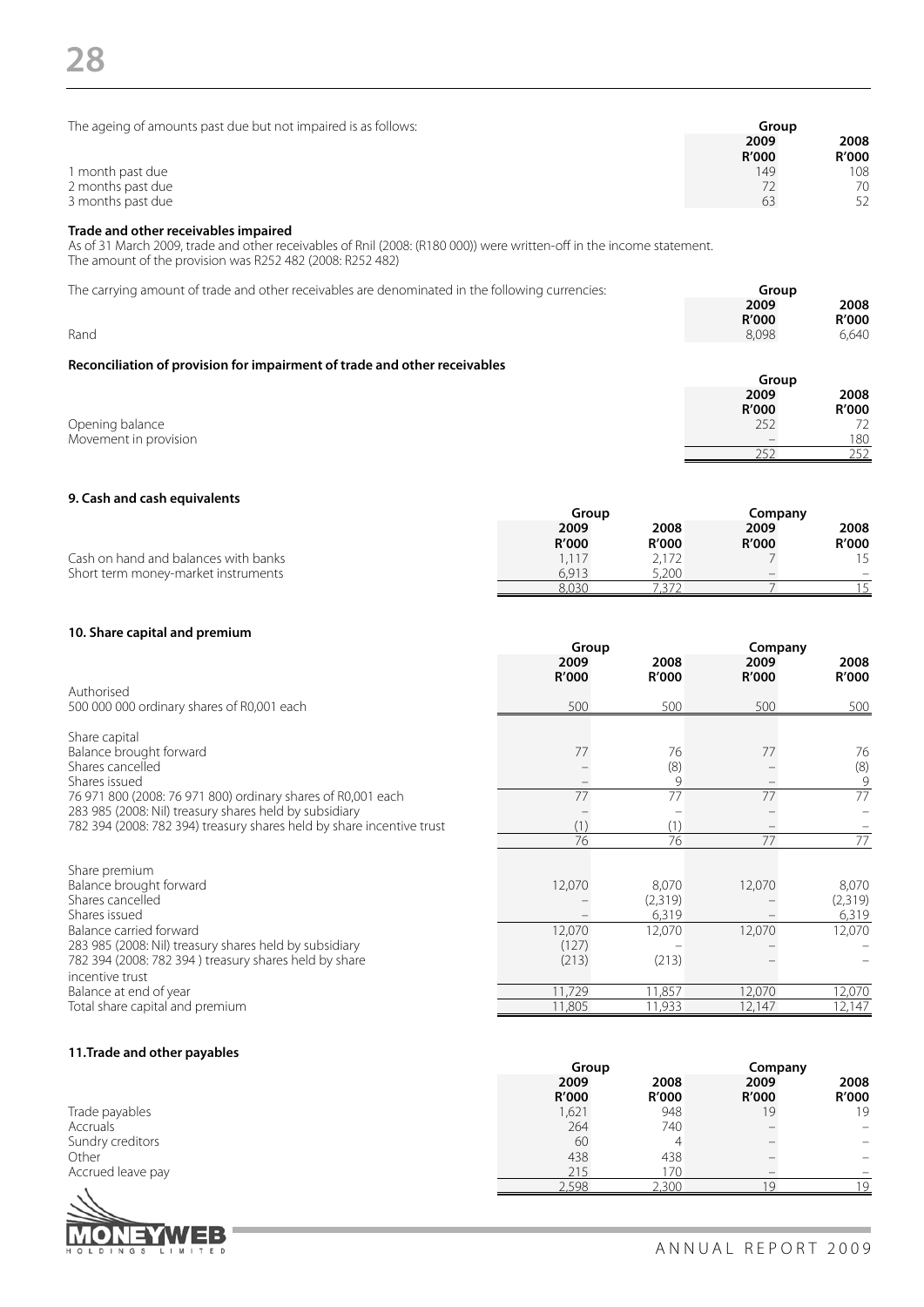#### **12. Financial liabilities by category**

The accounting policies for financial instruments have been applied to the line items below:

| 2009                                | Financial      | Fair value               | Fair value     | Total        |
|-------------------------------------|----------------|--------------------------|----------------|--------------|
|                                     | liabilities at | through                  | through        |              |
|                                     | amortised      | profit or                | profit or loss |              |
|                                     | cost           | loss-held                | -designated    |              |
|                                     |                | for trading              |                |              |
| Trade and other payables            | 2,598          |                          | -              | 2,598        |
|                                     | 2,598          |                          |                | 2,598        |
|                                     |                |                          |                |              |
| 2008                                | Financial      | Fair value               | Fair value     | Total        |
|                                     | liabilities at | through                  | through        |              |
|                                     | amortised      | profit or                | profit or loss |              |
|                                     |                | loss-held                | -designated    |              |
|                                     | cost           |                          |                |              |
|                                     |                | for trading              |                |              |
| Trade and other payables            | 2,300          |                          | -              | 2,300        |
|                                     | 2,300          | $\overline{\phantom{m}}$ | -              | 2,300        |
| 13. Deferred revenue                |                |                          | Group          |              |
|                                     |                |                          | 2009           | 2008         |
|                                     |                |                          | <b>R'000</b>   | <b>R'000</b> |
| Annual subscriptions to newsletters |                |                          | 89             | 91           |
| Advertising contracts               |                |                          | 3,101          | 213          |
|                                     |                |                          | 3,190          | 304          |

#### **14. Net profit before taxation**

|                                                            | Group                |               |                      | Company              |  |
|------------------------------------------------------------|----------------------|---------------|----------------------|----------------------|--|
|                                                            | 2009<br><b>R'000</b> | 2008<br>R'000 | 2009<br><b>R'000</b> | 2008<br><b>R'000</b> |  |
| Net profit before taxation is stated after charging:       |                      |               |                      |                      |  |
| Cost of Sales                                              | 10,031               | 12,841        |                      |                      |  |
| Auditors' remuneration                                     | 253                  | 178           |                      |                      |  |
| - for services as Auditors                                 | 253                  | 178           |                      |                      |  |
| Depreciation                                               | 476                  | 429           |                      |                      |  |
| Furniture                                                  |                      | 12            |                      |                      |  |
| Computer hardware                                          | 159                  | 120           |                      |                      |  |
| Computer software                                          | 33                   | 58            |                      |                      |  |
| Other assets                                               | 6                    | 6             |                      |                      |  |
| Office equipment                                           | 39                   | 25            |                      |                      |  |
| Motor vehicles                                             |                      | 8             |                      |                      |  |
| Studio equipment                                           | 232                  | 200           |                      |                      |  |
| Amortisation                                               | 376                  | 198           |                      |                      |  |
| Net foreign exchange losses on trade and other receivables | 479                  | 28            |                      |                      |  |
| Operating lease charges - Property                         | 554                  | 308           |                      |                      |  |
| Staff costs (including freelance journalists)              | 7,707                | 6,365         |                      |                      |  |
| Profit on disposal of tangible asset                       |                      | (7)           |                      |                      |  |
| Interest received                                          | 598                  | 111           |                      |                      |  |
| Impairment of trade and other receivables                  |                      | 180           |                      |                      |  |

#### **15. Income tax expense**

|                            | 2009<br><b>R'000</b> | 2008<br><b>R'000</b> | 2009<br><b>R'000</b> | 2008<br><b>R'000</b> |
|----------------------------|----------------------|----------------------|----------------------|----------------------|
| South African normal tax   | 983                  | 340                  |                      |                      |
| - current                  | 974                  | 288                  |                      |                      |
| - prior year               |                      | 52                   |                      |                      |
| Deferred                   | (242)                | 26                   |                      |                      |
| - current                  | (242)                | 26                   |                      |                      |
| Secondary Tax on Companies |                      |                      | 174                  |                      |
| - current                  |                      |                      |                      |                      |
| - prior year               |                      |                      | 97                   |                      |
| Total normal tax           | 741                  | 366                  | 74                   |                      |
|                            |                      |                      |                      |                      |

**Group Company**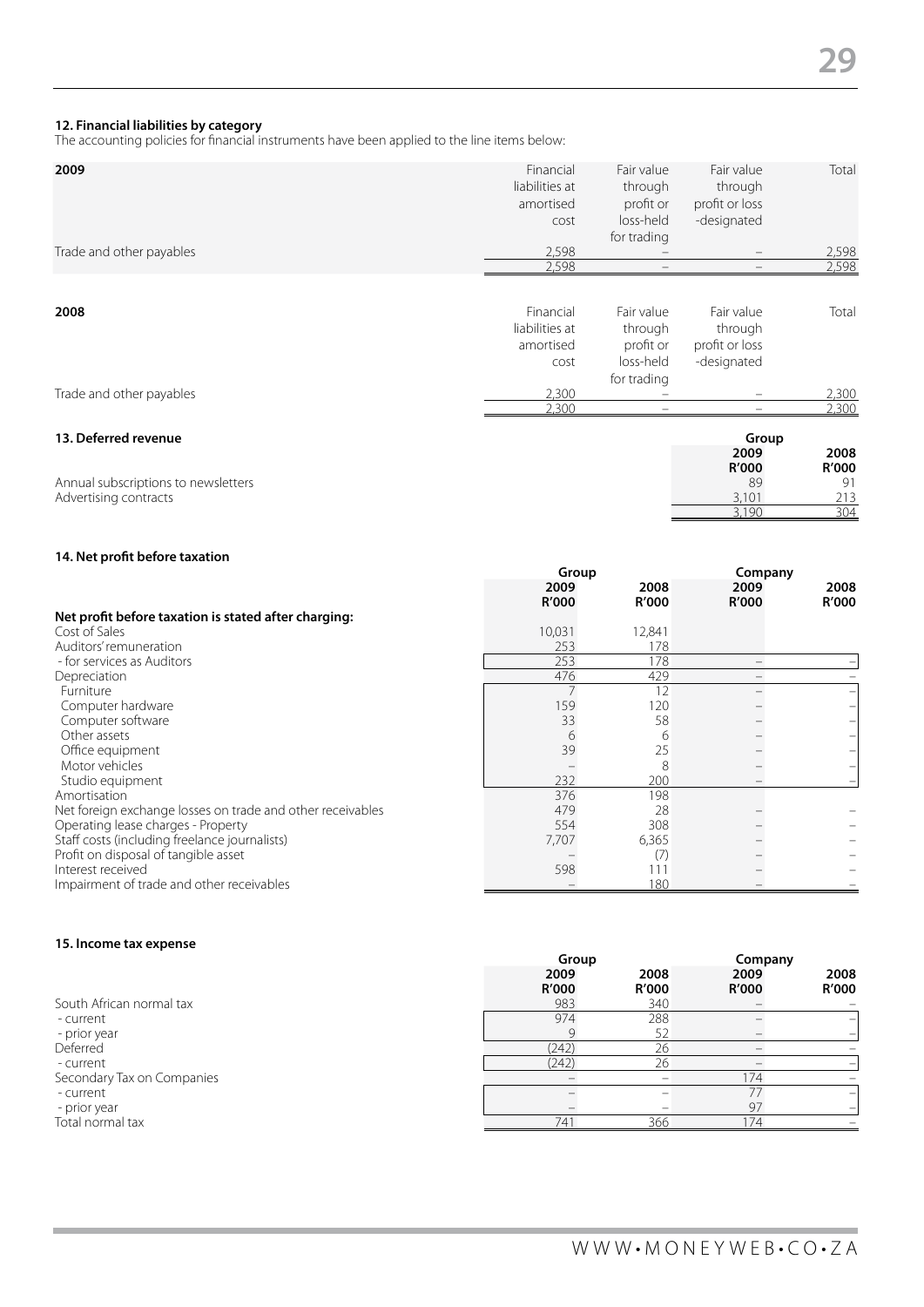| 16. Reconciliation of tax rate | %     | $\%$  | $\%$ | $\%$ |
|--------------------------------|-------|-------|------|------|
| Standard tax rate              | 28    | 29    | 28   | 29   |
| Adjusted for:                  |       |       |      |      |
| Disallowed expenses            | 9.7   | 0.4   |      |      |
| Secondary Tax on Companies     | 5.6   | 5.3   |      |      |
| Foreign tax differences        | (5.1) | (6.7) |      |      |
| Unutilised losses              | 0.5   | (3.8) |      |      |
| Prior year underprovision      | 11.2  | 3.1   |      |      |
| Other                          | 4.4   | (6.3) |      |      |
| Effective tax rate             | 543   |       | 28   | 29   |
|                                |       |       |      |      |

Should all available reserves be declared as a dividend, the company will incur Secondary Tax on Companies (STC) of approximately R290,000 (2008: R340,000)

#### **17. Earnings per share and headline earnings per share**

The calculation of earnings per share is based on net profit of R1,268,000 (2008 net profit: R1,379,000) and a weighted average number of issued shares of 76 036 716 (2008: 69 453 171).

The calculation of fully diluted earnings per share is based on net profit of R1,268,000 (2008 profit: R1,379,000) and a fully diluted weighted average number of shares of 76 036 716 (2008: 69 518 449).

The calculation of headline earnings per share is based on the net loss before profit on disposal of intangible assets of R146,000 (2008 profit: R1,392,000) and the weighted average number of issued shares of 76 036 716 (2008: 69 453 171).

The calculation of fully diluted headline earnings per share is based on net loss profit on disposal of intangible assets of R146,000 (2008 profit: R1,392,000) and the fully diluted weighted average number of share of 76 036 716 (2008: 69 518 449).

|                                                          | Group                |                      |
|----------------------------------------------------------|----------------------|----------------------|
|                                                          | 2009<br><b>R'000</b> | 2008<br><b>R'000</b> |
| Reconciliation of headline earnings:                     |                      |                      |
| Net profit for the year                                  | 1,268                | 1.379                |
| Profit on disposal of intangible assets                  | (1,414)              |                      |
| Profit on disposal of tangible assets                    |                      | (7)                  |
| HEADLINE EARNINGS/(LOSS) FOR THE YEAR                    | (146)                | ,386                 |
|                                                          |                      |                      |
| Earnings per share (cents)                               | 1.67                 | 1.99                 |
| Fully diluted earnings per share (cents)                 | 1.67                 | 1.98                 |
| Headline earnings/(loss) per share (cents)               | (0.19)               | 2.00                 |
| Fully diluted headline earnings/(loss) per share (cents) | (0.19)               | 2.00                 |

#### **18. Risk management**

The Group is not party to any financial derivative contracts nor to any hedging arrangements. The risks to which it is exposed in the conduct of its operations, and the management thereof, are:

#### **Currency risk management**

The Group has limited currency risk as a result of purchases, sales and bank balances in foreign currencies. The currencies in which the Group primarily deals are Pounds Sterling, US Dollars and Australian Dollars.

The Group's exposure to changes in the rate of exchange is not significant.

#### **Interest rate management**

The Group does not have any interest bearing borrowings or long-term debt financing arrangements. Given the large net cash holdings of the Group, it is exposed to the effects of fluctuating deposit interest rates. Whilst it is policy to remain as liquid as possible to take advantage of acquisition opportunities, certain funds have been invested in term deposits / investments to minimise the effects of fluctuating interest rates and to achieve a satisfactory return for shareholders.

The Group's exposure to interest rate changes on average working balances throughout the year is not significant.

#### **Credit risk management**

The Group has no significant concentration of credit risk. Financial assets, which potentially subject the Group to concentrations of credit risk, consist principally of cash, deposits and trade receivables. The Group's cash equivalents and short-term deposits are placed with high quality financial institutions. Trade receivables are presented net of the provision for doubtful receivables. Credit risk with respect to trade receivables is reduced due to the large number of customers comprising the Group's customer base and their dispersion across different industries and geographical areas. Accordingly the Group has no significant concentration of credit risk.

#### **Liquidity risk management**

The Group has minimal exposure to liquidity risk as it has no borrowings and maintains sufficient cash balances to meet all obligations as they fall due. All trade and other payables are payable within 12 months.

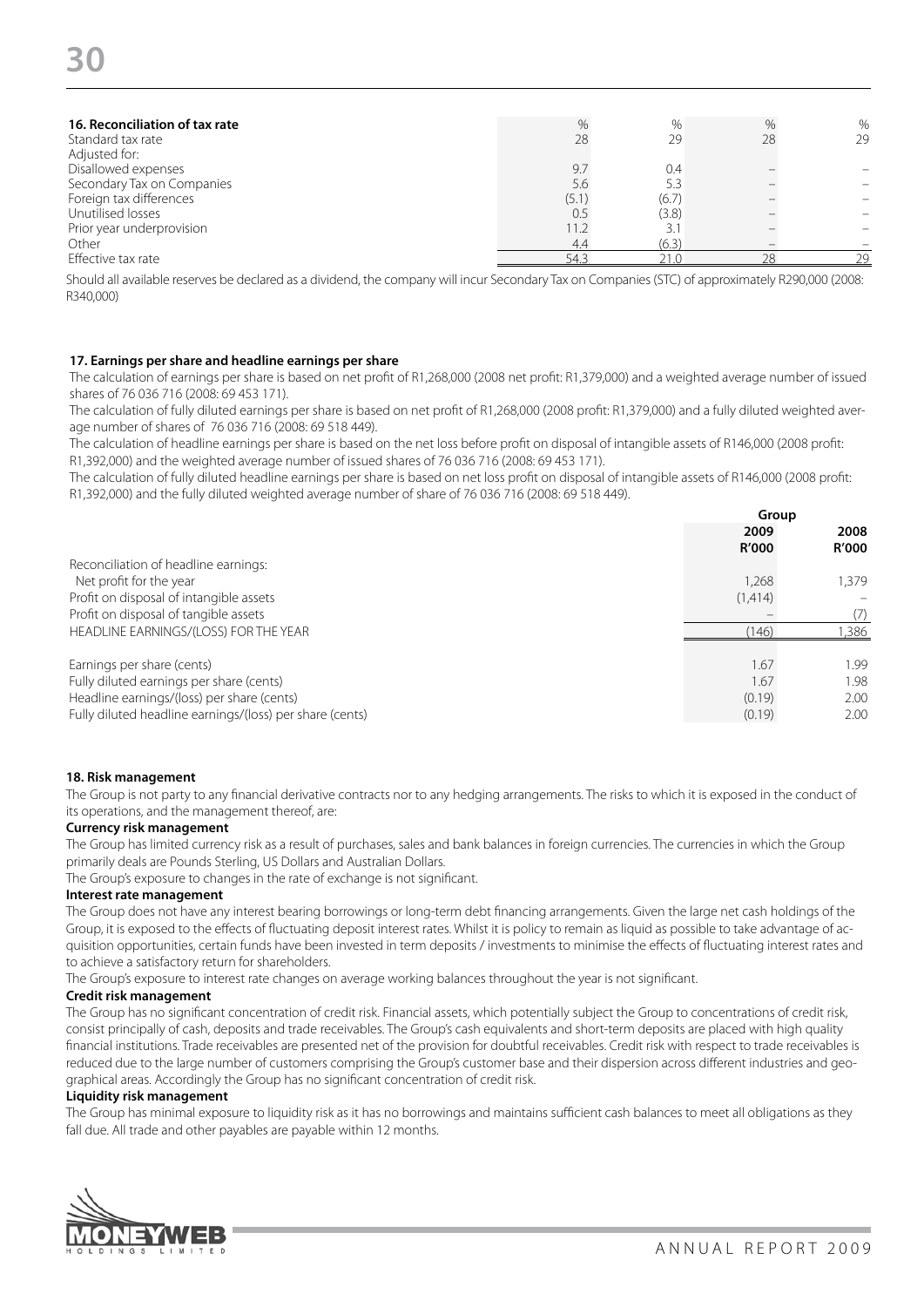#### **19. Related party transactions**

Related party transactions exist within the Group. All purchasing and selling transactions with related parties are concluded at arm's length. Details of subsidiaries are given in the directors' report.

#### **Key management**

All members of key management are executive directors of the company.

The following persons held the position of directors of Moneyweb Holdings Limited during the past financial year, unless otherwise stated: AB Hogg (CEO), EA Jay\*, LM Hogg, T Ncube\*, A Smith\* (Chairman), L Sipoyo\*. (\* Non-executive director) Directors' emoluments are disclosed in note 21.

#### **Directors' shareholdings**

The aggregate number of shares held by directors of the Company and their director-related entities are disclosed in the Shareholder Information section on page 4.

#### **Amounts due to and receivable from related parties in the Group**

These amounts are set out in the respective notes to the financial statements.

#### **Ownership interests**

The ownership interests in subsidiaries are set out in the directors' report.

#### **Transactions with group entities**

#### **Management fees received by Holding Company**

|                                          | 2009 | 2008 |
|------------------------------------------|------|------|
| Moneyweb (Pty) Ltd                       | 36   | 39   |
| Prescon Publishing Corporation (Pty) Ltd | 36   | 39   |
| Moneyweb Internet Publishing Limited     |      | 30   |
|                                          |      |      |

#### **20. Cash Flow Statements**

The following convention applies to figures other than adjustments: Outflows of cash are represented by figures in brackets. Inflows of cash are represented without brackets.

|                                                       | Group                |                      |  |
|-------------------------------------------------------|----------------------|----------------------|--|
|                                                       | 2009<br><b>R'000</b> | 2008<br><b>R'000</b> |  |
| 20.1 Cash generated by operations                     |                      |                      |  |
| Operating profit before depreciation and amortisation | (199)                | 2,356                |  |
| Adjustments:                                          |                      |                      |  |
| Profit/loss from joint ventures                       | 644                  | (89)                 |  |
| Profit on disposal of tangible assets                 |                      | (7)                  |  |
| Movement in deferred revenue                          | 2,887                | (31)                 |  |
| Foreign currency translation reserve                  | (363)                |                      |  |
|                                                       | 2.969                | 2.229                |  |

#### **20.2 Movements in working capital**

|                                                   | Group        |              | Company      |              |      |      |
|---------------------------------------------------|--------------|--------------|--------------|--------------|------|------|
|                                                   | 2009<br>2008 |              |              |              | 2009 | 2008 |
|                                                   | <b>R'000</b> | <b>R'000</b> | <b>R'000</b> | <b>R'000</b> |      |      |
| (Increase) in trade and other receivables         | (1.458)      | (1.137)      |              |              |      |      |
| Increase / (Decrease) in trade and other payables | 297          | 221          |              |              |      |      |
|                                                   | 161          | .358)        |              |              |      |      |

#### **20.3 Taxation paid**

|                                            | Group        |              |              | Company      |  |
|--------------------------------------------|--------------|--------------|--------------|--------------|--|
|                                            | 2009         | 2008         | 2009         | 2008         |  |
|                                            | <b>R'000</b> | <b>R'000</b> | <b>R'000</b> | <b>R'000</b> |  |
| Amounts owing at the beginning of the year | 225          | (216)        | 58           | 10           |  |
| Amounts charged per Income Statement       | (982)        | (340)        | (174)        |              |  |
| Amounts owing at the end of the year       | '24          | 225          |              | (58)         |  |
| Amounts paid                               | (633         | .332         | 167          | (48)         |  |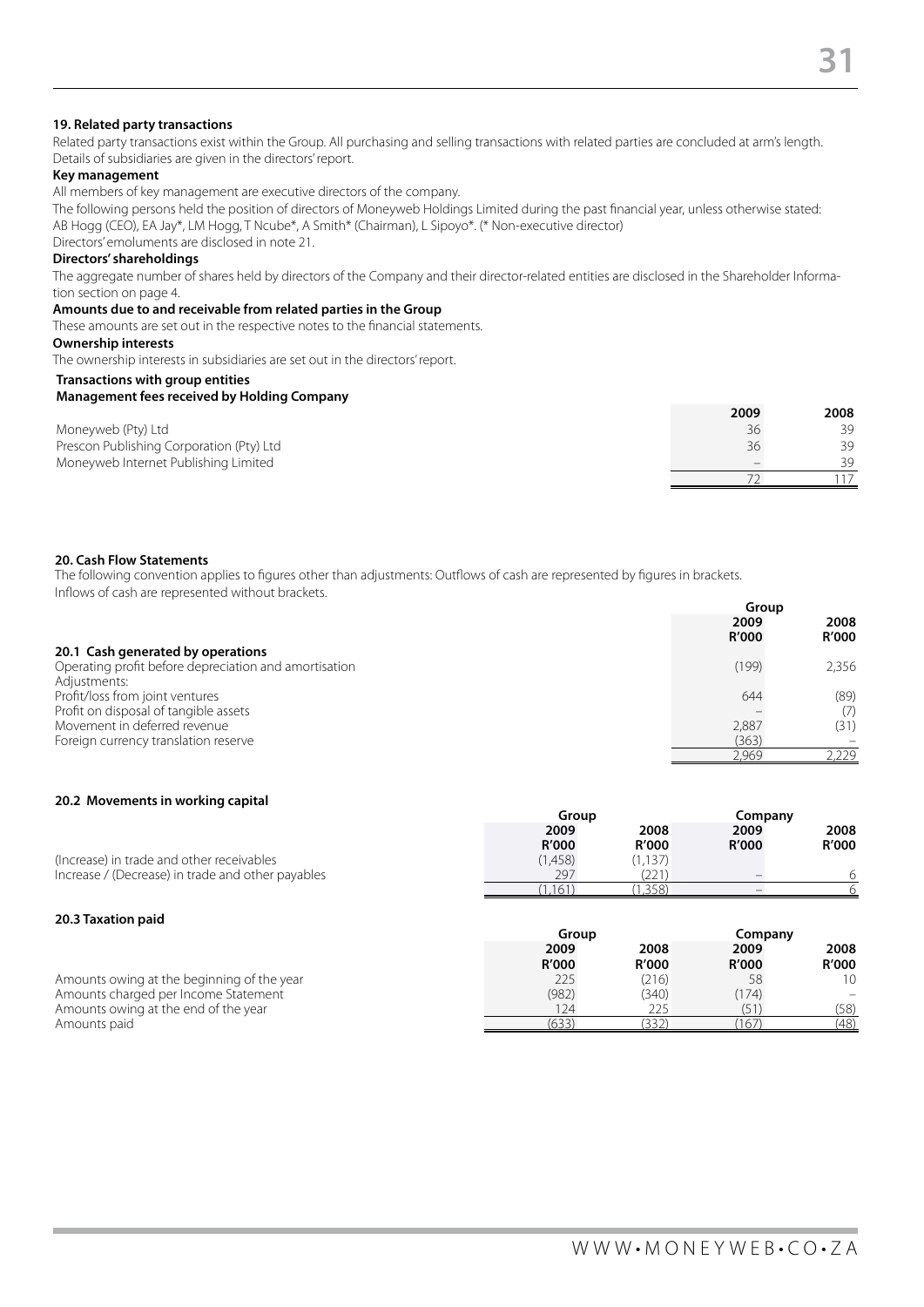#### **21. Operating Lease**

The company and its subsidiaries have an operating lease agreement for offices. The lease contains a renewal option and an escalation clause. Lease terms do not contain restrictions on the Company's activities concerning dividends, additional debt or futher leasing. The lease agreement expires on 31 January 2010. The following rentals are committed to for the future.

|                                  | 2009<br>R'000 | 2008<br><b>R'000</b> |
|----------------------------------|---------------|----------------------|
| Within one year<br>- Premises    | 764           | 452                  |
| One to three years<br>- Premises | 2,966         | 401                  |

#### **22. Directors' emoluments**

|          |                                    | Paid to March 2009 (R'000) by the company |                                                                           |                             |                                                        |              |
|----------|------------------------------------|-------------------------------------------|---------------------------------------------------------------------------|-----------------------------|--------------------------------------------------------|--------------|
|          | <b>For Services</b><br>As director | Other<br>services                         | <b>Salary</b>                                                             | <b>Bonus and</b><br>related | <b>Medical Aid</b><br><b>Performance Contributions</b> | <b>Total</b> |
|          |                                    |                                           |                                                                           | payments                    |                                                        |              |
| AB Hogg  |                                    |                                           | 764                                                                       | 23                          | 18                                                     | 805          |
| LM Hogg  | $\overline{\phantom{a}}$           |                                           | 496                                                                       |                             | $\overline{\phantom{a}}$                               | 507          |
| EA Jay   | 8                                  |                                           | $\hspace{1.0cm} \rule{1.5cm}{0.15cm} \hspace{1.0cm} \rule{1.5cm}{0.15cm}$ |                             |                                                        | 8            |
| L Sipoyo | 8                                  |                                           | $\qquad \qquad \blacksquare$                                              |                             | $\overline{\phantom{a}}$                               | 8            |
| T Ncube  |                                    | -                                         | $\overline{\phantom{a}}$                                                  |                             | $\overline{\phantom{a}}$                               | 3            |
| A Smith  | 8                                  | 161                                       | $\hspace{1.0cm} \rule{1.5cm}{0.15cm} \hspace{1.0cm} \rule{1.5cm}{0.15cm}$ | -                           |                                                        | 169          |
|          | 27                                 | 161                                       | ,260                                                                      | 34                          | 18                                                     | ,500         |

|         |                                    | Paid to March 2008 (R'000) by the company |                          |                                         |                                                        |              |
|---------|------------------------------------|-------------------------------------------|--------------------------|-----------------------------------------|--------------------------------------------------------|--------------|
|         | <b>For Services</b><br>As director | Other<br>services                         | <b>Salary</b>            | <b>Bonus and</b><br>related<br>payments | <b>Medical Aid</b><br><b>Performance Contributions</b> | <b>Total</b> |
| AB Hogg |                                    |                                           | 495                      | 27                                      | 34                                                     | 556          |
| LM Hogg |                                    |                                           | 445                      | 19                                      |                                                        | 464          |
| EA Jay  | 8                                  | -                                         | $\overline{\phantom{a}}$ |                                         |                                                        | 8            |
| V Nosi  | 8                                  | -                                         | $\overline{\phantom{a}}$ |                                         |                                                        | 8            |
| A Smith | 8                                  | -                                         | $\overline{\phantom{a}}$ |                                         |                                                        | 8            |
|         | 24                                 |                                           | 940                      | 46                                      | 34                                                     | .044         |

No other directors received any benefit during the period under review.

#### **23. Employee benefits**

#### **Share incentive scheme**

Moneyweb offers share options to certain of the employees of the Company or its subsidiary companies.

Participants are entitled to exercise their options as follows:

After two years - up to 25% of the shares; After three years - up to 50% of the shares; After four years - up to 75% of the shares; After 5 years - up to 100% of the shares

If an option is not exercised within 7 years from the date such option was granted, it will lapse. In the event that the participant ceases to be an employee otherwise than as a result of death, retirement or other reasons approved by the trustees, any option not yet exercised will lapse.

Details of outstanding share options at 31 March 2009:

|                    | Number of shares   |                          |         |                          |                          |                          |  |
|--------------------|--------------------|--------------------------|---------|--------------------------|--------------------------|--------------------------|--|
| <b>Expiry date</b> | Option price       | Outstanding<br>2008      | Granted | Exercised                | Lapsed                   | Outstanding<br>2009      |  |
| 1 April 2007       | R0,64              | $\overline{\phantom{a}}$ | -       | $\overline{\phantom{a}}$ | $\overline{\phantom{a}}$ | -                        |  |
| 9 November 2007    | R0,46              | $\overline{\phantom{a}}$ | -       | $\overline{\phantom{a}}$ | $\overline{\phantom{a}}$ | $\overline{\phantom{0}}$ |  |
| 8 May 2008         | R <sub>0</sub> ,26 | 235 000                  | -       | $\overline{\phantom{a}}$ | 235 000                  | -                        |  |
|                    |                    | 235 000                  | -       |                          | 235 000                  |                          |  |

There was no change in outstanding options in the prior year.

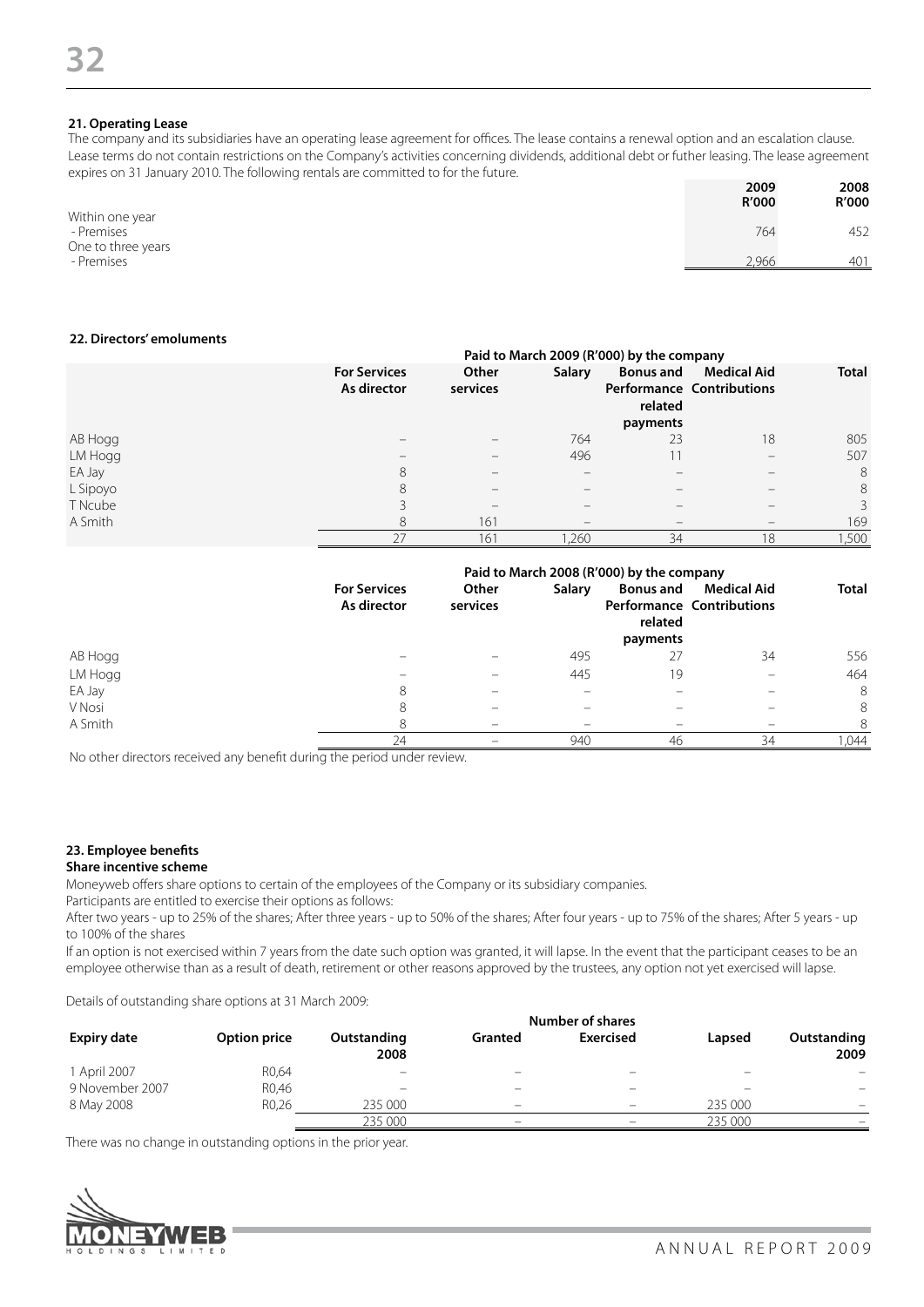The Company manages its shareholders' equity as capital. The Group's objective when managing capital is to safeguard its ability to continue as a going concern in order to provide returns to shareholders in the form of dividends and capital appreciation.

In order to maintain or adjust the capital structure the Group may adjust the amount of dividends paid to shareholders. A general authority needs to be obtained from shareholders on an annual basis to place the authorised but unissued ordinary shares under control of the directors as well as giving the directors the authority to issue shares for cash, as and when suitable opportunities arise.

For the year under review, dividends amounting to R761 894 (2008: R660 496) were paid and shares to the value of Rnil (2008: R6 327 860 ) were issued. The Group also sold treasury shares to the value of Rnil (2008:R700 000) and also repurchased its own shares to the value of R127 246 (2008: R227 067 ).

Refer to the statement of changes in equity for further details regarding the Group's capital.

#### **25. Reclassification**

An amount of R88 513 recognised as revenue in 2008 has been reclassified from revenue to income from joint ventures. This has been necessary because of new information coming to light regarding the structure of the relationship with other parties.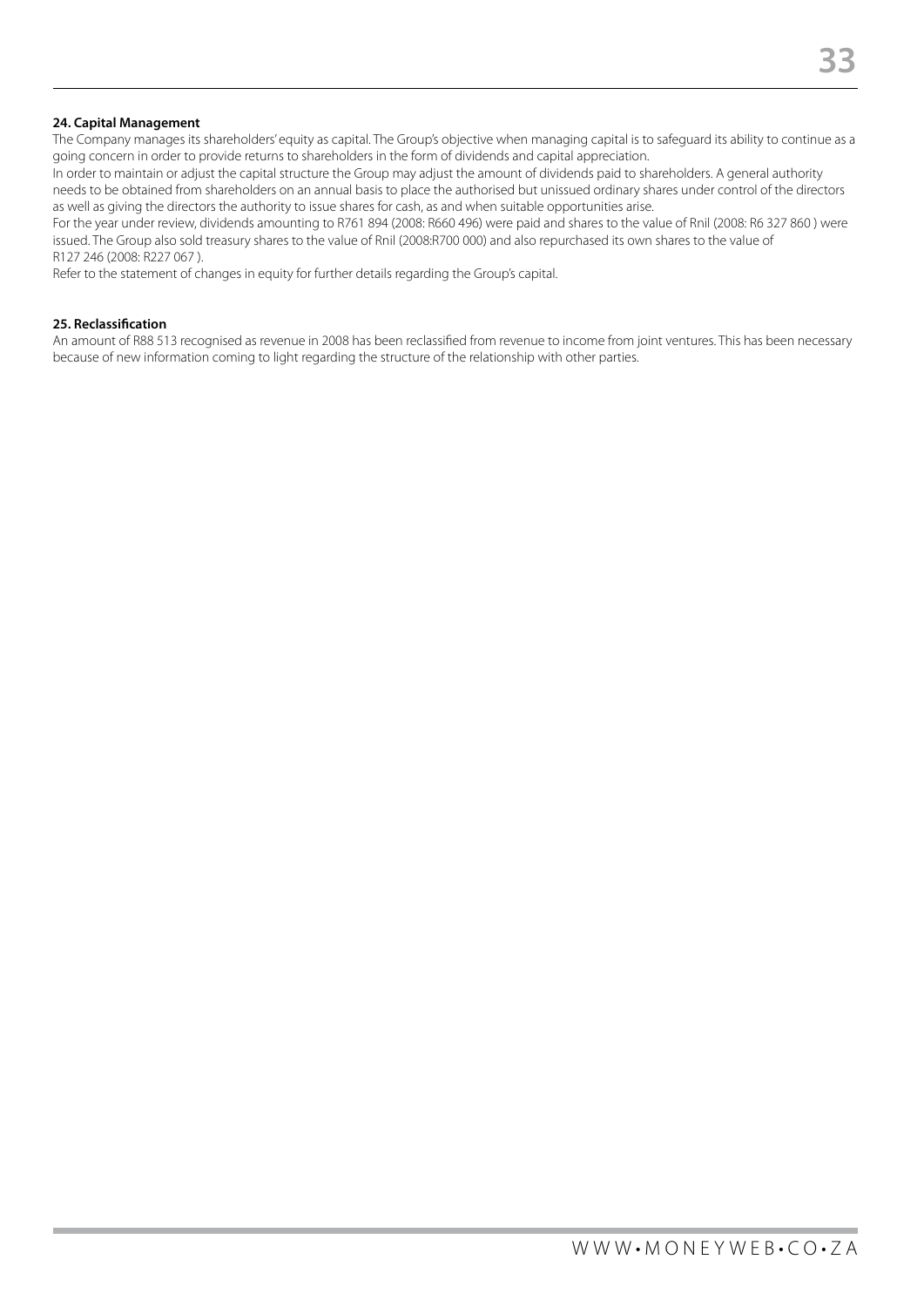## Notice of the Annual General Meeting

#### **MONEYWEB HOLDINGS LIMITED**

Registration number 1998/025067/06 (Incorporated in the Republic of South Africa) JSE code: MNY ISIN:ZAE000025409 ("Moneyweb" or "the Company")

Notice is hereby given that the Annual General Meeting of shareholders of Moneyweb will be held in the boardroom of the Company, Second Floor, 20 The Piazza, Melrose Arch, 2196, on 28 October 2009 at 10:00 to consider and, if deemed fit, to pass with or without modifications, the following resolutions:

#### **Ordinary Resolutions**

1. "To receive, consider and adopt the Annual Financial Statements of the Company and the Group for the financial year ended 31 March 2009, together with the reports of the Auditors and Directors."

2. "To confirm the re-appointment of Mr EA Jay who retires in accordance with the Articles of Association, and being eligible, offers himself for reelection as a director<sup>"</sup>

3. "To confirm the re-appointment of Dr A Smith who retires in accordance with the Articles of Association, and being eligible, offers himself as reelection for a director"

4. "Confirmation of the appointment of Mr DG Wessels as the Company's financial director"

4.1 Brief CVs of the above directors are set out on Page 3 of this Annual Report.

5. "To approve the directors' emoluments for the year ended 31 March 2009."

6. "To confirm the re-appointment of BDO Spencer Steward (Johannesburg) Incorporated as auditors of the Company for the ensuing financial year and to register Mr N Griffith as the individual registered auditor who will undertake the audit and to authorise the directors to determine the remuneration of the auditors."

#### 6. **Control of authorised but unissued ordinary shares**

"Resolved by way of a general authority that the authorised but unissued ordinary shares in the capital of Moneyweb be and are hereby placed under the control and authority of the Directors of the company ("Directors") and that the Directors be and are hereby authorised and empowered to allot and issue all or any of such ordinary shares, or to issue any options in respect of all or any of such ordinary shares, to such person/s on such terms and conditions and at such times as the Directors may from time to time and in their discretion deem fit, subject to the provisions of sections 221 and 222 of the Companies Act (Act 61 of 1973), as amended, the articles of association of the Company and the Listings Requirements of JSE Limited from time to time."

#### 7. **Renewal of general authority to issue shares for cash**

• "Resolved that in terms of the Listings Requirements of the JSE Limited, the mandate given to the directors of the company in terms of a general authority to issue shares for cash, as and when suitable opportunities arise, be renewed subject to the following conditions:

- this authority be valid until the Company's next Annual General Meeting or for 15 (fifteen) months from the date of the resolution, whichever period is shorter;

- the equity securities which are the subject of the general authority, must be of a class already in issue, or where this is not the case, must be limited to such securities or rights that are convertable into a class already in issue;

- the securities must be issued to public shareholders as defined in the JSE Listing Requirements and not to related parties;

- the general issues of shares for cash in the aggregate in any one financial year may not exceed 50% (fifty per cent) of the Company's issued share capital of that class;

- the maximum discount at which securities may be issued is 10% (ten per cent) of the weighted average traded price of such securities over the 30 business days prior to the date that the price of the issue is determined or agreed between the Company and the party subscribing for the securities; and

- after the Company has issued securities representing, on a cumulative basis within a financial year, 5% (five per cent) or more of the number of securities in issue, prior to such issue, the Company shall publish an announcement containing full details of the issue and the impact of the issue on net asset value, net tangible asset value, earnings and headline earnings per share."

#### **Voting**

In terms of the Listings Requirements of the JSE, the approval of a 75% majority of the votes cast by the Shareholders present or represented by proxy and entitled to vote at the Annual General Meeting at which this Ordinary Resolution is proposed, is required to approve Ordinary Resolution Number 7, excluding the Designated Adviser and the controlling shareholders together with their associates.

#### **Special Resolution Number 1**

Renewal of General Authority to the Company to repurchase its own shares

"Resolved, as a special resolution, that the mandate given to the company in terms of its Articles of Association (or one of its wholly-owned subsidiaries) providing authorisation, by way of a general approval, to acquire the company's own securities, upon such terms and conditions and in such amounts as the directors may from time to time decide, but subject to the provisions of the Companies Act, 1973 (Act 61 of 1973), as amended, ("the Act") and the Listings Requirements of the JSE Limited ("the JSE"), be extended, subject to the following terms and conditions:

• the repurchase of the ordinary shares must be effected through the order book operated by the JSE trading system and done without any prior understanding or arrangement between the Company and the counterparty;

• this general authority shall only be valid until the earlier of the next Annual General Meeting of the Company and the expiry of a period of 15 (fifteen) months from the date of passing of this Special Resolution Number 1;

• in determining the price at which the Company's ordinary shares are acquired in terms of this general authority, the maximum premium at which such ordinary shares may be acquired will be 10% (ten per cent) of the weighted average of the market value at which such ordinary shares are traded on the JSE, as determined over the 5 (five) business days immedi-

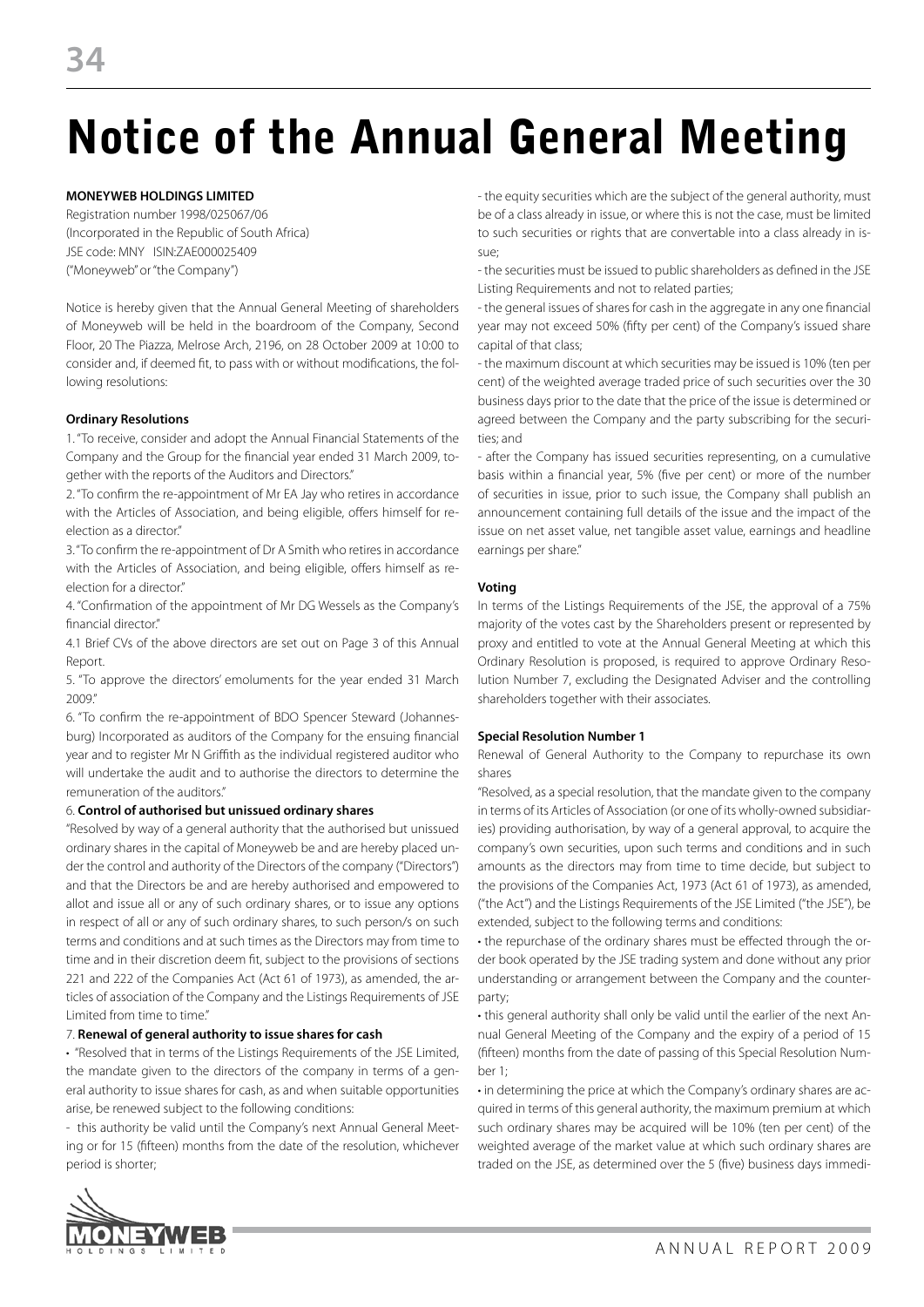• should derivatives be repurchased, the company must comply with the relevant paragraphs of the JSE Listings Requirements; subject to any exemptions and/or additions contained therein;

• at any point in time, the Company may only appoint one agent to effect any repurchases on its behalf;

• the repurchase may only be effected, if the shareholder spread requirements as set out in the JSE Listings Requirements are still met after such repurchase;

• Repurchases may not be made by the company and/or its subsidiaries during a prohibited period as defined by the Listings Requirements of the JSE unless a repurchase programme is in place where the dates and quantities of securities to be traded during the relevant period are fixed and full details of the programme have been disclosed in an announcement over SENS prior to the commencement of the prohibited period;

• the acquisitions of ordinary shares in the aggregate in any one financial year may not exceed 20% (twenty per cent) of the Company's issued ordinary share capital at the date of passing this special resolution;

• when the Company has cumulatively repurchased 3% of the number of the ordinary shares in issue at the time that this general authority is granted ("initial number"), and for each 3% in aggregate of the initial number acquired thereafter, an announcement will be made; and

• the company may not enter the market to proceed with the repurchase of its ordinary shares until the company's designated adviser has confirmed the adequacy of the company's working capital for the purpose of undertaking a repurchase of securities in writing to the JSE."

The directors are of the opnion that, after considering the effect of the maximum repurchase permitted and for a period of 12 months after the date of the notice of the annual general meeting:

- the Company and the Group will be able to repay its debts in the ordinary course of business;
- the assets of the Company and the Group will be in excess of the liabilities of the Company and the Group. For this purpose, the assets and the liabilities should be recognised and measured in accordance with the accounting policies used in the latest audited group annual financial statements;
- the share capital and reserves of the Company and Group will be adequate for ordinary business purposes; and
- the working capital of the Company and the Group will be adequate for ordinary business purposes.

#### **Reason for and effect of Special Resolution Number 1**

The effect of the special resolution and the reason therefor is to extend the general authority given to the directors in terms of the Act and the JSE Listings Requirements for the acquisition by the company and/or its subsidiaries of the company's securities, which authority shall be used at the directors' discretion during the course of the period so authorised. The Directors of the Company do not have any specific intentions for utilising the General Authority at the date of the Annual General Meeting. It is the intention of the Directors of the Company to use such authority should prevailing circumstances, such as market conditions, in their opinion warrant it and will take into account the long term cash needs of the Company and the Group and their interests.

#### **Other disclosures in terms of paragraph 11.26 of the JSE Listings Requirements**

The JSE Listings Requirements require the following disclosures which are

contained in the Annual Report of which this Notice of Annual General Meeting forms part:

| <b>Directors</b>                          | Page 3 |
|-------------------------------------------|--------|
| Major shareholders of Moneyweb            | Page 4 |
| Directors' interests in securities Page 5 |        |

Share capital of the Company Page 19 and Page 28 (note 9)

#### **Material Changes**

There have been no material changes in the financial or trading positions of the Company and its subsidiaries since the Company's financial yearend and the signature date of this Annual Report.

#### **Directors' Responsibility Statement**

The Directors, whose names are given on page 3 of the Annual Report, collectively and individually accept full responsibility for the accuracy of the information pertaining to Special Resolution Number 1 and certify that to the best of their knowledge and belief there are no facts that have been omitted which would make any statement false or misleading, and that all reasonable enquiries to ascertain such facts have been made and that this resolution contains all such information required by the JSE.

#### **Litigation Statement**

Neither Moneyweb nor its subsidiaries are party to any legal or arbitration proceedings, including any proceedings that are pending or threatened of which Moneyweb is aware, which may have or have had in the previous 12 months a material effect on the Group's financial position.

#### **Voting and proxies**

Certificated shareholders and dematerialised shareholders who hold shares in "own name" registration who are unable to attend the Annual General Meeting and who wish to be represented thereat, must complete the form of proxy as attached to this Annual Report, in accordance with the instructions contained therein and return it to the office of the transfer secretaries, Computershare Investor Services (Proprietary) Limited, Ground Floor, 70 Marshall Street, Johannesburg, 2001 (PO Box 61051, Marshalltown, 2107), to be received by no later than 10:00 on Tuesday, 27 October 2009.

Dematerialised shareholders, other than those with "own name" registration who wish to attend the Annual General Meeting, must inform their Central Securities Depository Participant ("CSDP") or broker of their intention to attend and request their CSDP or broker to issue them with the relevant Letter of Representation to attend the Annual General Meeting in person and vote, or, if they do not wish to attend the Annual General Meeting in person, but wish to be represented thereat, provide their CSDP or broker with their voting instructions in terms of the relevant custody agreement entered into between them and their CSDP or broker in the manner and cut-off time stipulated therein.

By order of the board 23 September 2009 AB Hogg – Chief Executive Officer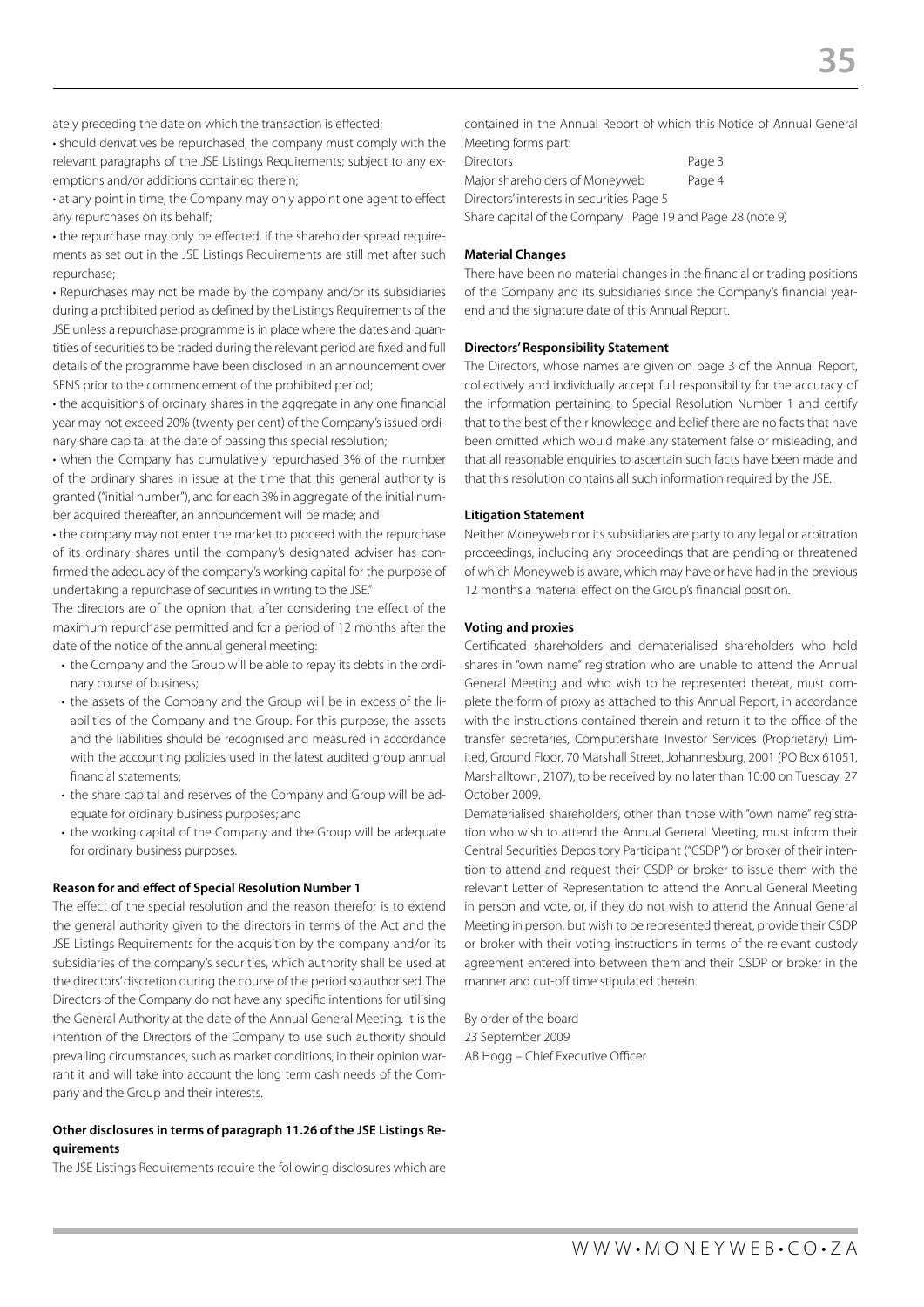### MONEYWEB HOLDINGS LIMITED

Registration Number 1998/025067/06 Incorporated in the Republic of South Africa

#### **Registered Office**

Second floor 20 The Piazza Melrose Arch, 2196 Tel: 011 344 8600 Fax: 011 344 8601

#### **Postal Address**

PO Box 8 Melrose Arch 2076

#### **Directors**

AB Hogg (Chief Executive Officer) EA Jay\* LM Hogg T Ncube\* L Sipoyo\* DG Wessels A Smith\* (Chairman) \* Non-Executive Director

#### **Audit Committee**

E Jay\* (Chairman) T Ncube\* \* Non-Executive Director

#### **Remuneration Committee**

EA Jay\* L Sipoyo A Smith\* (Chairman) \* Non-Executive Director

#### **Company Secretary**

DG Wessels

#### **Transfer Secretaries**

Computershare Investor Services (Pty) Ltd (Registration number 2004/003647/07) 70 Marshall Street Johannesburg, 2001 South Africa (PO Box 61051 Marshalltown, 2107 South Africa)

#### **Auditors**

BDO Spencer Steward (Jhb) Inc 13 Wellington Rd Parktown, 2193

#### **Attorneys**

Edwin Jay (Membership number: M06246) Ground floor, MUAI House, 26 Sturdee Avenue, Rosebank, 2196 (PO Box 413012, Craighall, 2024)

#### **Commercial Bank**

First National Bank (Registration number 1929/001225/06) FNB Building Tyrwhitt Avenue Rosebank, 2196 (PO Box 52005, Saxonwold, 2132)

#### **Designated Adviser**

Vunani Corporate Finance Vunani House Athol Ridge Office Park 151 Katherine Street Sandton 2196